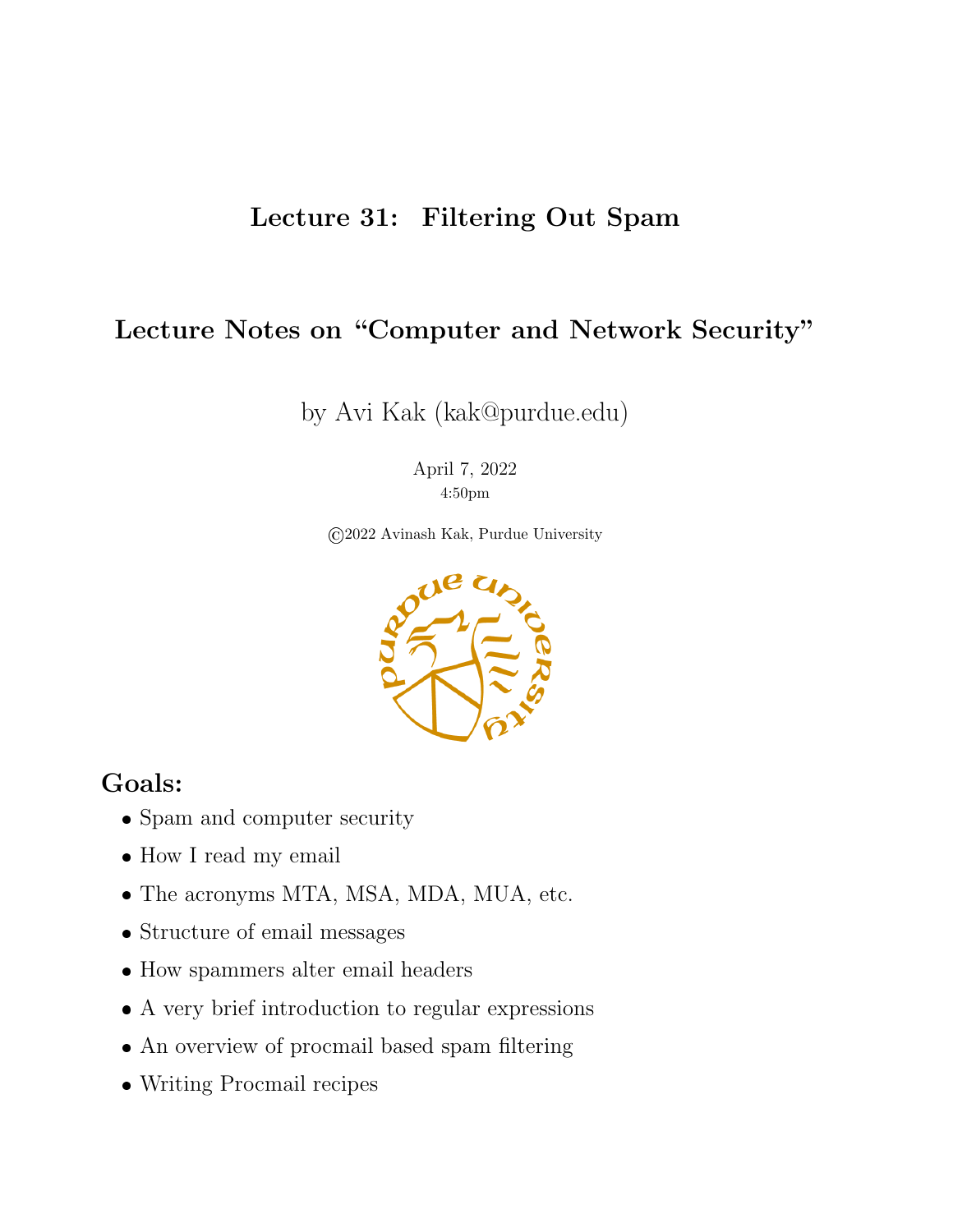### **CONTENTS**

<span id="page-1-0"></span>

|             | <i>Section Title</i>                                            | Page |
|-------------|-----------------------------------------------------------------|------|
| 31.1        | <b>Spam and Computer Security</b>                               | 3    |
| $\bf{31.2}$ | <b>How I Read My Email</b>                                      | 6    |
| 31.3        | <b>Structure of an Email Message</b>                            | 14   |
| 31.4        | <b>How Spammers Alter the Email</b><br>$Headers - A Case Study$ | 21   |
| 31.5        | A Very Brief Introduction to<br><b>Regular Expressions</b>      | 25   |
| 31.6        | <b>Using Procmail for Spam</b><br>Filtering                     | 44   |
| 31.7        | <b>Homework Problems</b>                                        | 63   |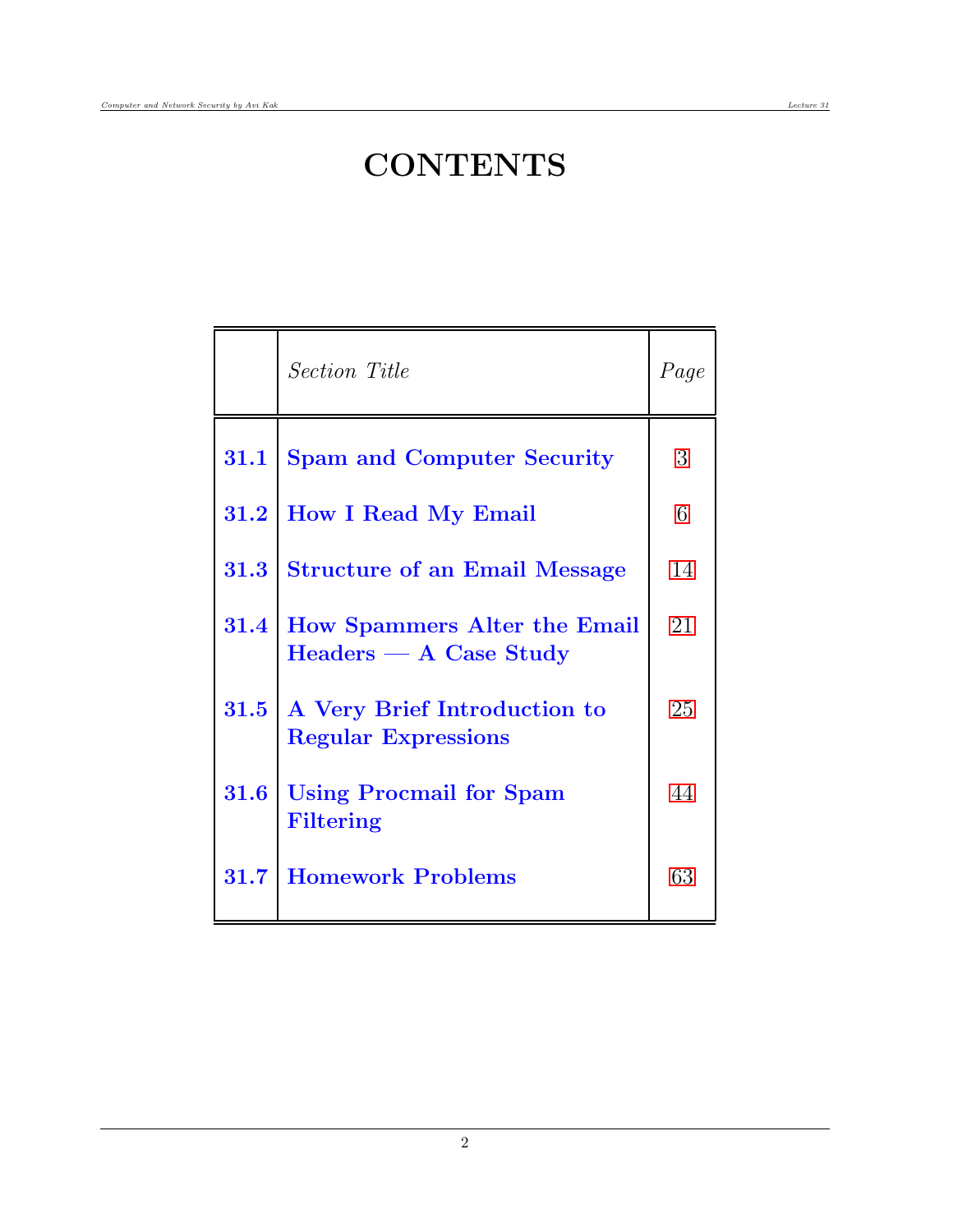<span id="page-2-0"></span>Back to [TOC](#page-1-0)

## 31.1 SPAM AND COMPUTER SECURITY

- Spam is a major source of malware that infects individual computers and, sometimes, entire networks.
- Much spam tries to lure you into clicking on URLs of websites that serve as hosts for viruses, worms, and trojans. Consequences of inadvertently downloading such software into your computer can be deadly — as previously described in Lecture 30.
- In addition to the dangerous spam that may try to steal information from your computer or turn it into a spambot for spreading even more spam, there is also another kind of spam these days: This consists of email generated by legitimate businesses and organizations that you either have no interest in reading or have no time for following up on.  $\left[\text{For example, half of my}\right]$ spam consists of unsolicited messages sent to me by marketing companies, public relations houses, government agencies, university departments advertising their activities, and students in various parts of the world seeking to come to Purdue. Even just opening all of these messages would consume a significant portion of each day.]
- I am not much of a believer in spam filters that carry out a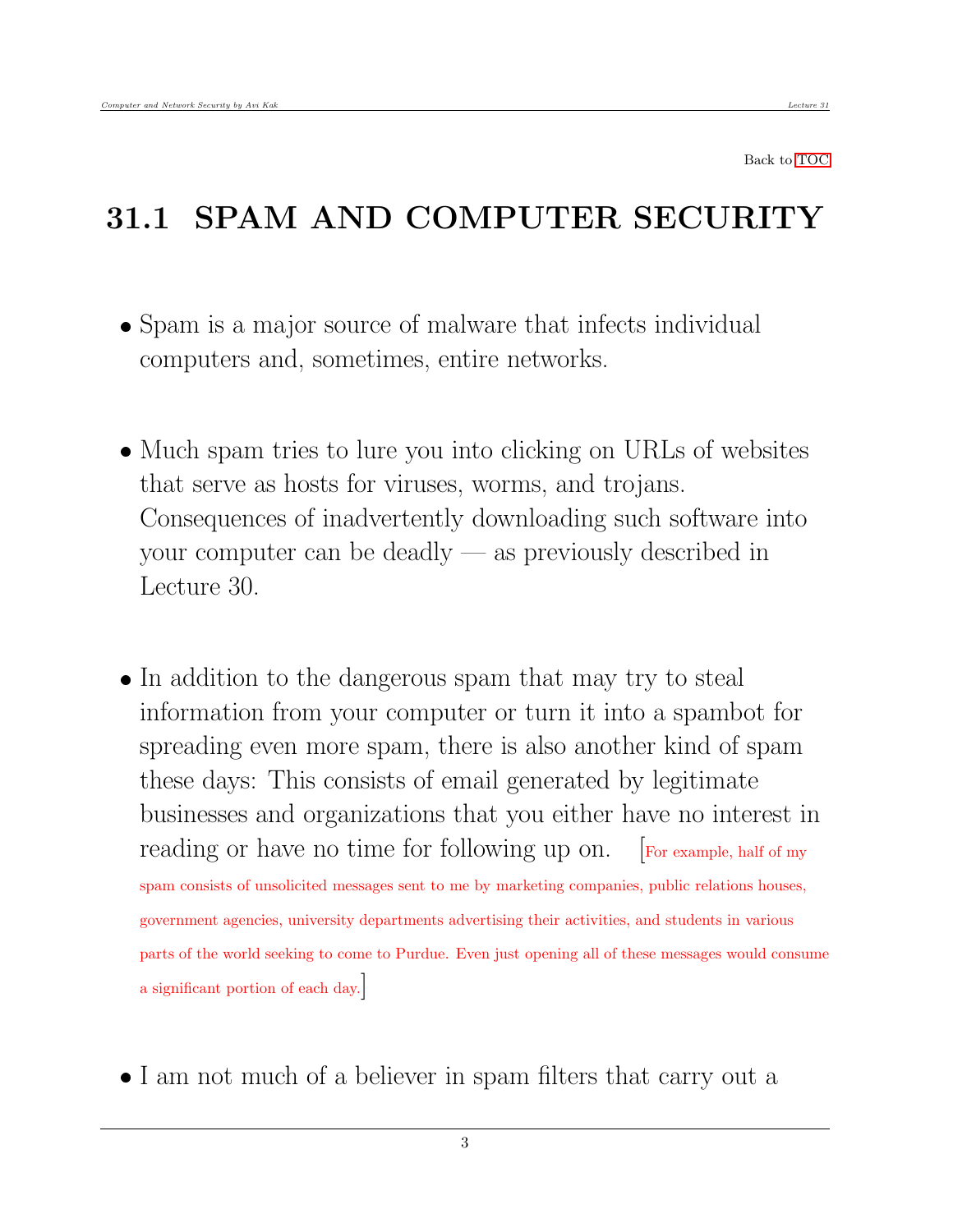statistical analysis of email to decide whether or not it is spam. These filters are also sometimes called Bayesian filters for blocking spam. A statistical filter with sufficiently low "falses" to suit my tastes would require too many samples of a certain type of spam before blocking such messages in the future. On the other hand, with a regular-expression based filter, once you see a spam message that has leaked through, it is not that difficult to figure out variations on that message that the spammers may use in the future. In many cases, you can design a short regular expression to block the email you just saw and all its variations that the spammer may use in the future in just one single step.

- Based on my personal experience, and in line with my above stated observation, you can design nearly 100% effective spam filters with tools that carry out regular-expression based processing of email messages. [A spam filter is close to 100% effective if it traps close to  $100\%$  of what **YOU** consider to be spam and lets through close to 100% of the messages that YOU consider legitimate.
- $\bullet$  Spam filter that are close to 100% effective for **your** specific needs in the sense defined above can only be built slowly. My spam filter has evolved over several years. It needs to be tweaked up every once in a while as spammers discover new ways of delivering their unwelcome goods.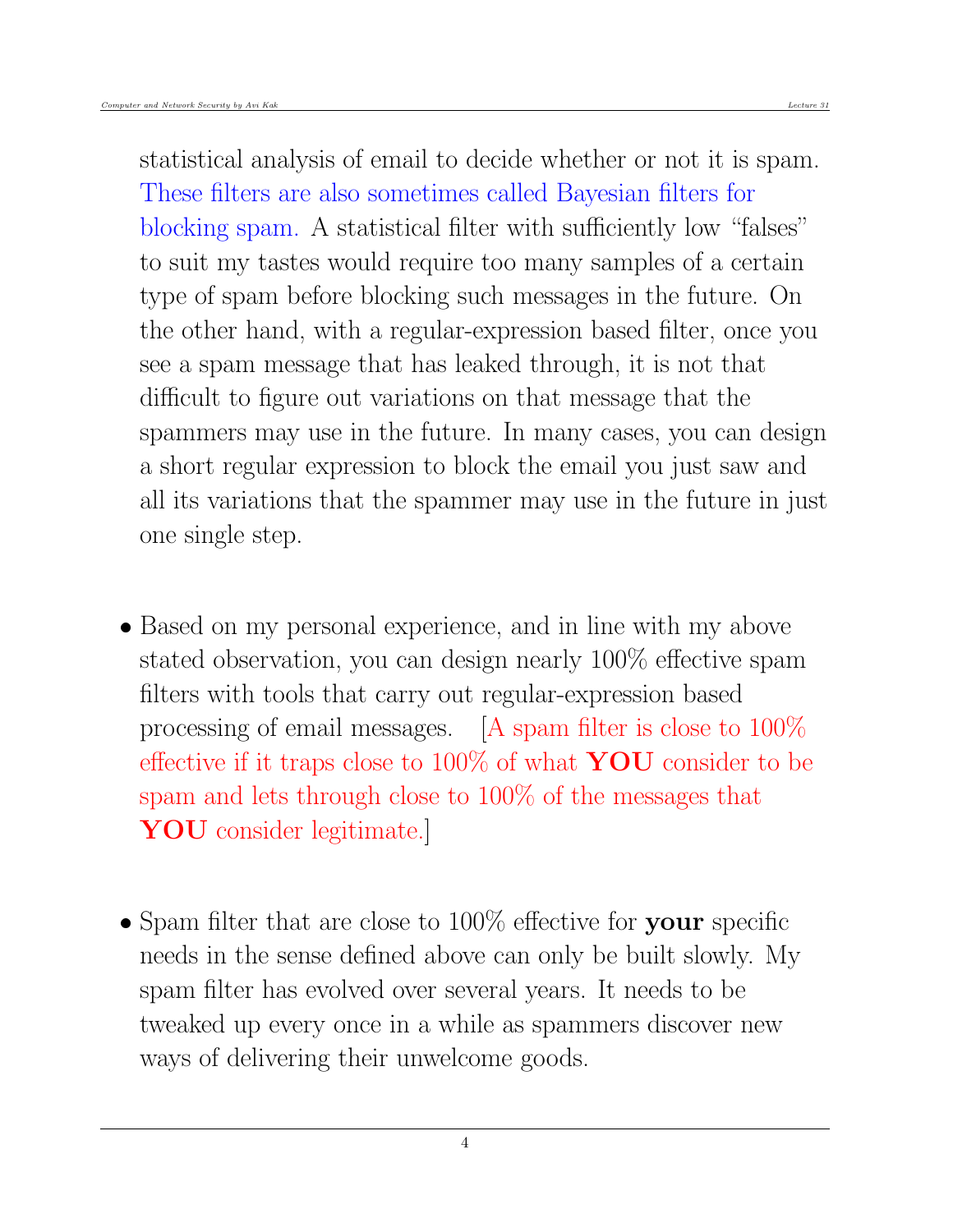Before ending this section, I'd urge you to scan through the following well-written report that was issued by CISCO in June 2019 about how you and your organization can be seriously harmed by email borne malware:

<https://blogs.cisco.com/security/threat-report-email-attacks>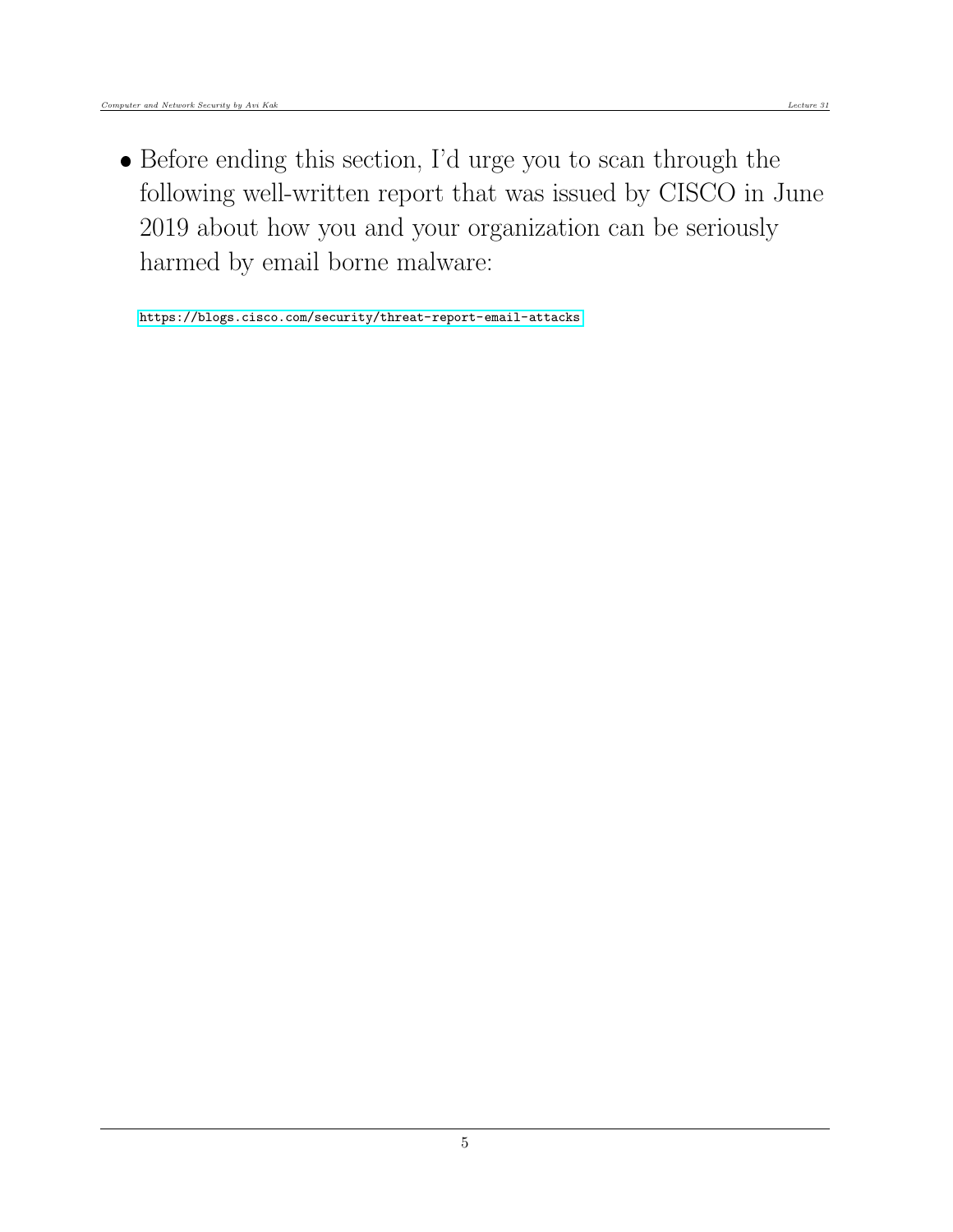<span id="page-5-0"></span>Back to [TOC](#page-1-0)

## 31.2 HOW I READ MY EMAIL

- These days most folks read their email through web based mail clients. If you are at Purdue, in all likelihood, you log into Purdue's webmail service to check your email. Or, perhaps, you have it forwarded to your email account at a third party service such as that provided by gmail or yahoomail. This way of reading email is obviously convenient for, say, English majors. However, if you happen to be a CS or a CompE major, that is not the way to receive and send your email.
- The web based email tools can only filter out standard spam  $$ this is, the usual spam about fake drugs, about how you can enlarge certain parts of your body, and things of that sort. But nowadays there is another kind of spam that is just as much of a nuisance. As mentioned in the previous section, you have generally well-meaning folks (and organizations) who want to keep you informed of all the great stuff they are engaged in and why you should check out their latest doings. These include local businesses, marketing companies, PR folks, etc. When you write your own spam filter, you can deal with such email in a much more selective manner than would otherwise be the case.
- Writing your own spam filter is also a great way to become

6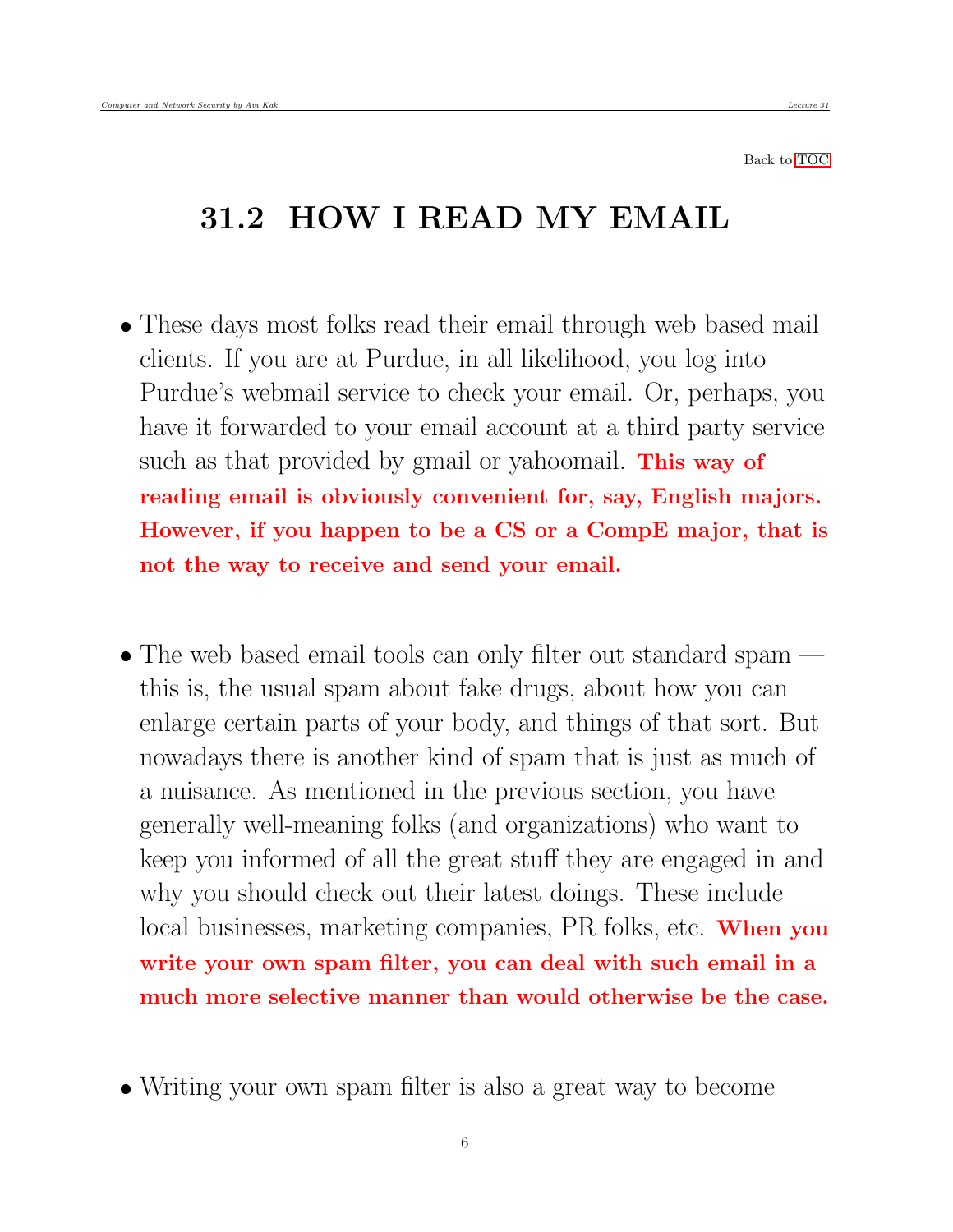more proficient with regular-expression based processing of textual data.

- Shown in Figure 1 is how I receive my email.
- To understand the flow of email in Figure 1, you need to become familiar with the acronyms MTA, MDA, MUA, etc.
- An MTA (Mail Transfer Agent) is used to transfer email to another MTA in the internet. [It is also called a "Mail Transport Agent," or a "Mail Server." In the context of DNS, it is referred to as a "Mail Exchange Server," as you saw in Lecture 17. Although the main function of an MTA is to exchange email with another MTA, they can also be programmed to receive email directly from MUAs and to send messages directly to the same. More generally, the client email first goes to an MSA (Mail Submission Agent) and the MSA forwards it to the MTA. By the same token, when an MTA receives email for clients in its own domain, it generally forwards the email to an MDA (Mail Delivery Agent) and it is the MDA's job to send that email to the clients. However, an MTA can also be programmed to send email directly to the clients. Let's say someone in some corner of the world wants to send an email to kak@purdue.edu. As you should know from Lecture 17, the name resolver associated with the email client being used by the sender will ask the DNS servers for the IP address of the host that is designated to be the mail exchange server for the purdue.edu domain. Subsequently, the MTA program running on this host at Purdue will receive the email sent to me. The most popular program that is used as an MTA is known as Sendmail. Other MTAs include MMDF, Postfix, Smail,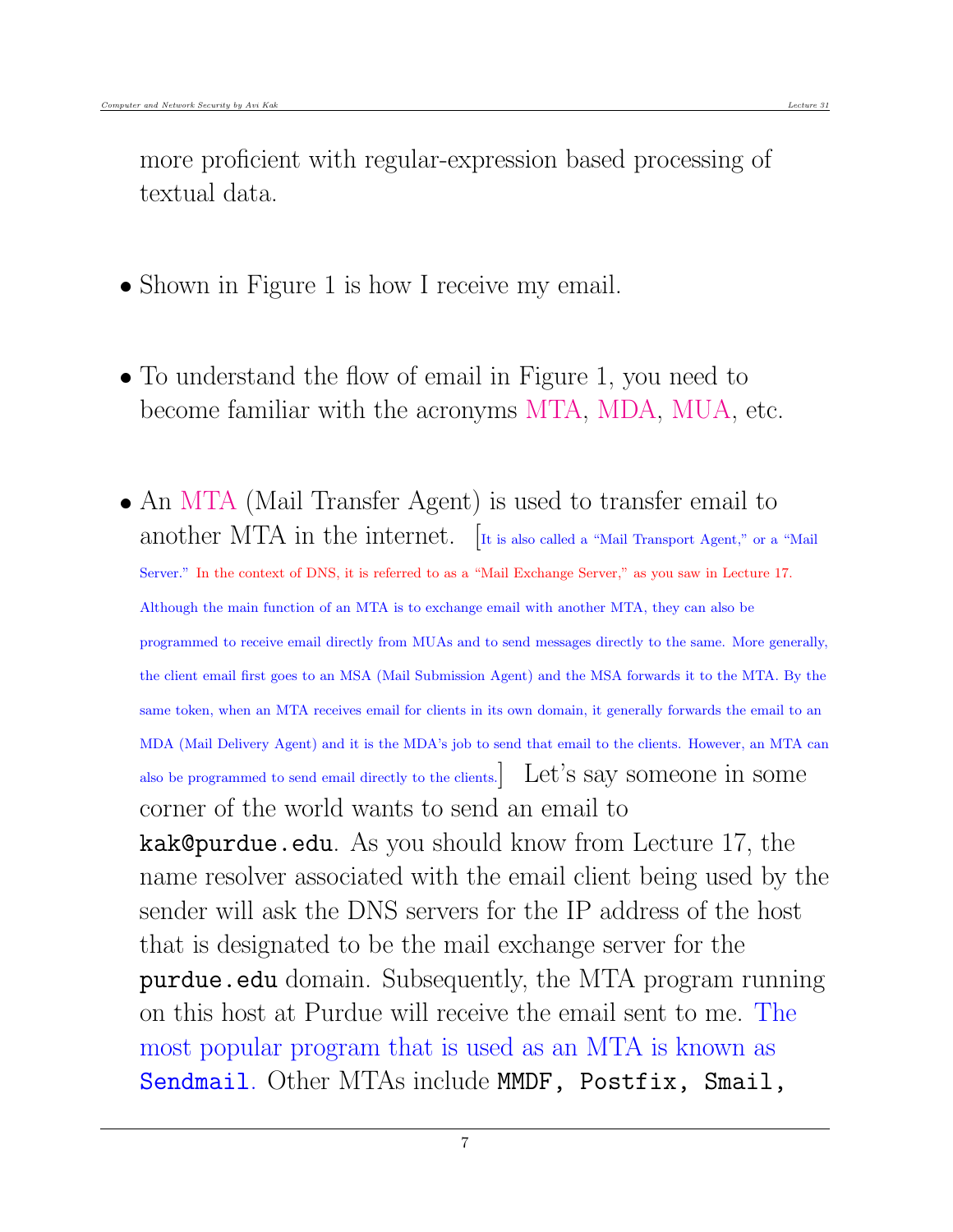

Figure 1: This figure shows how I receive my email in my Linux laptop. The fetchmail program in my laptop picks up my email at the maildrop machine  $RVL4$ .ecn.purdue.edu at  $Purdue$ . (This figure is from Lecture 31 of "Lec-

ture Notes on Computer and Network Security" by Avi Kak)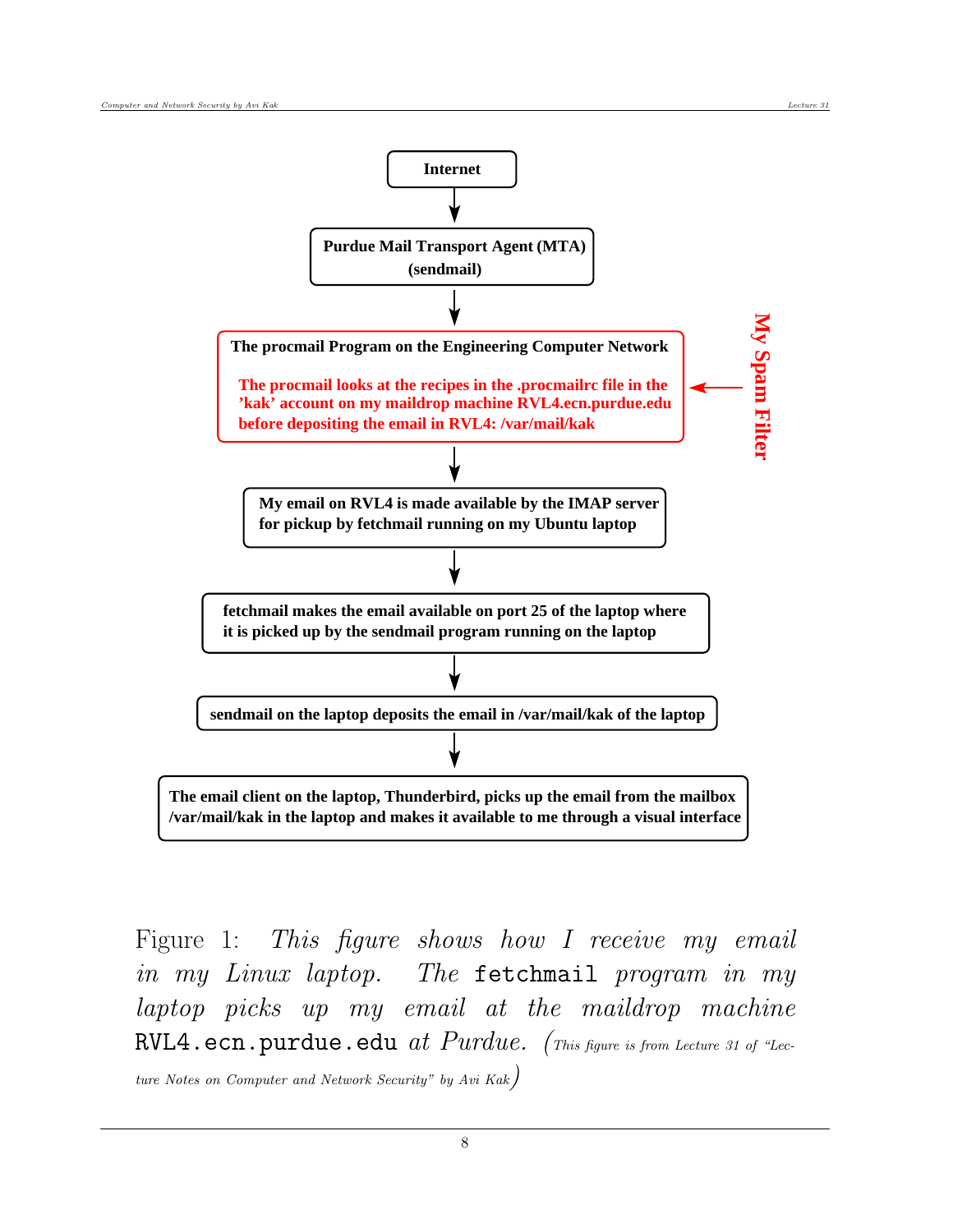#### Qmail, Zmailer, Exchange, etc.

- An MTA may use either a Mail Delivery Agent (MDA) to deliver a received email to the recipient's mailbox, or deliver it directly to the recipient's mailbox. [Note that MTA's main job is server-to-server transmission of email. On the other hand, MDA's job — when MDA is used — is to apply any applicable filters to the email before sending the messages to the clients in the local network.  $\Box$  On Linux/Unix platforms, the most commonly used MDA is Procmail. Another MDA one hears about is called Deliver.
- $\bullet$  In typical Linux/Unix environments, the mailbox assigned to a user is the file /var/mail/user account that, although NOT in the home directory of the user, can only be read by the user who owns that mailbox.
- As mentioned earlier, MDA's main job is to apply appropriate filters to the email before it is deposited in the mailboxes of the user accounts. These filters may be at the system level, in which case they can affect all users, or at the level of individual users.
- On Linux/Unix machines, the filters used by MDA take the form of recipes that are placed in a file named .procmailrc. The **procmailrc** file for the filters that are specific to individual users must reside at the top level of the user-account home directories.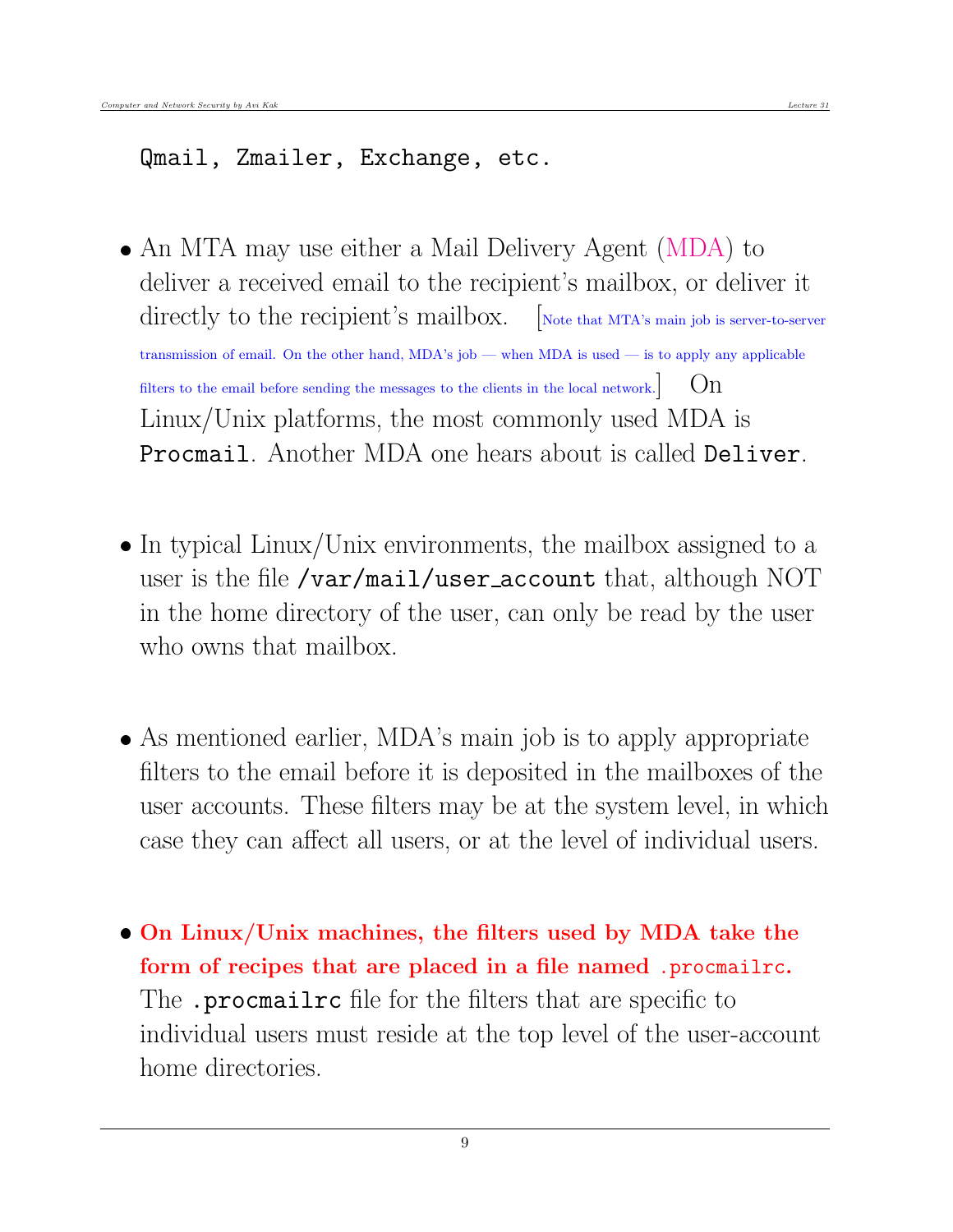- After the email is deposited in a user mailbox as mentioned above, it may be read by the user with the help of an MUA (Mail User Agent). Widely used examples of MUAs are Thunderbird, MH, Pine, Elm, Mutt, Outlook, Eudora, Evolution, etc. Informally speaking, an MUA is also frequently referred to as an an email client.
- Getting back to how I read my email as shown in Figure 1, I usually execute the two commands

```
ssh kak@rvl4.ecn.purdue.edu
tail -f Mail/logfile
```
in one of the terminal windows of whatever computer I happen to be working on. As shown in Figure 1, the local email exchange server sends my email to the machine rvl4.ecn.purdue.edu. The 'tail -f' command shows me on a running basis the latest entries created by Procmail in the logfile 'Mail/logfile'. That way, when I so wish, I can see at a glance the decisions being made by my spam filter with regard to the incoming email. The logfile that you see mentioned in the second command shown above is created by my Procmail spam filter.

 The rest of this section is for folks who wish to use the Thunderbird MUA on their Ubuntu laptop (or other mobile devices based on Ubuntu) to pick up email from a designated maildrop machine (and to also deliver the outgoing email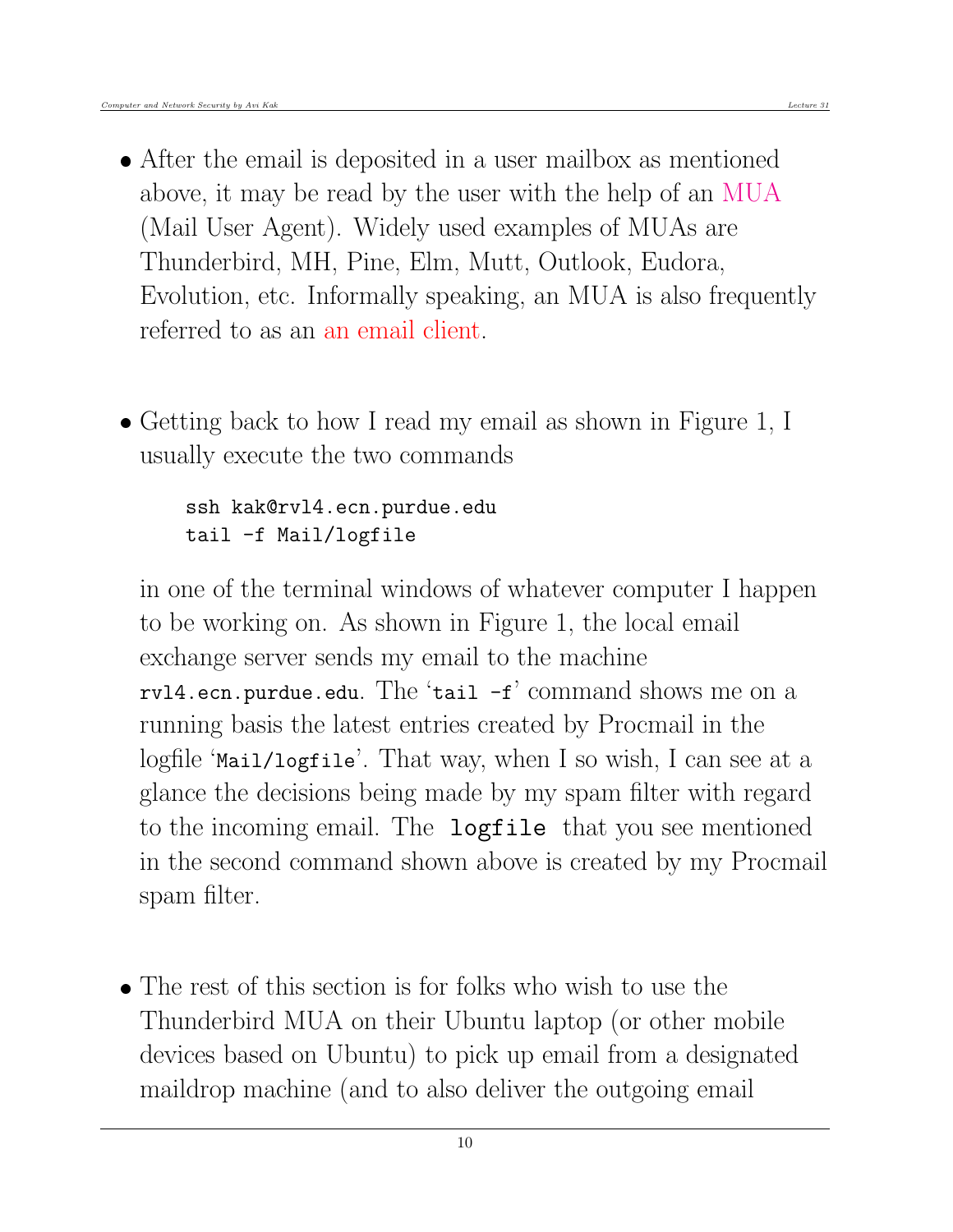emanating from your laptop to the SMTP server running on the maildrop machine or elsewhere in the internet). The material

that follows is particularly applicable if you want your spam filter to do its job in the maildrop machine itself. That is, you want the incoming email to be filtered *before* it is made available for pickup at the maildrop machine by an IMAP server. So here we go:

- My maildrop machine happens to be RVL4.ecn.purdue.edu and I want the spam filter to be applied at the maildrop machine before it is made available by an IMAP server for pickup by my laptop (or other mobile devices).
- $-$  Ordinarily (this is the mode used by a vast majority of folks), when an MUA client (like the Thunderbird client) in your laptop picks up email from a maildrop machine, it interacts directly with the IMAP server on the maildrop machine. That creates a very tight coupling between the email client running in your laptop and the mailbox file /var/mail/user name in the maildrop machine where all your your email is deposited. As an example of this coupling, when you delete an email in the Thunderbird email client, you can opt for it to also be deleted from the list of messages stored in /var/mail/user name on the maildrop machine.  $\vert$  As previously mentioned, a file such as

/var/mail/user name is referred to as the mailbox.]

– For reasons having to do with the management of a very large amount of email (including spam) that I receive every day, I did not want the above mentioned coupling between my maildrop machine (RVL4.ecn. purdue.edu) and the Thunderbird email client on my laptop. What that implied was that I needed to run Thunderbird off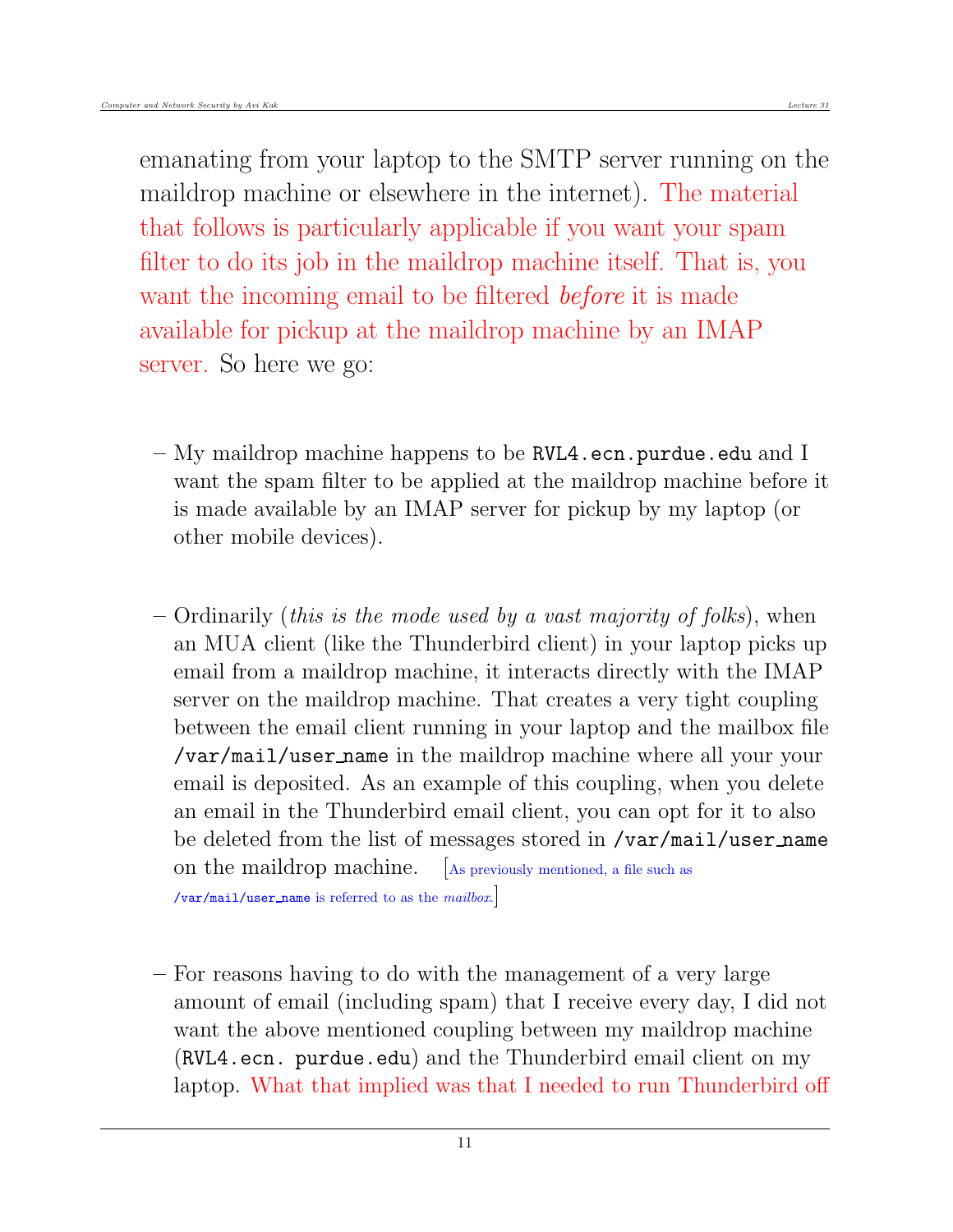the laptops's /var/mail/user name as opposed to RVL4's /var/mail/user name.

- This required running the fetchmail and sendmail programs on the Ubuntu laptop. It is the job of fetchmail to serve as a client to the IMAP server on  $RVL4$  — it picks up the new email once every minute from /var/mail/user\_name on RVL4 and offers it on port 25 of the Ubuntu laptop. Subsequently, sendmail, which is constantly looking for input on port 25, picks up the messages offered by fetchmail and deposits them in the laptops's mailbox /var/mail/usr name.
- I did not have to change anything in the sendmail's very large config files for the above mentioned behavior by sendmail.
- The remaining issue is to get Thunderbird (TB) to work off the mailbox /var/mail/user name in the laptop itself.  $\Box$  To get the TB email client to work directly off an IMAP server on a remote maildrop machine is easy. All you have to do is to enter the IMAP server information and your email address in the remote machine directly in the initial welcome screen you see when you bring up TB in the laptop. But, for reasons already explained, that's not what I wanted.] To get TB to work with the local (meaning, on the laptop itself) mailbox /var/mail/user name, you have to work off the Edit menubutton at the top of the TB GUI and select "Account Settings..." from its drop-down menu. After you click on this selection, you click on "Add Other Account". That brings up a popup, in which you click on "Choose Unix Movemail" and hit "next" and so on. This process will also prompt you for the SMTP server for the outgoing email, which in my case happened to be  $s$ mtp.ecn.purdue.edu. It is choosing "Unix Movemail" that causes the TB client to work off the mailbox /var/mail/user\_name on the laptop itself.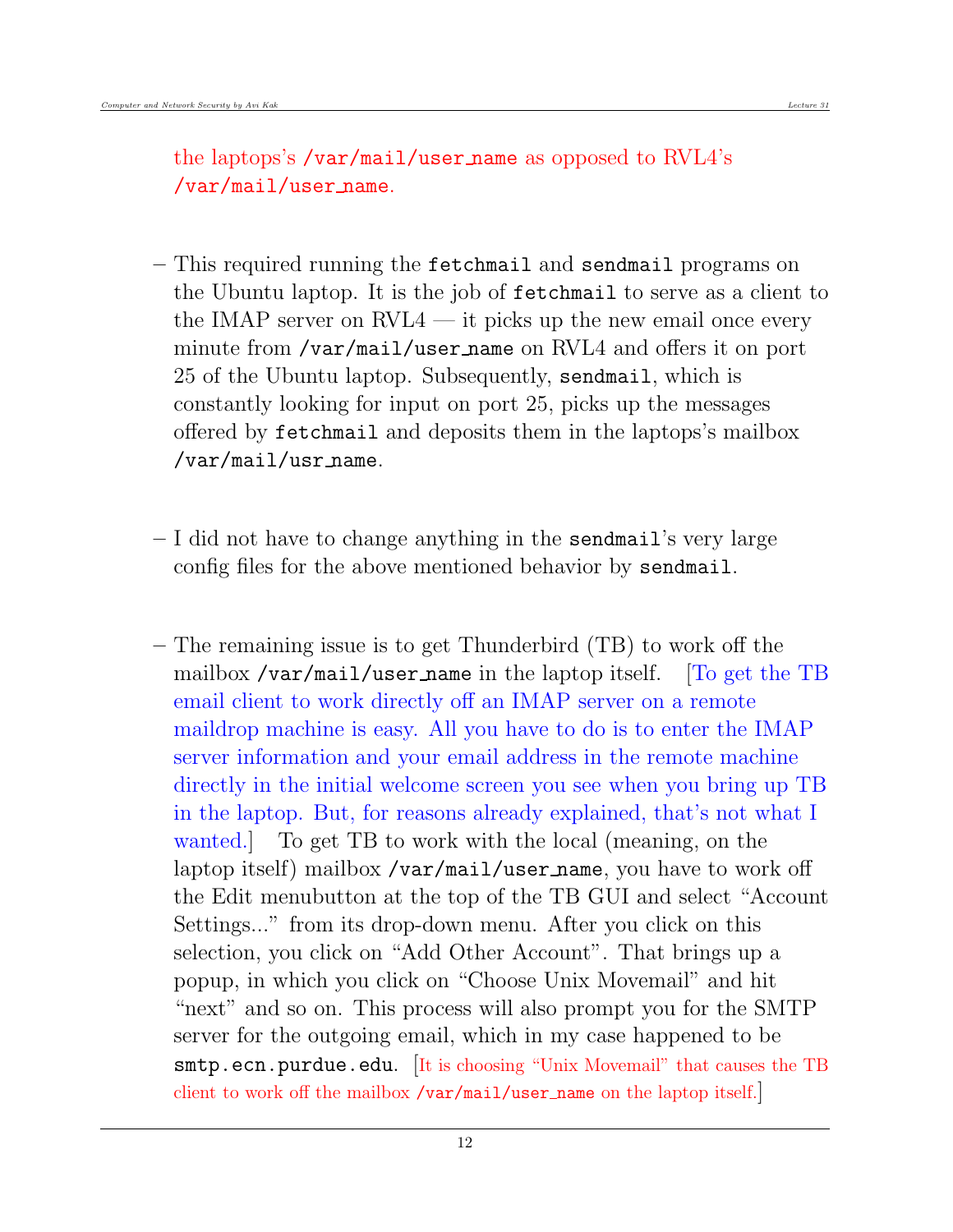- You might ask: What is Movemail? [Before I realized what Movemail was, the TB would display in the GUI my kak@purdue.edu account that I had created as described above, but without the Inbox, Sent, Trash, etc., folders.] As it turns out, for the TB GUI to make available the Inbox, Sent, Trash, etc., folders, you need to have previously installed the Gnu email utilities that are included in the mailutils package that you can install through the Synaptic Package Manager. Movemail is one of the utilities in this package. The purpose of Movemail — more accurately called movemail — is to move messages across mailboxes. By the way, the others utilities in the Gnu mailutils package are: dotlock to create lock spool files; frm to display "From:" header lines; from to display "From:" and "Subject" header lines; maildag the mail delivery agent; mail the standard /bin/mail interface for a mail sender and reader; messages for counting the number of messages in a mailbox; movemail to move messages across mailboxes; readmsg to extract selected messages from a mailbox; and sieve a mail filtering protocol.]
- One more thing: You will also be asked for the SSL/TLS based authorizations for SMTP in a screen that you'll see after you provide information about the SMTP server.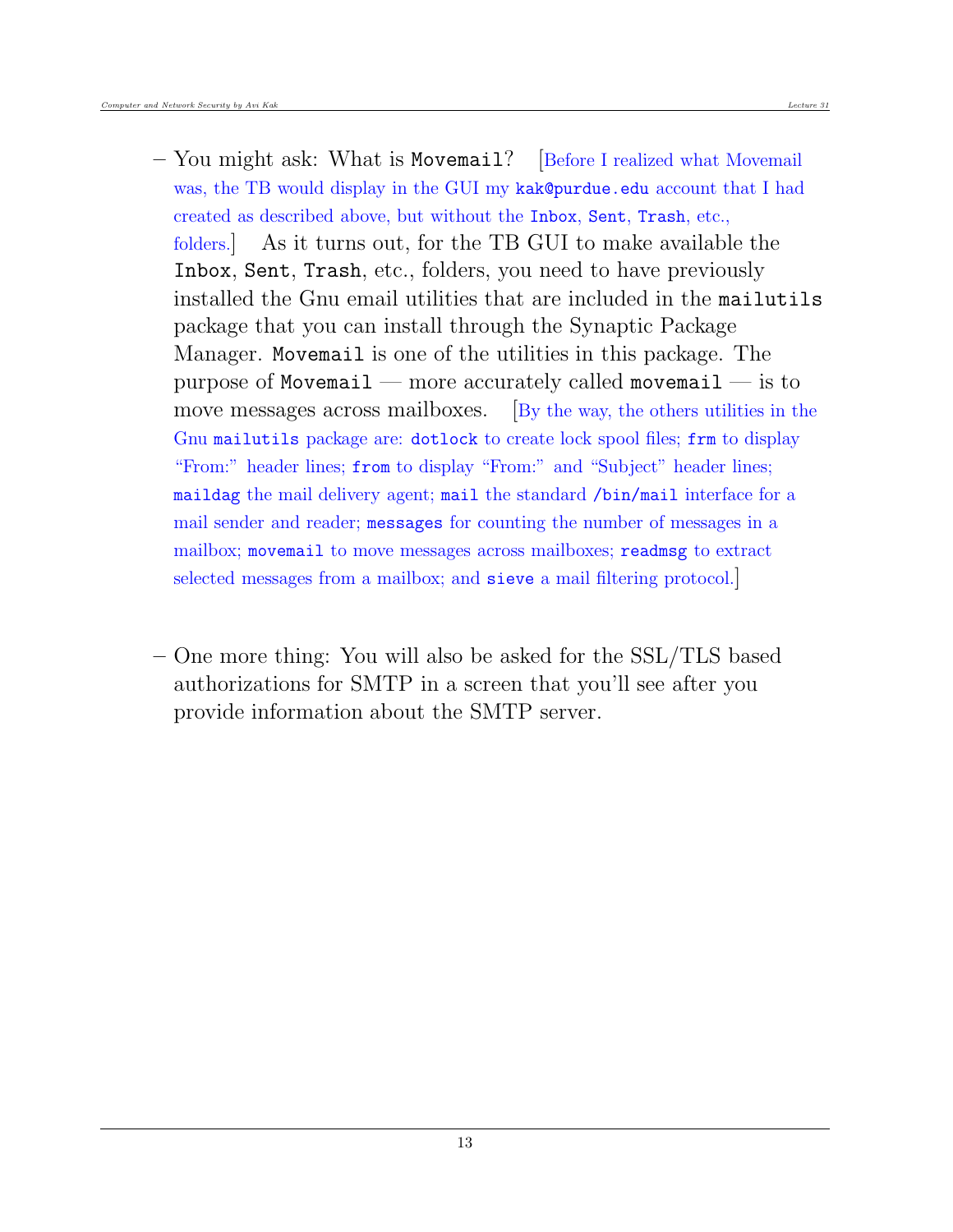<span id="page-13-0"></span>Back to [TOC](#page-1-0)

### 31.3 STRUCTURE OF AN EMAIL MESSAGE

- An email consists of three parts:
	- **envelope:** This part is usually suppressed by an MUA.  $\vert$   $\vert$   $\vert$  some MUAs provide you with a menu option to see all the headers, including the routing headers. It consists of the "conversation" that takes place between a sender MTA and a receiver MTA involving recipient authentication, etc.
	- header: Contains the "From:", "To:", "Cc:", etc., information. It does NOT usually tell you the route the email took from the sender to the recipient. The header of an email message ends at the first empty line encountered from the top. What comes after that empty line is the body of the email.  $\left[$ It is important to know where exactly the header of an email ends and where the body begins. That is because spam filter rules can be based on just the header, or just the body, or both. For a spam filter rule meant for just the header, the pattern matching operations of the rule are applied to just the header portion of the emails.
	- body: This is the part that carries the message of the email. It may also contain multimedia objects.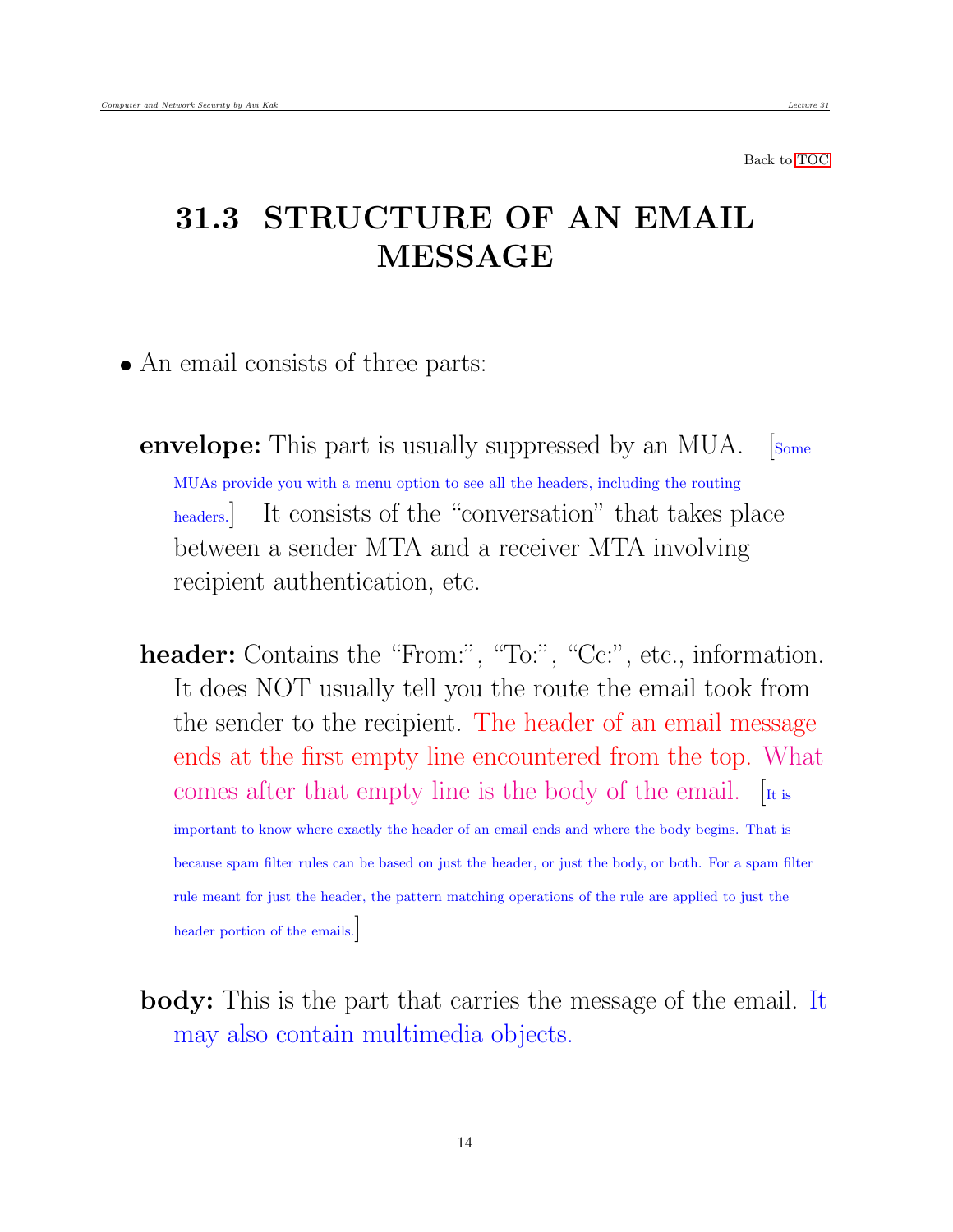Here is a printout of an email as displayed on a terminal by an MUA:

```
Date: Sat, 14 Feb 2014 19:06:56 CST
To: kak@ecn.purdue.edu
From: c-donnelly@northwestern.edu
Subject: Re: hi...
Return-Path: c-donnelly@northwestern.edu
Delivery-Date: Sat Feb 14 20:07:06 2014
Content-Disposition: inline
X-Originating-Ip: 165.124.28.55
Priority: 3 (Normal)
X-Webmail-User: cdo388@localhost
X-Priority: 3 (Normal)
MIME-Version: 1.0
X-Http_host: lulu.it.northwestern.edu
Reply-To: c-donnelly@northwestern.edu
X-Mailer: EMUmail 5.2.7 (UA Mozilla/4.0 (compatible; MSIE 6.0; Windows NT
     5.1; .NET CLR 1.1.4322))
X-Virus-Scanned-ECN: by AMaVIS version 11 (perl 5.8) (http://amavis.org/)
      ................ Body of email ..................
```
• For the email shown above, here is a printout of what was actually sent by the MTA to the MDA:

```
From c-donnelly@northwestern.edu Sat Feb 14 20:07:06 2014
Received: from fairway.ecn.purdue.edu (fairway.ecn.purdue.edu [128.46.125.96])
   by rvl4.ecn.purdue.edu (8.12.10/8.12.10) with ESMTP id i1F1758Y006551
    (version=TLSv1/SSLv3 cipher=EDH-RSA-DES-CBC3-SHA bits=168 verify=NOT)
    for <kak@rvl4.ecn.purdue.edu>; Sat, 14 Feb 2014 20:07:06 -0500 (EST)
Received: from lulu.it.northwestern.edu (lulu.it.northwestern.edu [129.105.16.54])
    by fairway.ecn.purdue.edu (8.12.10/8.12.10) with ESMTP id i1F172gN003361
    for <kak@ecn.purdue.edu>; Sat, 14 Feb 2014 20:07:02 -0500 (EST)
Received: (from mailnull@localhost)
   by lulu.it.northwestern.edu (8.12.10/8.12.10) id i1F1718S028285
    for <kak@ecn.purdue.edu>; Sat, 14 Feb 2014 19:07:01 -0600 (CST)
```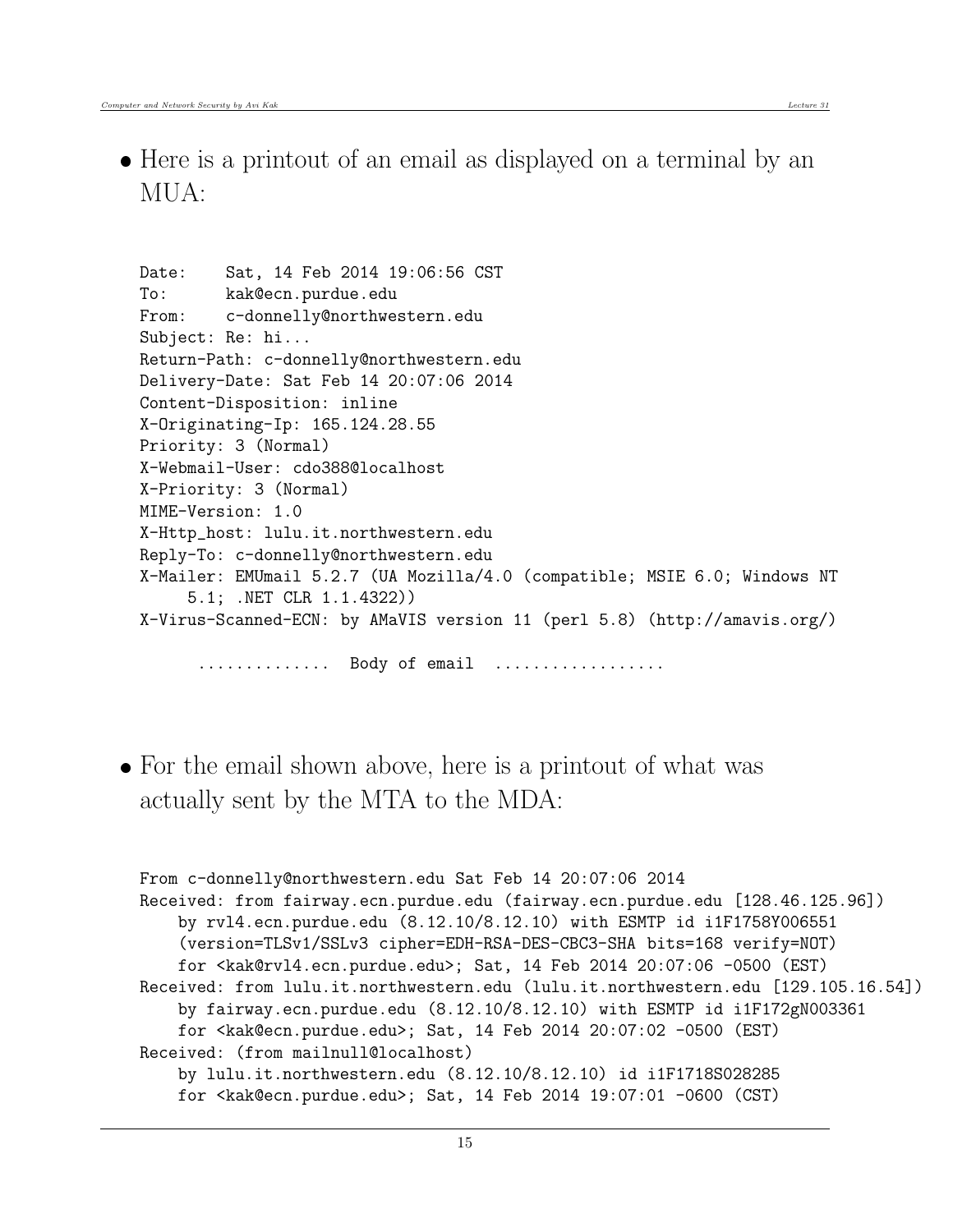```
Message-Id: <200402150107.i1F1718S028285@lulu.it.northwestern.edu>
Received: from lulu.it.northwestern.edu (localhost [127.0.0.1]) by lulu.it.northweste
id xma028114; Sat, 14 Feb 04 19:06:56 -0600
Content-Type: text/plain
Content-Disposition: inline
Content-Transfer-Encoding: binary
X-Originating-Ip: 165.124.28.55
Priority: 3 (Normal)
X-Webmail-User: cdo388@localhost
To: kak@ecn.purdue.edu
X-Priority: 3 (Normal)
MIME-Version: 1.0
X-Http_host: lulu.it.northwestern.edu
From: c-donnelly@northwestern.edu
Subject: Re: hi...
Date: Sat, 14 Feb 2014 19:06:56 -0600
Reply-To: c-donnelly@northwestern.edu
X-Mailer: EMUmail 5.2.7 (UA Mozilla/4.0 (compatible; MSIE 6.0; Windows NT
    5.1; .NET CLR 1.1.4322))
X-Virus-Scanned-ECN: by AMaVIS version 11 (perl 5.8) (http://amavis.org/)
       ...................... Body of email ......................
```
• In what was sent by the MTA to the MDA, the following is abstracted from the conversation that took place between the different MTA's as the email was traveling through the internet:

```
Received: from fairway.ecn.purdue.edu (fairway.ecn.purdue.edu [128.46.125.96])
    by rvl4.ecn.purdue.edu (8.12.10/8.12.10) with ESMTP id i1F1758Y006551
    (version=TLSv1/SSLv3 cipher=EDH-RSA-DES-CBC3-SHA bits=168 verify=NOT)
    for <kak@rvl4.ecn.purdue.edu>; Sat, 14 Feb 2014 20:07:06 -0500 (EST)
```
- Received: from lulu.it.northwestern.edu (lulu.it.northwestern.edu [129.105.16.54]) by fairway.ecn.purdue.edu (8.12.10/8.12.10) with ESMTP id i1F172gN003361 for <kak@ecn.purdue.edu>; Sat, 14 Feb 2014 20:07:02 -0500 (EST)
- Received: (from mailnull@localhost) by lulu.it.northwestern.edu (8.12.10/8.12.10) id i1F1718S028285 for <kak@ecn.purdue.edu>; Sat, 14 Feb 2014 19:07:01 -0600 (CST)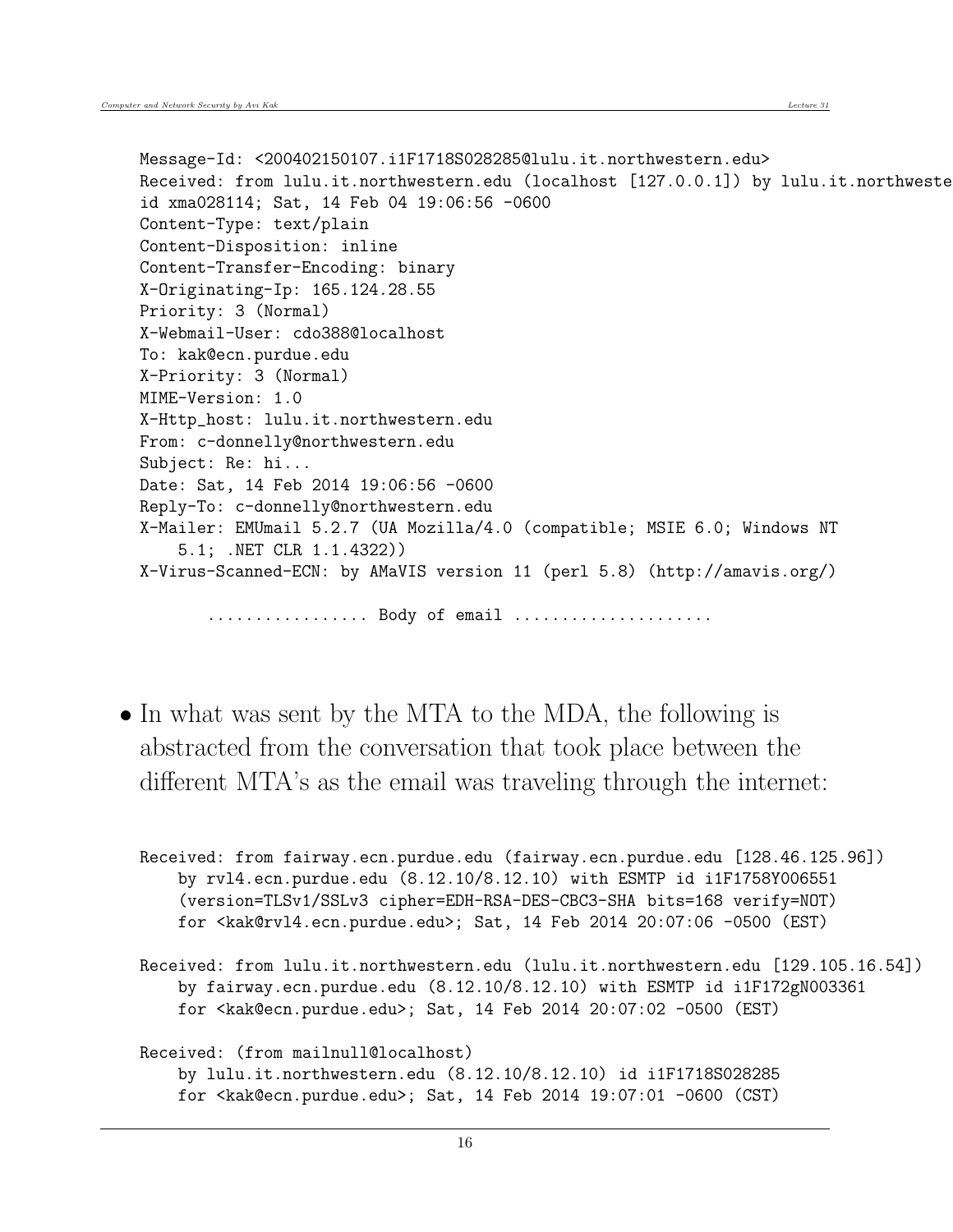• Also note the first line of what MTA sends MDA:

From c-donnelly@northwestern.edu Sat Feb 14 20:07:06 2014

For an email to be recognized as legal by an MTA, its very first line must begin with "From". There can be no punctuation marks attached to this word. In other words, it can only be followed by a space.

You might ask, what happens if the body of an outgoing message contain the word "From" at the beginning of a line? To make sure that MTAs are not confused by this, an MSA typically prefixes such a "From" with the character ">". Obviously, such a problem does not arise if you have asked your email client to send messages formatted according to, say, HTML. As was mentioned earlier, MSA stands for "Mail Submission" Agent". Your email client sends an outgoing email to an MSA and it is the MSA's job to then submit it to an MTA possibly through an SMTP server.]

 Also note that the name of the final recipient is present in the conversation that takes place between the MTA's at the Northwestern end and at Purdue's fairway.ecn.purdue.edu machine. The name of the recipient is also present in the conversation that takes place between Purdue's fairway machine and the local RVL4 machine.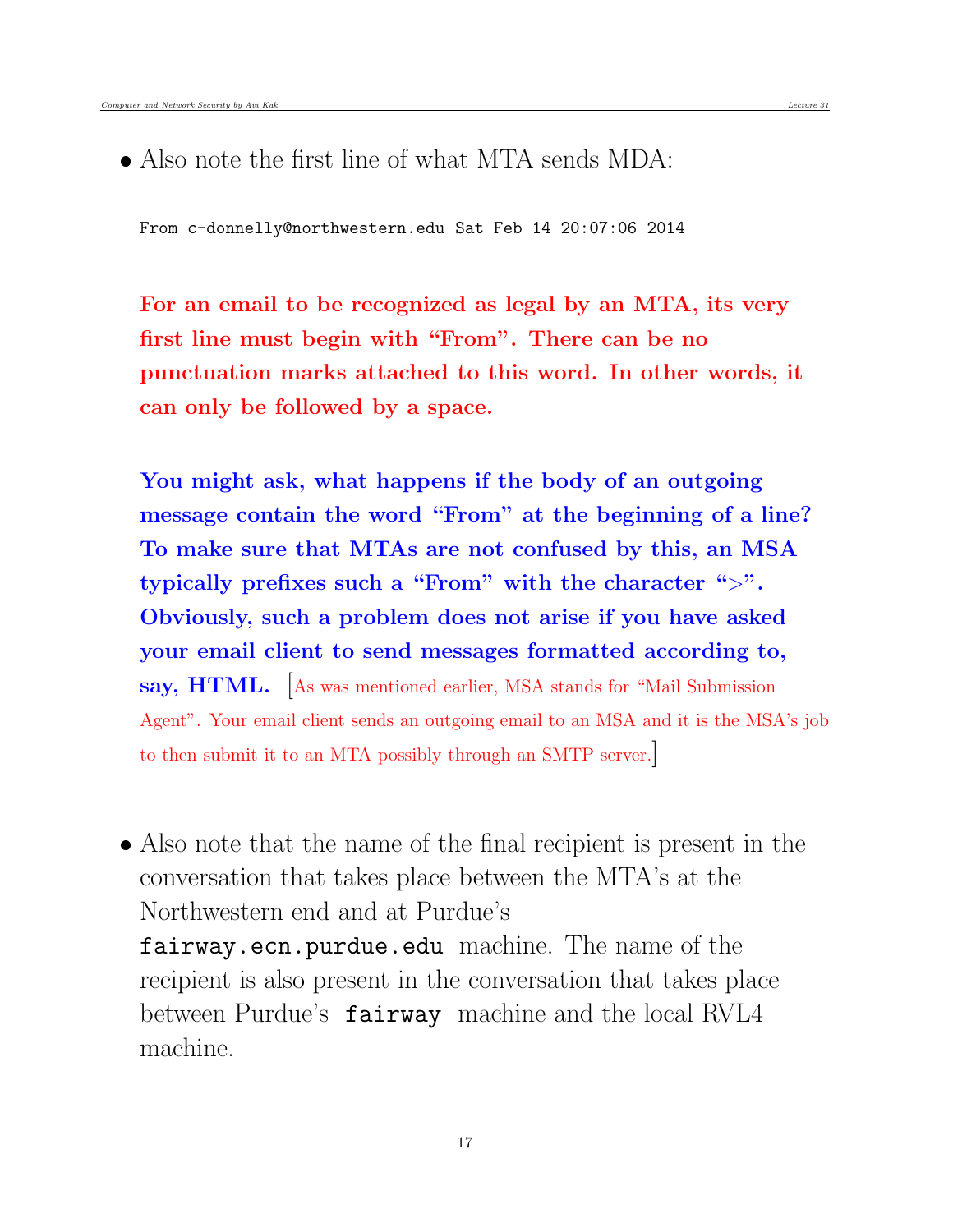- It is the recipient's name in the envelope part of an email that determines where an email ends up and NOT what shows up in the To: header in the header part of an email.
- So you can see why you can get email even if your name shows up nowhere in any of the headers you can see on your computer. Here is an example of one such spam email I received:

```
From leemenjung@kjbd.net Thu Feb 19 10:19:02 2014
Received: from drydock.ecn.purdue.edu (drydock.ecn.purdue.edu [128.46.112.249])
by rvl4.ecn.purdue.edu (8.12.10/8.12.10) with ESMTP id i1JFJ1j4025944
(version=TLSv1/SSLv3 cipher=EDH-RSA-DES-CBC3-SHA bits=168 verify=NOT)
for <kak@rvl4.ecn.purdue.edu>; Thu, 19 Feb 2014 10:19:02 -0500 (EST)
Received: from 128.46.112.249 ([61.38.114.147])
by drydock.ecn.purdue.edu (8.12.10/8.12.10) with SMTP id i1JFImFj028889;
Thu, 19 Feb 2014 10:18:49 -0500 (EST)
Received: from [27.22.18.140] by 128.46.112.249 with ESMTP id <229528-89751>; Thu, 19 Feb 2014 17:13:48
Message-ID: <joh3yy$x$-$317$2c-v--21n@hhz6.9t>
From: "leemenjung" <leemenjung@kjbd.net>
Reply-To: "leemenjung" <leemenjung@kjbd.net>
To: jiy@ecn.purdue.edu
Subject:
Date: Thu, 19 Feb 04 17:13:48 GMT
X-Mailer: Microsoft Outlook Express 5.00.2919.6700
MIME-Version: 1.0
Content-Type: multipart/alternative;
boundary="0.D6.._EF0B97BFE__AA._6_"
X-Priority: 3
X-MSMail-Priority: Normal
X-Virus-Scanned-ECN: by AMaVIS version 11 (perl 5.8) (http://amavis.org/)
--0.D6.._EF0B97BFE__AA._6_
Content-Type: text/plain;
Content-Transfer-Encoding: quoted-printable
<html><TABLE cellpadding=3D'0' cellspacing=3D'0' border=3D0 align=3D'center'>=
        <TR>
          <TD height=3D'50' bgcolor=3D'#FFFFFF' align=3D'center' valign=3D=
'middle'>
    <a href=3D"http://nipponbog.com/partner/recom.asp?recome_id=3Dstart"=
```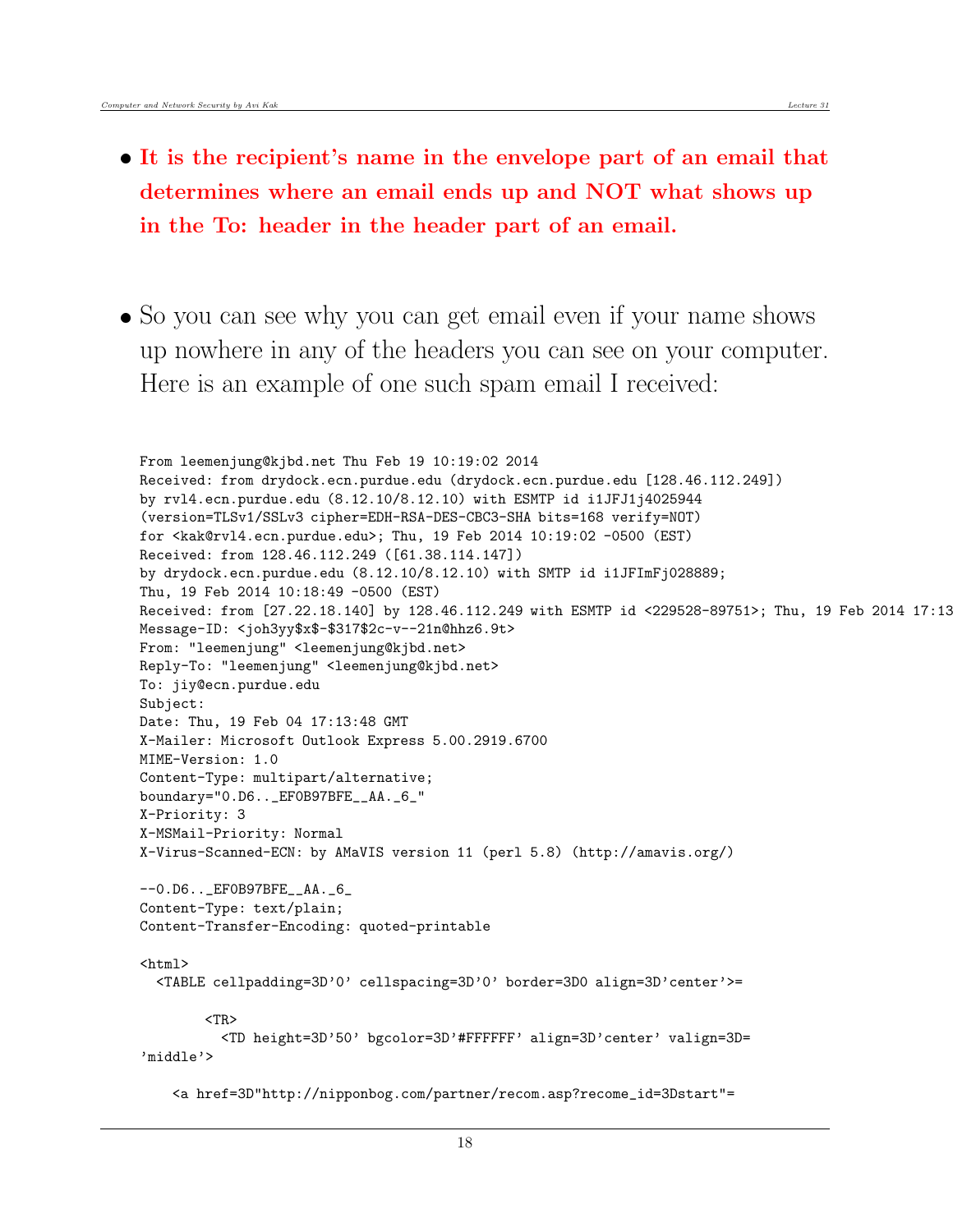```
target=3D"_blank"><img src=3D"http://nipponbog.com/partner/email/email2=
/1.jpg" border=3D"0"></a>
  </TD>
        </TR></TABLE>
      \langle/html>
      oada slh vwudbxr sodb frjmh
bs arf
ohf
vjkutctg
yzmyzfuwjadg
ua
uq ffwd
uh
--0.D6.._EF0B97BFE__AA._6_--
```
In the spam mail shown above, my name shows up only in the envelope part of the headers.

• Going back to the first **c-donnelly** email I showed you in this section, if I examined what the MUA actually stored for that message (as opposed to what it displayed in the GUI), it would be something like

```
Return-Path: c-donnelly@northwestern.edu
Delivery-Date: Sat Feb 14 20:07:06 2014
Received: from fairway.ecn.purdue.edu (fairway.ecn.purdue.edu [128.46.125.96])
    by rvl4.ecn.purdue.edu (8.12.10/8.12.10) with ESMTP id i1F1758Y006551
    (version=TLSv1/SSLv3 cipher=EDH-RSA-DES-CBC3-SHA bits=168 verify=NOT)
    for <kak@rvl4.ecn.purdue.edu>; Sat, 14 Feb 2014 20:07:06 -0500 (EST)
Received: from lulu.it.northwestern.edu (lulu.it.northwestern.edu [129.105.16.54])
    by fairway.ecn.purdue.edu (8.12.10/8.12.10) with ESMTP id i1F172gN003361
    for <kak@ecn.purdue.edu>; Sat, 14 Feb 2014 20:07:02 -0500 (EST)
Received: (from mailnull@localhost)
    by lulu.it.northwestern.edu (8.12.10/8.12.10) id i1F1718S028285
    for <kak@ecn.purdue.edu>; Sat, 14 Feb 2014 19:07:01 -0600 (CST)
Message-Id: <200402150107.i1F1718S028285@lulu.it.northwestern.edu>
Received: from lulu.it.northwestern.edu (localhost [127.0.0.1]) by lulu.it.northweste
```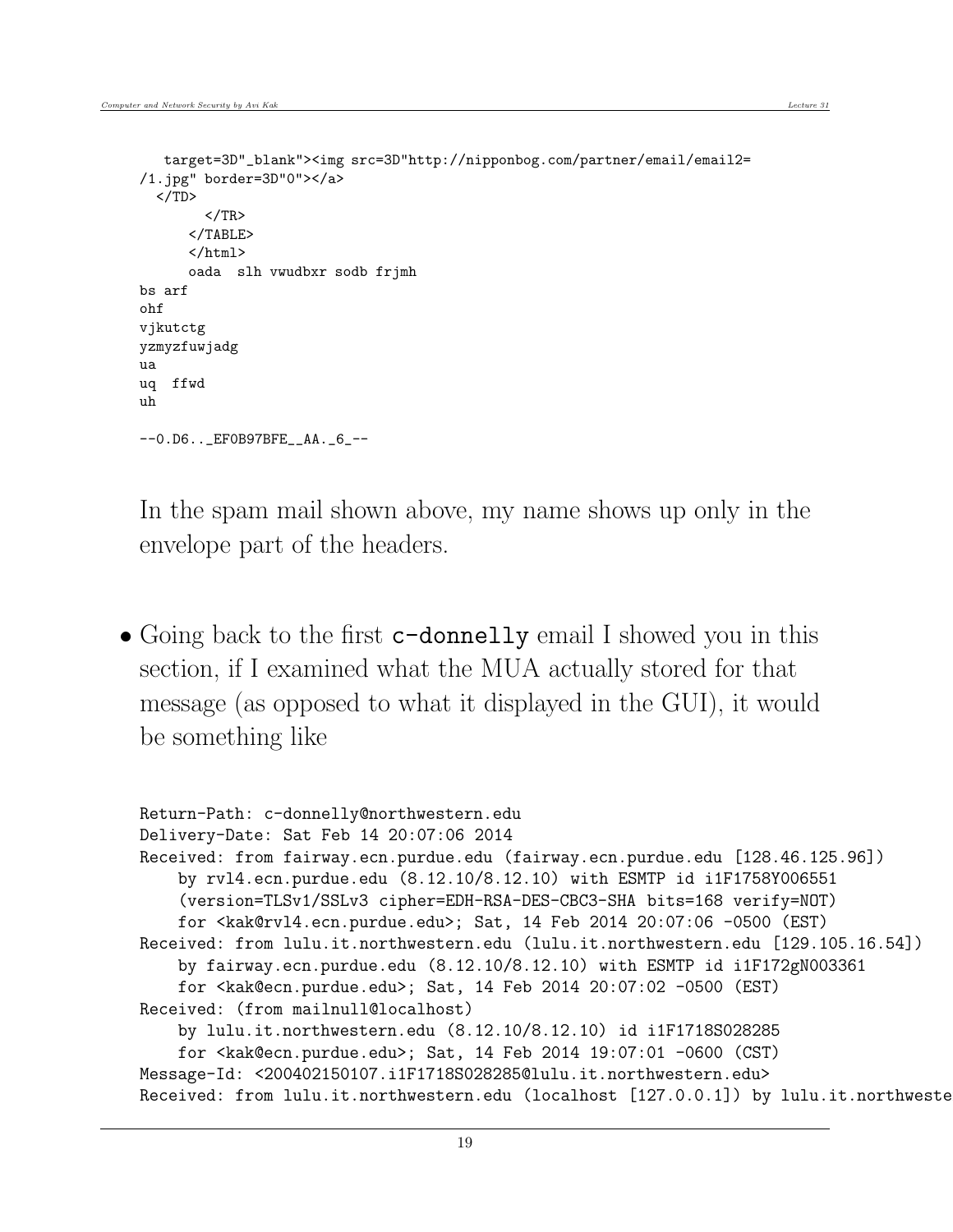```
id xma028114; Sat, 14 Feb 04 19:06:56 -0600
Content-Type: text/plain
Content-Disposition: inline
Content-Transfer-Encoding: binary
X-Originating-Ip: 165.124.28.55
Priority: 3 (Normal)
X-Webmail-User: cdo388@localhost
To: kak@ecn.purdue.edu
X-Priority: 3 (Normal)
MIME-Version: 1.0
X-Http_host: lulu.it.northwestern.edu
From: c-donnelly@northwestern.edu
Subject: Re: hi...
Date: Sat, 14 Feb 2014 19:06:56 -0600
Reply-To: c-donnelly@northwestern.edu
X-Mailer: EMUmail 5.2.7 (UA Mozilla/4.0 (compatible; MSIE 6.0; Windows NT
    5.1; .NET CLR 1.1.4322))
X-Virus-Scanned-ECN: by AMaVIS version 11 (perl 5.8) (http://amavis.org/)
       ................. Body of email .....................
```
- With regard to the printout shown above, recall I said earlier that for an email to be legal, its first line must start with "From", which in turn must be followed by a blank space. The printout is meant to convey to you the fact that an MUA may modify the very first "From" line into two separate lines, one for "Return-Path" and the other for "Delivery-Date".
- So what an MTA sends an MDA may not be the same as what the MUA stores for the email and that, in turn, may not be the same as what the MUA actually shows you on the screen.

20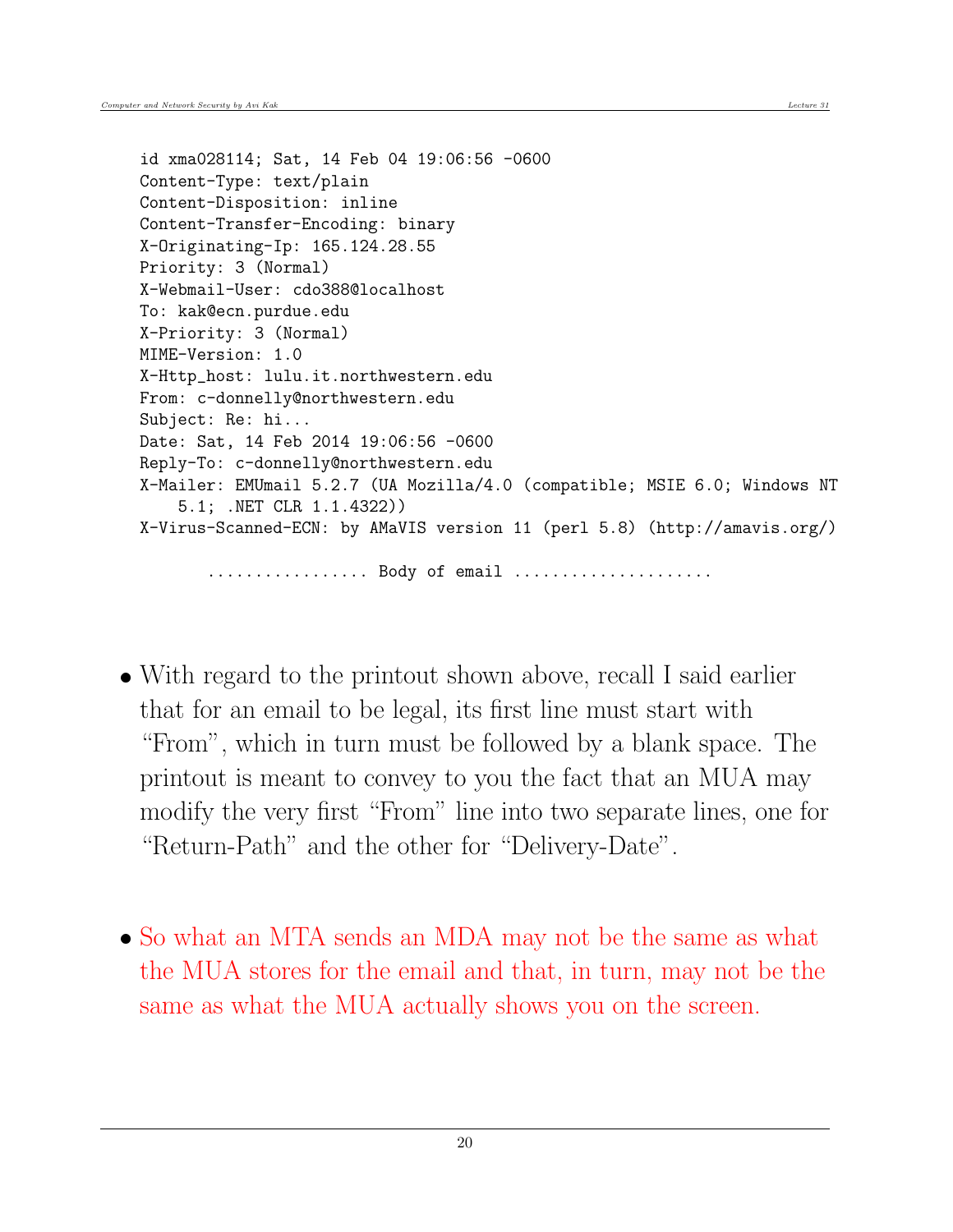<span id="page-20-0"></span>Back to [TOC](#page-1-0)

### 31.4 HOW SPAMMERS ALTER THE EMAIL HEADERS — A CASE STUDY

- I will now present an instance of a spam email in which the main From header at the top of the email record was faked. Note that the receiving MDA has converted the keyword From into the Return-Path header label.
- Shown below is an email that was received by my Purdue account on April 4, 2010:

```
Return-Path: cossacksrg1@ralvm29.vnet.ibm.com
Delivery-Date: Sun Apr 4 12:36:10 2010
Received: from mx03.ecn.purdue.edu (mx03.ecn.purdue.edu [128.46.105.218])
by rvl4.ecn.purdue.edu (8.14.4/8.14.4) with ESMTP id o34GaAhE013679
(version=TLSv1/SSLv3 cipher=DHE-RSA-AES256-SHA bits=256 verify=NOT)
for <kak@rvl4.ecn.purdue.edu>; Sun, 4 Apr 2010 12:36:10 -0400 (EDT)
Received: from 114-24-88-69.dynamic.hinet.net (114-24-88-69.dynamic.hinet.net [114.24.88.69])
by mx03.ecn.purdue.edu (8.14.4/8.14.4) with ESMTP id o34GZ2k8020095;
Sun, 4 Apr 2010 12:35:23 -0400
Received: from 114.24.88.69 by e33.co.us.ibm.com; Mon, 5 Apr 2010 00:34:59 +0800
Message-ID: <000d01cad414$c4404060$6400a8c0@cossacksrg1>
From: "Minerva Souza" <cossacksrg1@ralvm29.vnet.ibm.com>
To: <eatabay@ecn.purdue.edu>
Subject: ecn.purdue.edu account notification
Date: Mon, 5 Apr 2010 00:34:59 +0800
MIME-Version: 1.0
Content-Type: multipart/mixed;
  boundary="----=_NextPart_000_0006_01CAD414.C4404060"
X-Priority: 3
X-MSMail-Priority: Normal
X-Mailer: Microsoft Outlook Express 6.00.2900.2180
X-MimeOLE: Produced By Microsoft MimeOLE V6.00.2900.2180
X-ECN-MailServer-VirusScanned: by amavisd-new
X-ECN-MailServer-Origination: 114-24-88-69.dynamic.hinet.net [114.24.88.69]
X-ECN-MailServer-SpamScanAdvice: DoScan
Status: RO
```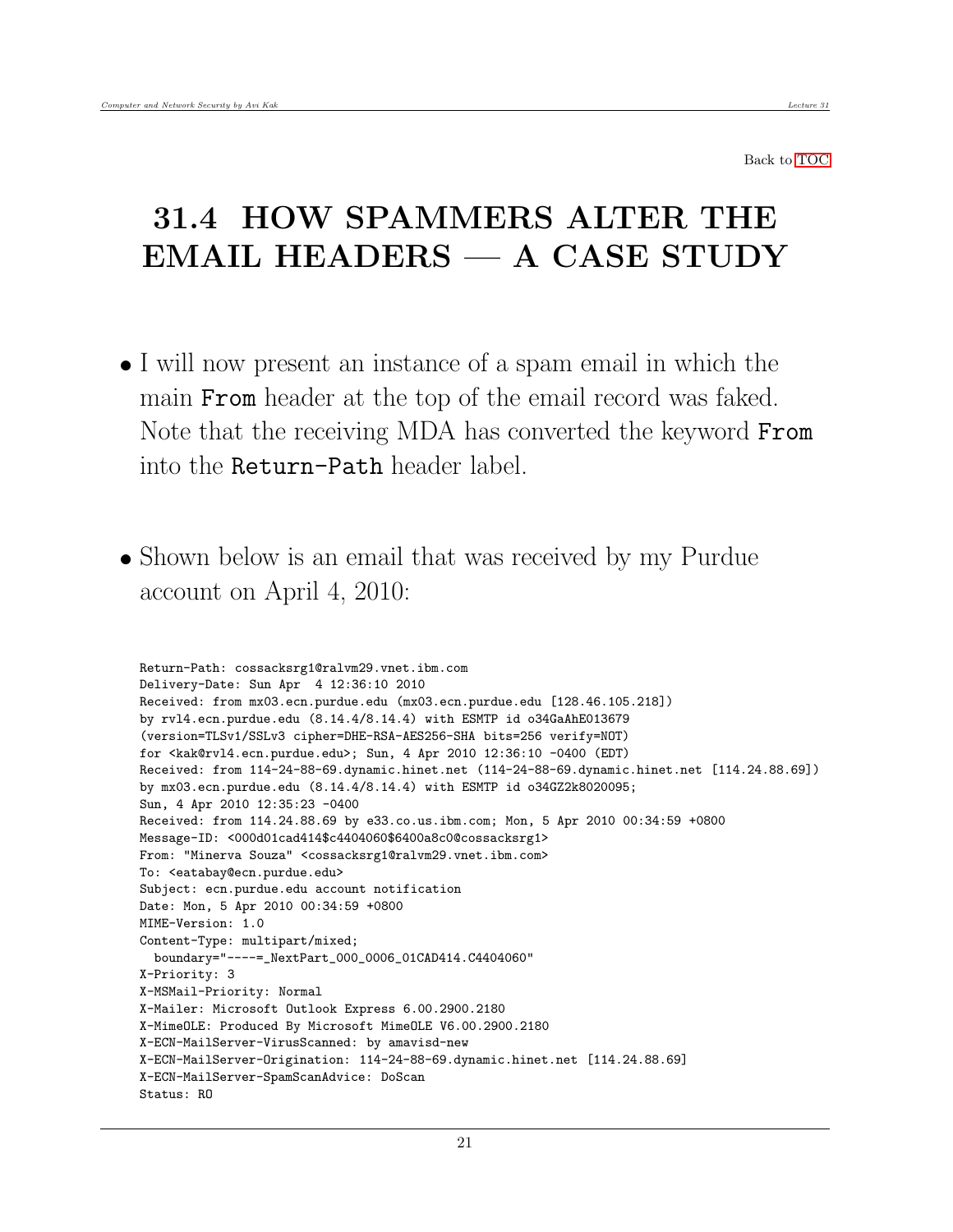```
X-Status:
X-Keywords:
X-UID: 7
This is a multi-part message in MIME format.
------=_NextPart_000_0006_01CAD414.C4404060
Content-Type: text/plain;
format=flowed;
charset="iso-8859-1";
reply-type=original
Content-Transfer-Encoding: 7bit
Dear Customer,
This e-mail was send by ecn.purdue.edu to notify you that we have temporanly prevented access to your account.
We have reasons to beleive that your account may have been accessed by someone else. Please run attached file a
(C) ecn.purdue.edu
------=_NextPart_000_0006_01CAD414.C4404060
Content-Type: application/zip;
name="Instructions.zip"
Content-Transfer-Encoding: base64
Content-Disposition: attachment;
filename="Instructions.zip"
UEsDBBQAAgAIAFkQhDwZeJaCR18AADVzAAAQAAAASW5zdHJ1Y3Rpb25zLmV4Ze38BVQfTbcnjP5x
CO4ElwDBHUJwtxDc3d3d3d3dXQNBA8EhENzd3R0S/DZPnvOe98icO3dm7pr5vjW1dknvqv5tqapd
3f1nIa0eC4IAgUCQQH55AYGaQX8SP+j/e3odi0TUggSqhxshaQb7NEKiaGrmQGxrb2Nir2dFbKBn
bW3jSKxvRGzvZE1sZk0sLKNAbGVjaESPiPjmHeh/LsmKgECfwKBAyFiNUv/CWwchg8GDQSH8ZRDK
30yIvzP031aBgf7KkH93/0sNcvx7HJDA/ypR/sZA+QcWyj/JJwbwuF8bsCCQLiLof10CcIn/i256
RyPXV1WNwf/JNoh/Owa4X5fe3lDPUQ8Euv0b8y+7of/tOMAb/PR/hv2xBebvcTD/YVwnvb2DvQHo
.....
.....
```

```
.....
```
------=\_NextPart\_000\_0006\_01CAD414.C4404060--

• If you examine the headers, you will see that the email was generated by 114.24.88.69. If you enter this address in <http://www.ip2location.com> window, you will see that this address belongs to "Chunghwa Telecom Data Communication Business Group" in Taipei, Taiwan. Obviously, it is not easy for me to tell whether this domain is hosting an anonymizing email server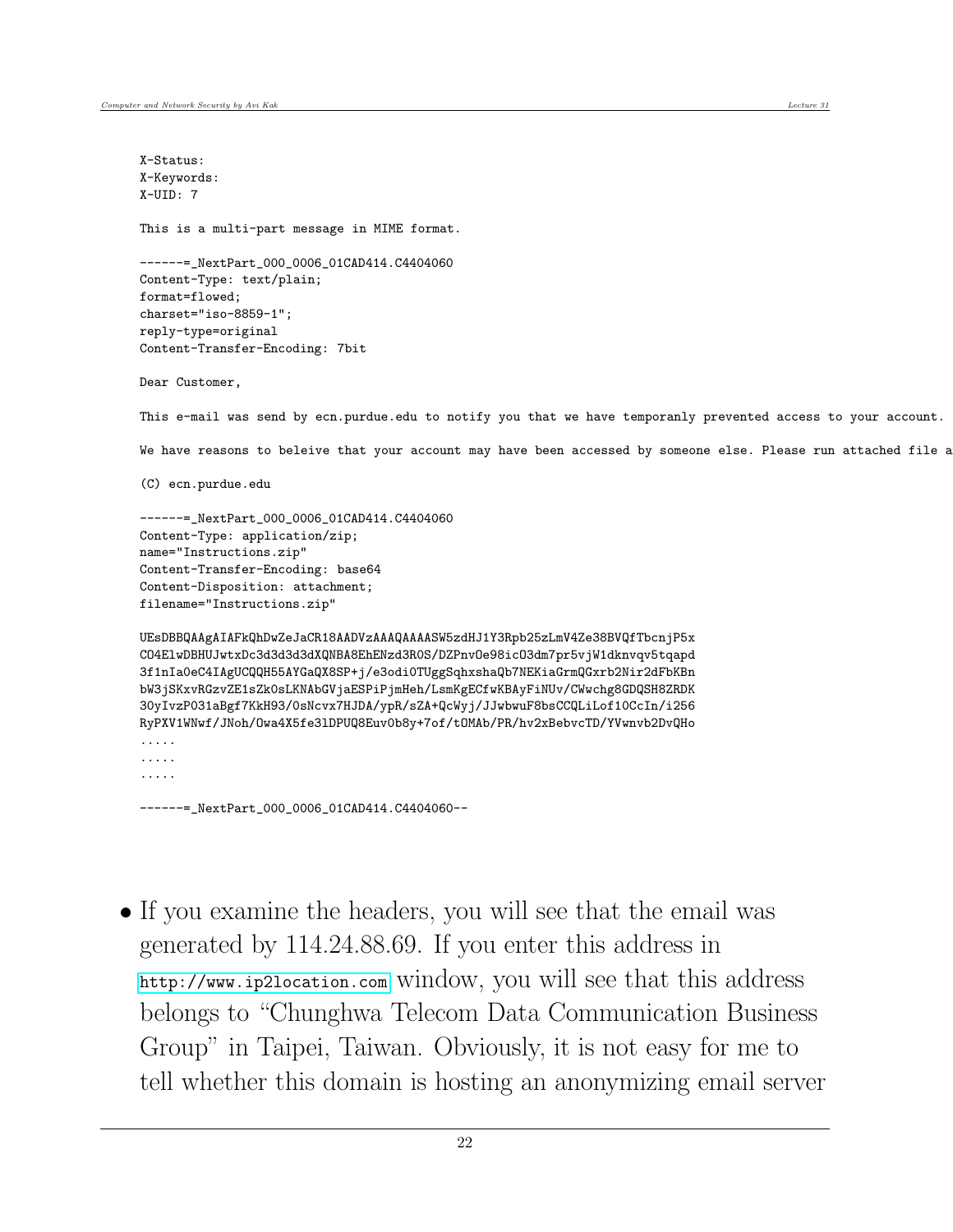that is acting as a mail forwarder for third-party folks, or being more directly complicit in sending out the spam.

- You will also notice in the email message shown above that it contains a fake "Received: from" line that seems to indicate that the email was received by a server named e33.co.us.ibm.com from the address 114.24.88.69 in Taiwan. This line is fake because higher up in the email header you can see that the mail exchange server for the ecn.purdue.edu domain received the email directly from 114.24.88.69.
- My email log file indicated that this email slipped through my powerful spam filter, meaning that it fell off the bottom of my .procmailrc file. That is because the main text portion of the message in this email does not contain anything offensive.  $\|$ I could easily include another recipe in my spam filter that would delete a message that contained a zip attachment consisting of just '.exe' executables. But then I would not have found this gem.
- When I unzipped the attachment in the email shown above, it contained only a single file called Instructions.exe. Executing the command "file Instructions.exe" yielded the following answer:

PE32 executable for MS Windows (GUI) Intel 80386 32-bit

indicating that the executable was meant for a Windows machine. About the MS DOS PE header shown above, the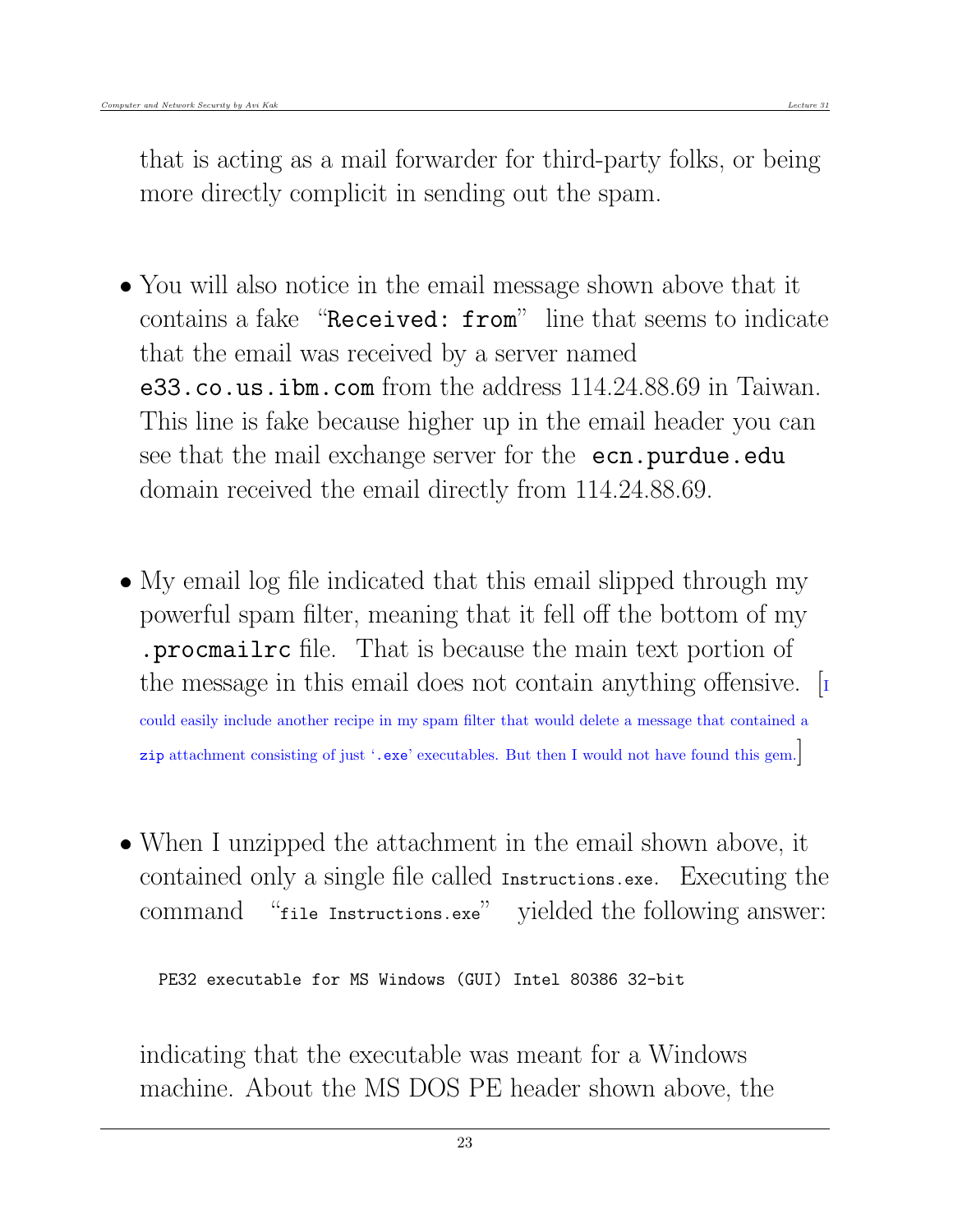Windows NT OS introduced a new executable file format called the Portable Executable (PE) file format. It retains the old familiar MZ header from MS-DOS, as you will see in the partial hexdump of the file presented below.

 Another way to confirm the fact that this file is a Windows executable is by looking at its hexdump:

```
/usr/bin/hexdump -C Instructions.exe | more
```
As shown below, in the very first line you can see the telltale "MZ" marker that is the beginning of a MS-DOS PE header.

00000000 4d 5a 90 00 03 00 00 00 04 00 00 00 ff ff 00 00 |MZ..............| 00000010 b8 00 00 00 00 00 00 00 40 00 00 00 00 00 00 00 |........@.......| 00000020 00 00 00 00 00 00 00 00 00 00 00 00 00 00 00 00 |................| 00000030 00 00 00 00 00 00 00 00 00 00 00 00 b8 00 00 00 |................| 00000040 0e 1f ba 0e 00 b4 09 cd 21 b8 01 4c cd 21 54 68 |........!..L.!Th| 00000050 69 73 20 70 72 6f 67 72 61 6d 20 63 61 6e 6e 6f |is program canno| 00000060 74 20 62 65 20 72 75 6e 20 69 6e 20 44 4f 53 20 |t be run in DOS | 00000070 6d 6f 64 65 2e 0d 0d 0a 24 00 00 00 00 00 00 00 |mode....\$.......| 00000080 00 00 00 00 00 00 00 00 00 00 00 00 00 00 00 00 |................| \* ..... .....

• When I uploaded the malicious file to the online virus analysis tool at <http://www.virustotal.com>, I received a report that it was a well-known virus. The report also included the virus signature and other attributes of the virus.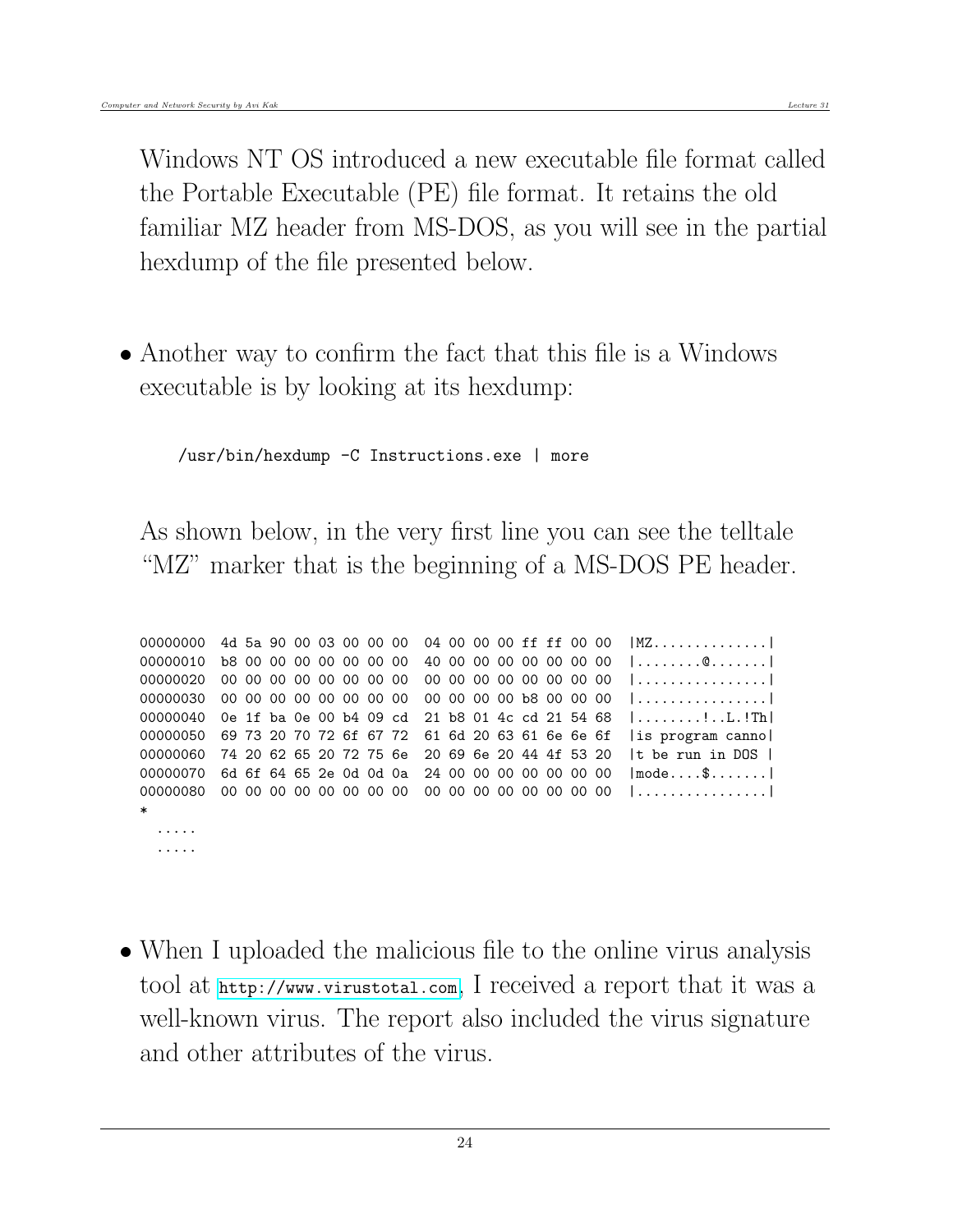<span id="page-24-0"></span>Back to [TOC](#page-1-0)

## 31.5 A VERY BRIEF INTRODUCTION TO REGULAR EXPRESSIONS

- A good knowledge of regular expressions is indispensable to solving problems related to string processing and that includes spam filtering.
- Chapter 4 of my book "Scripting with Objects" explains in great detail how to use regular expressions in Perl and Python scripts. If you do not have the book, you might at least want to look at the scripts in the book that are online.]
- The regular expression engine that is now used by a large number of languages is the one that was first developed for Perl. This is the engine that is used by Python, Java, C++ based packages, etc. Unfortunately, this is not the same engine that is used by Procmail, the main utility used for spam filtering in Unix/Linux based platforms. Fortunately, the regular expressions as used in Perl/Python, on the one hand, and as used by Procmail, on the other, have much in common. Additionally, by what is known as Condition Line Filtering, you can always ask Procmail to send any email to a Perl/Python based script for processing. So in the remainder of this section, we will focus mainly on the regular expressions that can be used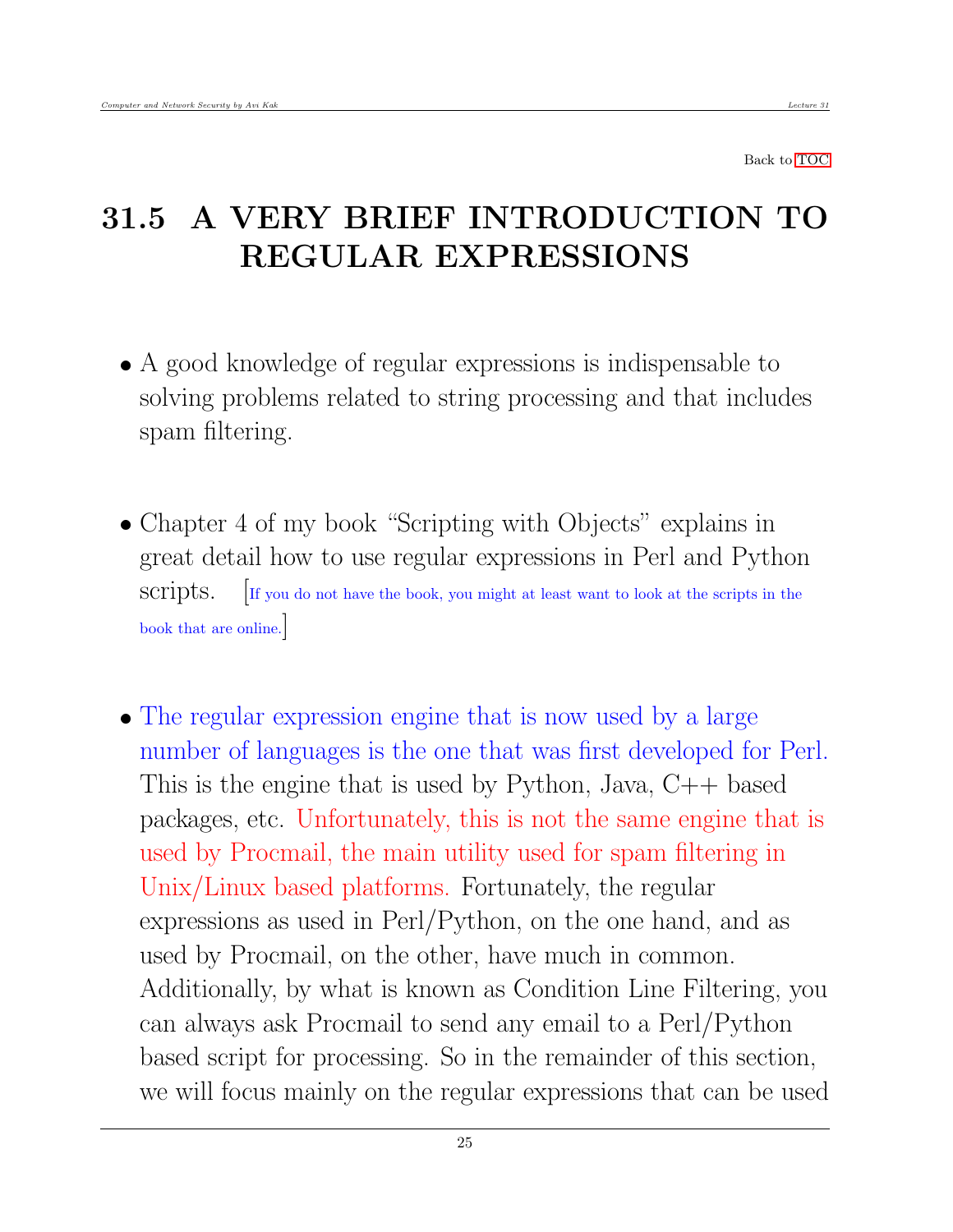with Perl and Python. [Procmail uses what are known as Unix regular expressions.] For information on the regex engine used by Procmail, do either 'man regexp' or 'man egrep'.

- To become proficient with regular expressions, you must learn:
	- How to use anchor metacharacters to force matching to take place at line and word boundaries
	- How to use character classes to specify alternative choices for a single character position in the matching process
	- How to specify alternative subexpressions inside a regular expression
	- How to use grouping metacharacters to extract substrings from a string
	- How to use quantifier metacharacters to control repetitions in a string
	- The difference between greedy and non-greedy quantifier metacharacters
	- How to use match modifiers to force matching to be, say, case-insensitive, global, etc.
	- More advanced topics in regular-expression based processing include non-capturing groupings, lookahead and look-behind assertions, etc.
- String processing with both Perl and Python harnesses, on the one hand, the power of regular expressions, and, on the other,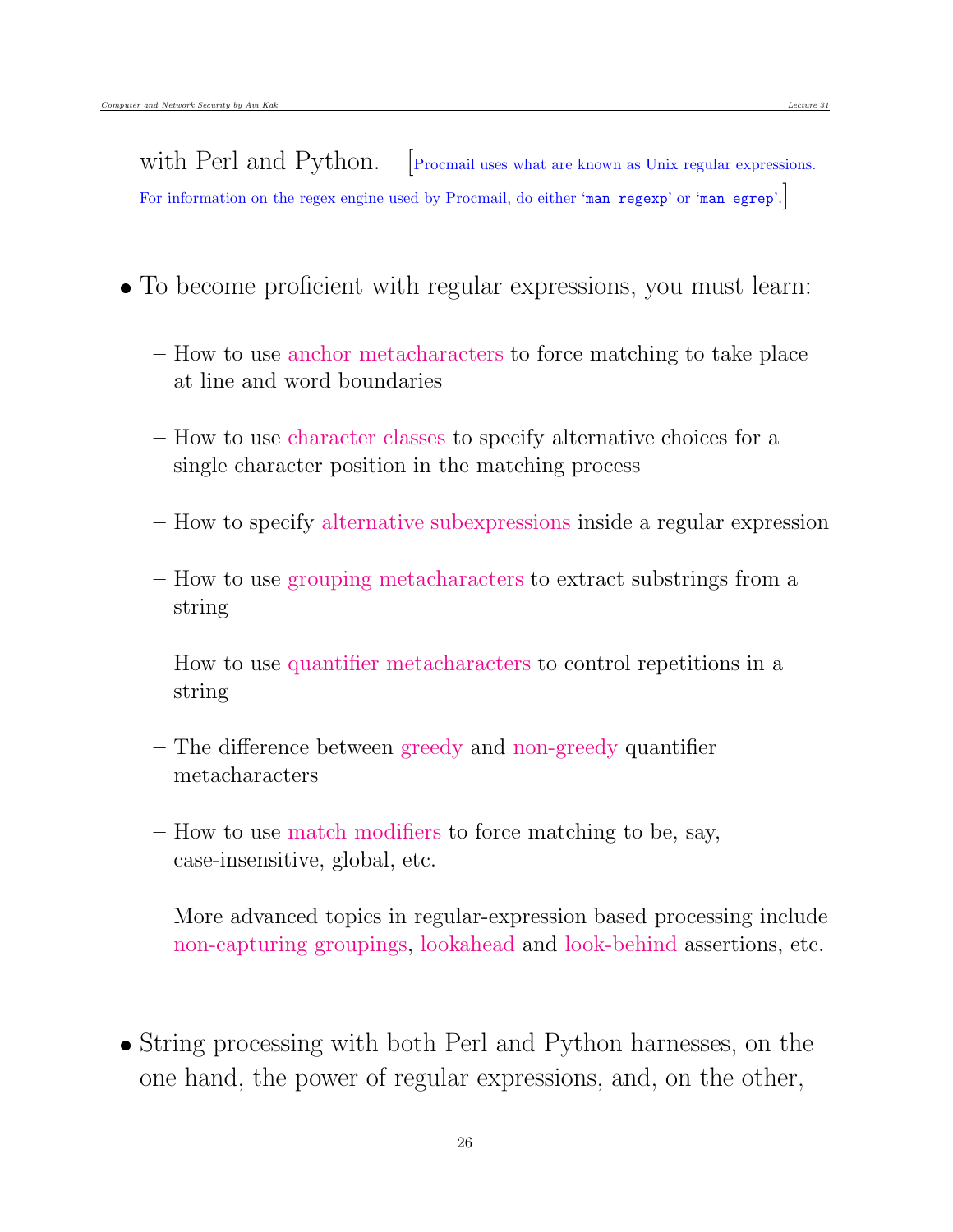the support provided by the language's I/O facilities, control structures, and so on.

- A regular expression helps search for desired strings in text files under very flexible constraints, such as when looking for a string that starts with a particular sequence of characters and ends in another sequence of characters without regard to what is in-between. [Through a regular expression, one can also specify the location of the substring to search for in relation to the beginning of a line, the end of a line, the beginning of a file, etc. Further constraints that can be built into a regular expression include specifying the number of repetitions of a given elemental pattern, whether the matching of the regular expression with an input string should be greedy or non-greedy, etc. Regular expressions are also useful in search-and-replace operations in text processing, for specifying the separators for splitting long strings of text substrings, etc.]
- We will refer to the string that will be subject to regex matching as the *input string*.  $\int$ This is simply a device to make it easier to differentiate between the different strings involved in regex examples. The input string will often be read one line at a time from a text file, which justifies *input* in the name *input string*. But an input string may also be specified directly in a program.]
- The script word match.pl shown below, taken from Chapter 4 of my SwO book, illustrates the basic syntax of using Perl's match operator m// for regular expression matching. Our regular expression in this case is the string hello. The script will ask you to enter strings in the terminal window in which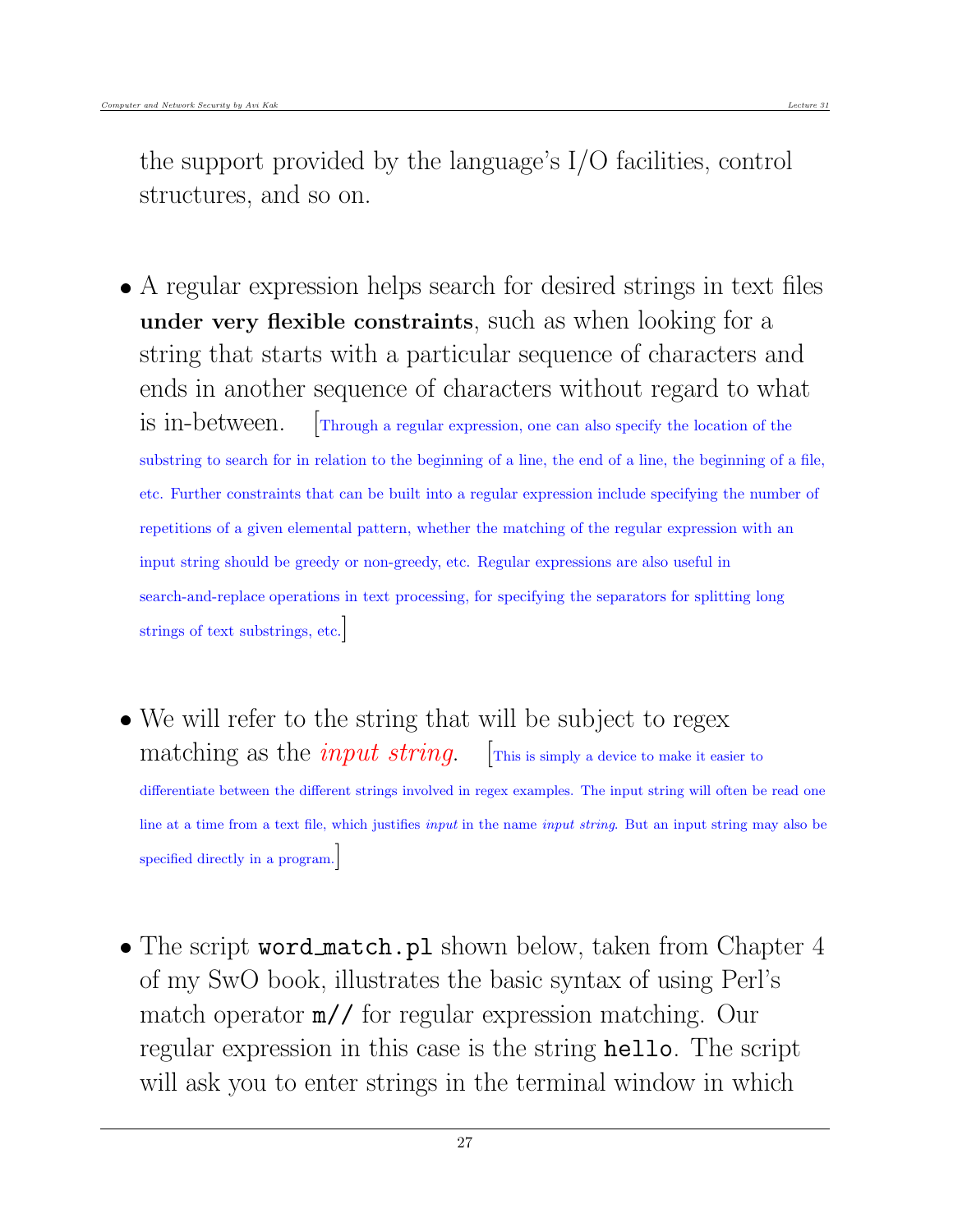you execute this script. Each string you enter will be matched with the regular expression pattern. If the match is successful, the script will print out the portion of the input string before the match, after the match, etc.

```
#!/usr/bin/perl -w
## word_match.pl
use strict;
my $regular_expression = "hello";
print "Enter a line of text:\n";
while (chomp( my $input\_string = \langle > \rangle ) {
    if ( \text{Sinput}\_string = \text{*} /\text{Sregular}\_expression / ) {
             print 'The line you entered contains "hello"', "\n";
             print "The portion of the line before the match: ", \mathcal{F}', "\n";
             print "The portion of the line after the match: ", \hat{P}', "\n";
             print "The portion of the line actually matched: ", $&, "\n";
             print "The current line number read by \langle \rangle: ", $., "\n";
             print "\nEnter another line of text or Ctrl-C to exit:\n\n";
    } else {
         print "\nNo match --- try again or enter Ctrl-C to exit\n\n";
    }
}
```
• The regular-expression based matching in the above script takes place in the conditional of the if statement:

```
$input_string =~ /$regular_expression/
```
where  $=\tilde{\phantom{a}}$  is the Perl's binding operator. In the syntax shown above, the two forward slashes, '//', which delimit the regular expression, are a shorthand for 'm//', the Perl's matching operator.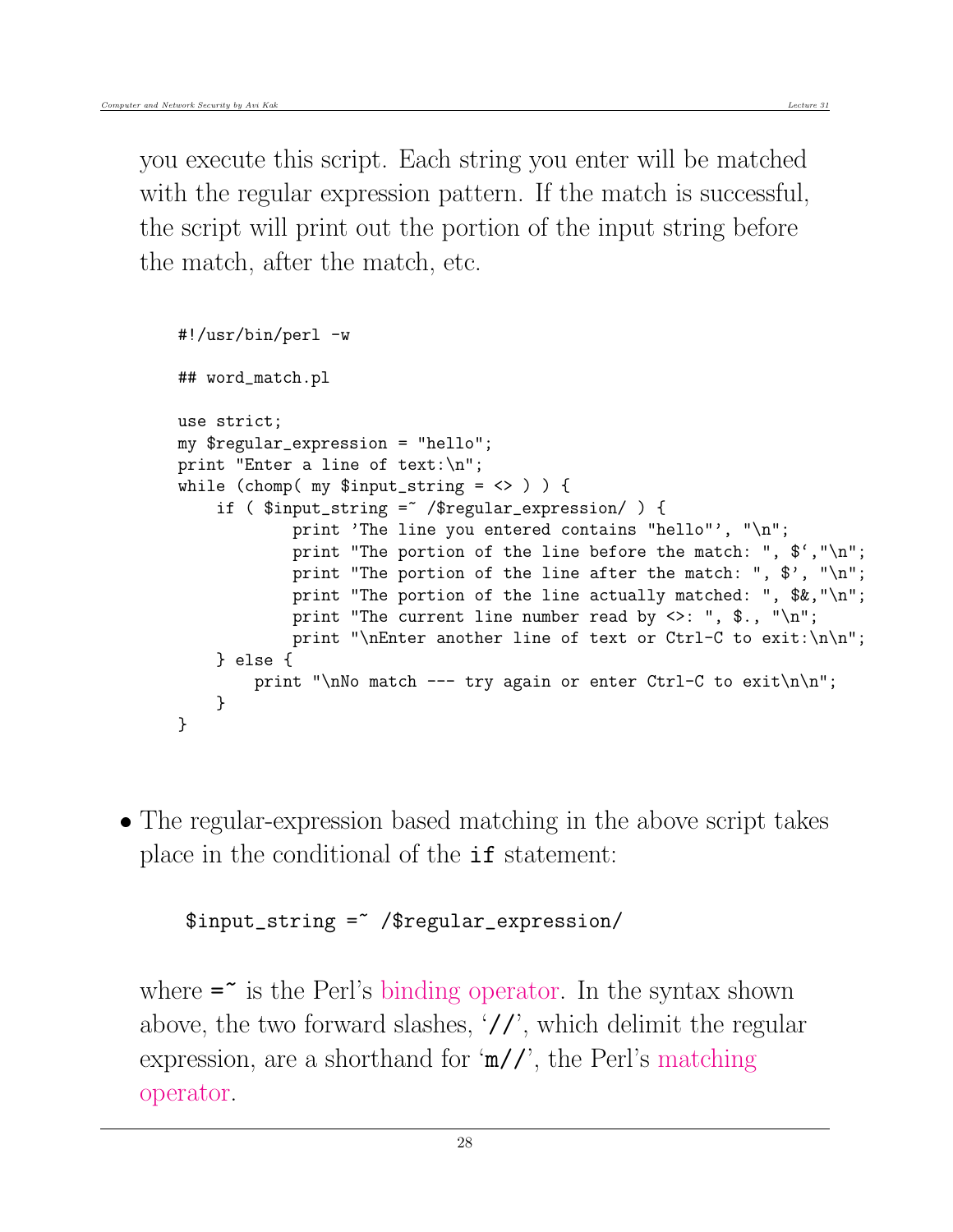• Shown below is a Python version of the word match.pl script. This is also from Chapter 4 of my SwO book:

```
#!/usr/bin/env python
## word_match.py
## works with both Python 2.x and Python 3.x
import re
regular_expression = r'hello'
while 1:
    import sys
    try:
        if sys.version_info[0] == 3:
            input_string = input("\\nEnter a line of text: ")else:
            input_string = raw_input("\nEnter a line of text: ")
    except IOError as e:
        print(e.strerror)
    m = re.search( regular_expression, input_string )
    if m:
        # Print starting position index for the match:
        print( m.start() )
        # Print the ending position index for the match:
        print( m.end() )
        # Print a tuple of the position indices that span this match:
        print( m.span() )
        # print the input strings characters consumed by this match:
        print( m.group() )
    else:
        print("no match")
```
• Note that the regular-expression based matching in the Python script is carried out by the statement:

```
m = re.search( regular_expression, input_string )
```
The call **re.search()** returns an object of type MatchObject.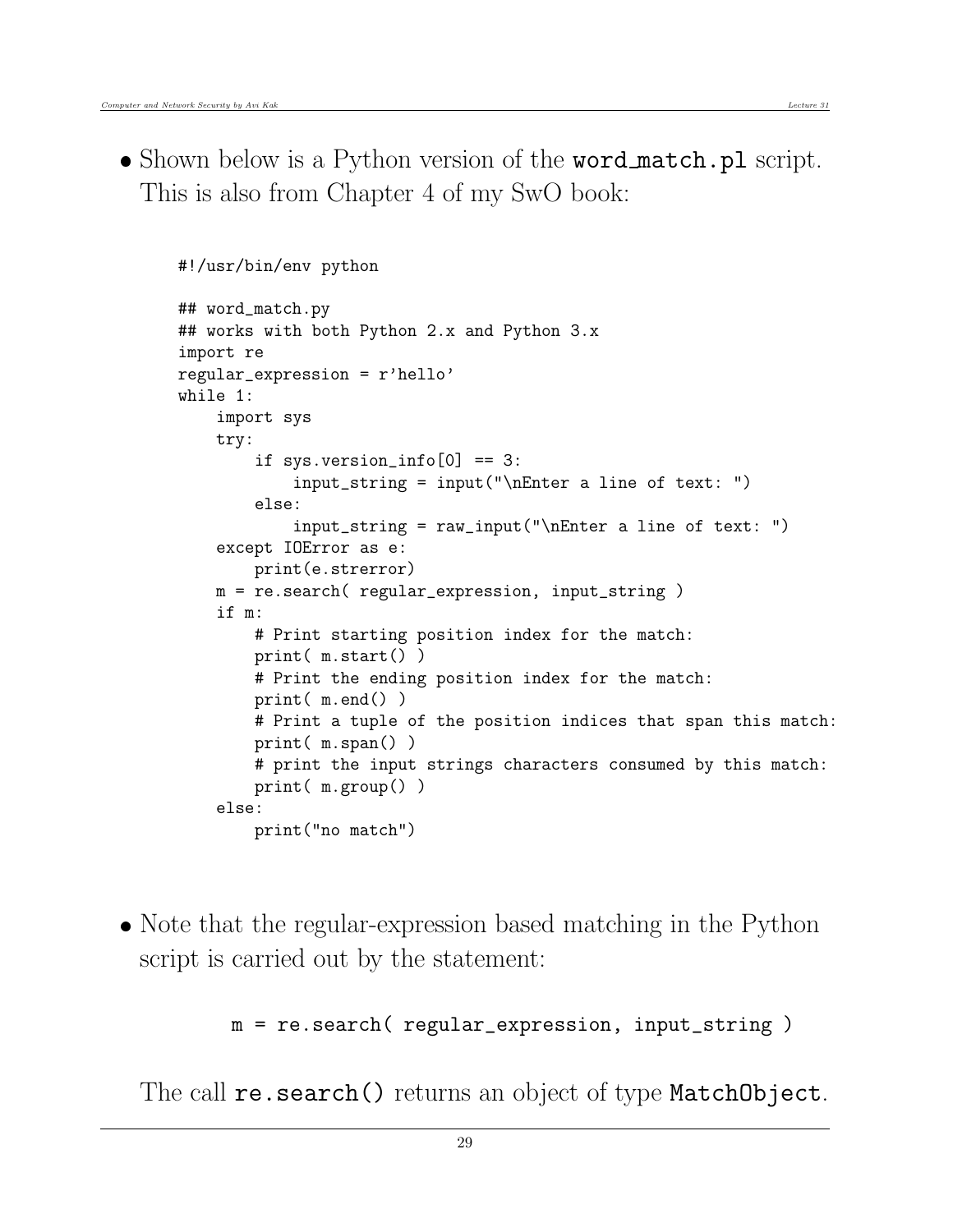The rest of the code then extracts the needed information from this object. Regular expression matching in Python is carried out with the re module. Also note that the prefix r for a string argument causes all the characters in the string to be accepted literally.]

- In both the Perl and the Python examples shown above, we used a simple pattern, hello, as our regular expression. The matching functions invoked in both scripts looked for this pattern anywhere in the input string.
- But if you wanted to see if the input string contained a pattern at, say, just the beginning, or at just the end? Now your regular expression would need to use what are known as *anchor* metacharacters.
- Perl and Python use the same set of metacharacters. Typically, you'd want the match to take place either at the very beginning of the input string, or at the very end. The anchor metacharacter  $\hat{\ }$  is used to force a match to take place at the beginning of the input string and the anchor metacharacter  $\frac{1}{2}$ to force the match to take place at the end of the input string. [The regex ^abra will match the string abracadabra, but not the string cabradababra. Similarly, the regex dabra\$ will match the string abracadabra, but not the string dabracababra. In addition to forcing a regex match to take place at the beginning and the end of a line with the help of anchor metacharacters, it is also possible to force a regex to match at the beginning or the end of a word boundary. Both Perl and Python use the anchor metacharacter  $\b$  to denote the word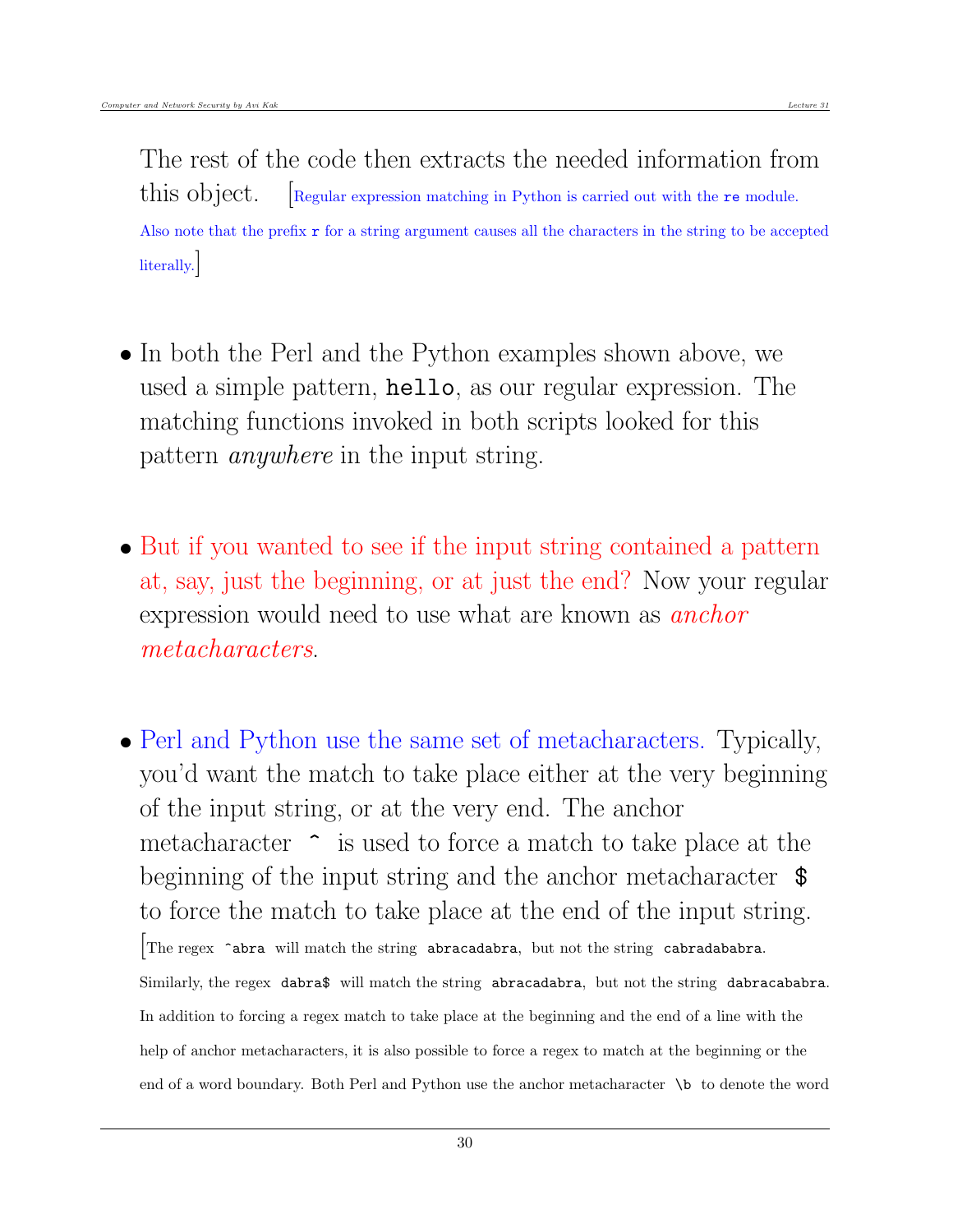boundary. The symbol \b can stand for both a non-word to word transition and a word to non-word transition. So the regex \bwhat will match the string whatever will be will be free, but not the string somewhat happier than thou. Similarly, the regex ever\b will match the string whatever will be will be free, but not the string everywhere I go you go. Note that the anchors do not consume any characters from the input string during the matching operation.]

- We will now talk about character classes for regex matching. When we specify a regex as, say, **hello**, a successful match between this regex and an input string requires the input string to possess exactly the same sequence of characters wherever the match is scored.
- What if we want more than one choice for an input-string character for a given character position in a regex? Suppose we want to detect for the presence of the following substrings in an input string:

#### stool spool skool

Can we specify a single regex for extracting all three substrings? Yes, we can do so with the help of a *character class*. For example, the regex  $s[tpk]$  ool which includes the character class [tpk] will be able to search for any of the three words stool, spool, and skool.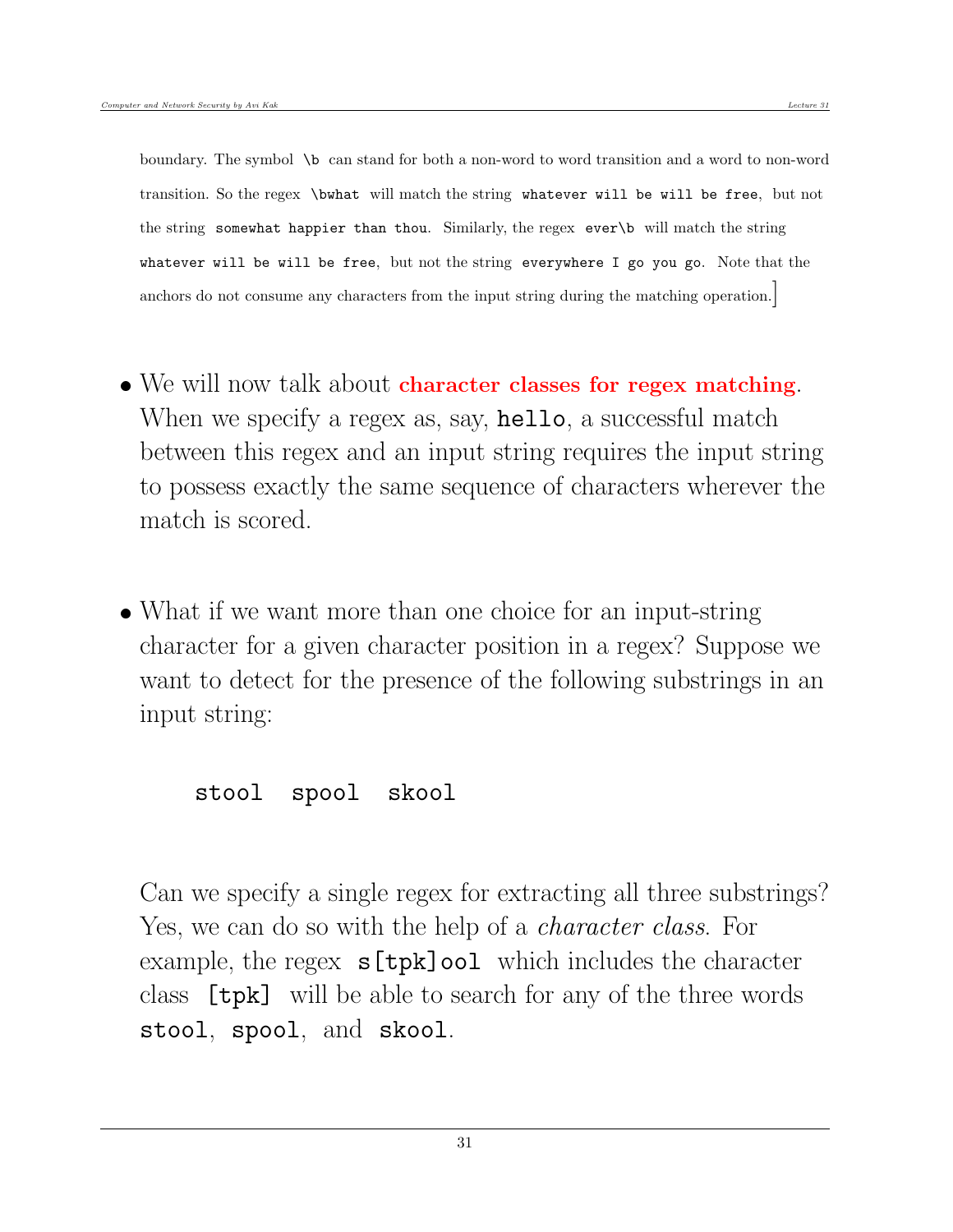- A character class is simply a set of choices available for a specific character position in a regex. The most general notation for a character class calls for placing the set of choices inside square brackets. The expressive power of a character class can be enhanced by using special characters; these are metacharacters that have specifically designated meanings inside the square-bracket notation for a character class.
- For both Perl and Python, these *character-class* metacharacters are

- ^ ]  $\backslash$ 

The character class metacharacter '-' acts like a range operator for a character class. It allows a compact notation for a character class consisting of a sequence of either alphabetically contiguous characters or numerically contiguous characters. For example, the character class  $[a-f]$  is simply a more compact way of writing [abcdef] and the character class [3-9] is a more compact of writing the [3456789] pattern.

• Here are some other illustrations of the use of the range operator inside a character class:

| regex    | matches with                                |
|----------|---------------------------------------------|
|          |                                             |
| var[0-9] | $var0$ , $var1$ , $var2$ , $\dots$ , $var9$ |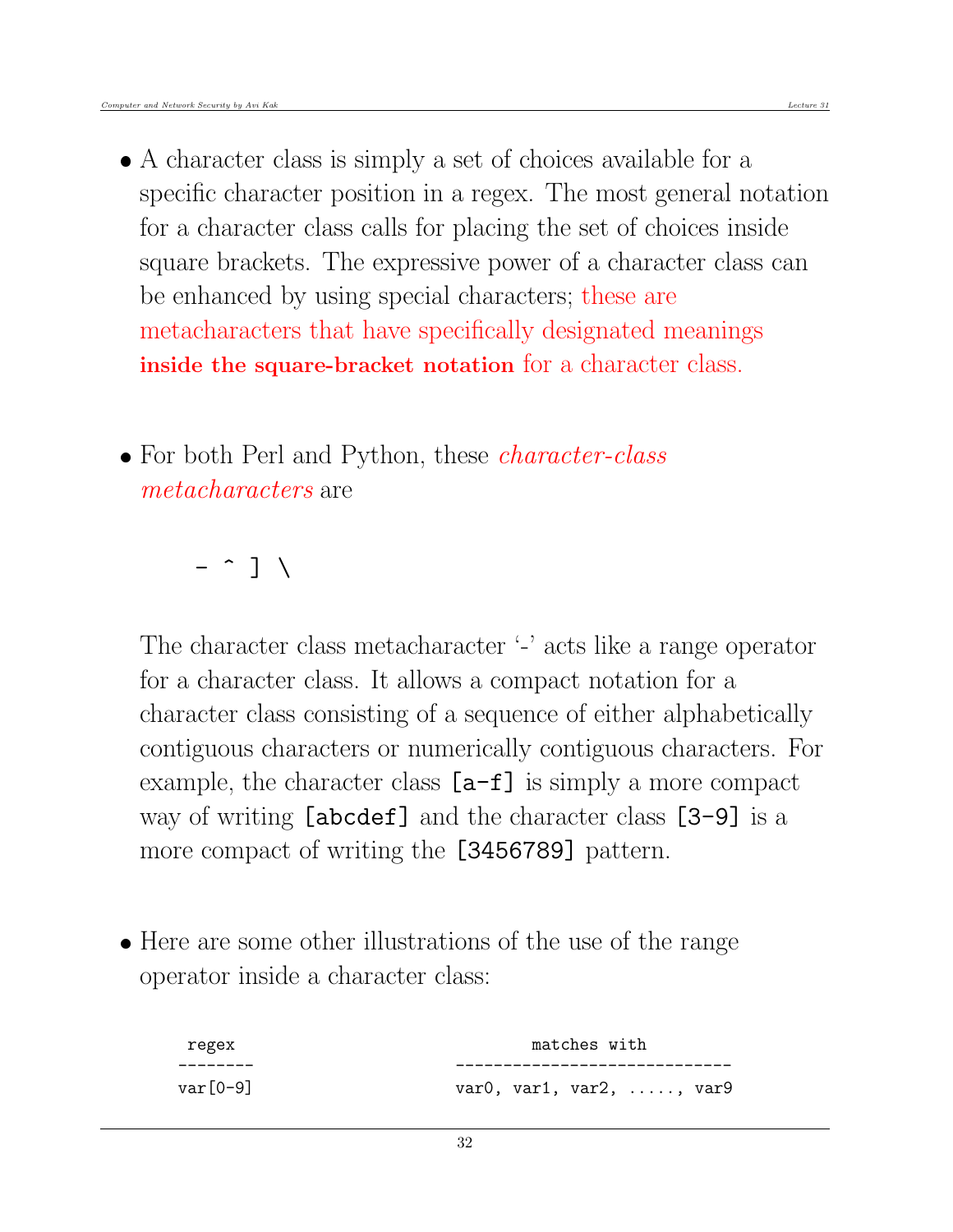[0-9a-fA-F] a digit or letter in a hex sequence [nN][oO][pP][eE] nope, NOPE, Nope, etc.

- The character-class metacharacter  $\cdot$  ' loses its special meaning if it is either the first or the last character inside the square brackets.
- Let's now talk about  $\hat{\ }$  as a character-class metacharacter. If this character is the first character inside the square brackets, it negates the entire character class. What that means is that any input-string character except those in the character class will be acceptable for matching:

| regex                      | matches with                            |  |  |
|----------------------------|-----------------------------------------|--|--|
|                            |                                         |  |  |
| $\lceil 0 - 9 \rceil$      | will match any non-digit character      |  |  |
| $[\hat{a}-fA-F]$           | will match any non-alphabetic character |  |  |
| $\lceil \hat{c} \rceil$ at | will match aat, bat, dat, eat,          |  |  |

If the character  $\hat{\ }$  appears anywhere except at the beginning of a character class, it loses its special meaning vis-a-vis the character class. Note that a negated character class does not imply a lack of character at that position in the input string.

• Let's now talk about specifying alternative subexpressions in a regex. It is sometimes necessary to specify a list of alternatives for one or more portions of a regex. For example, if Joe and Mary would work out equally for a job and you want to see if an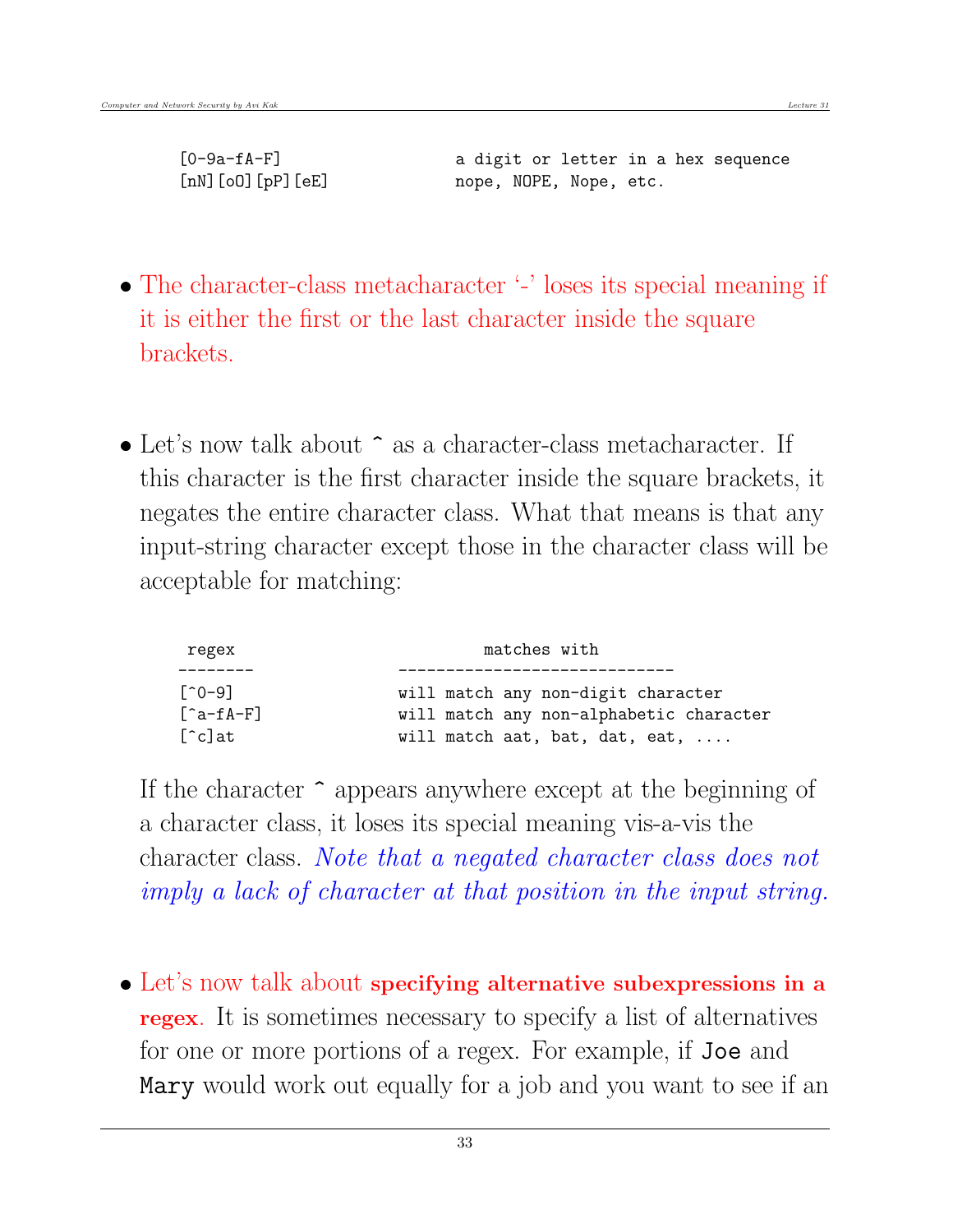input string mentions either name, you could specify a regex as the \bJoe|Mary\b pattern. The operator '|' is usually called the 'or' operator. If it is possible that Joe's name could also show up as Joseph, we could incorporate that possibility in our regex by rewriting it as the \b(Jo(e|seph))|Mary\b pattern.

• When there exist alternatives in a regex for scoring a match with an input string, the regex engine seeks the earliest possible match and, as soon as the engine is successful, stops trying out any remaining alternatives even if one of the remaining alternatives provides what seems like a 'better' match. In the following example:

```
input_string = "hellosweetsie"
regex = h(ey|ello|i)(sweet|sweetsie)
```
Only the "hellosweet" portion of the input string will be used to score a successful match with the regex, even though it would seem that all of the input string would provide a 'better'  $-$  in the sense of being a more complete — match.

• Note that when a match with the input string does not work out with the first choice in a set of alternatives, backtracking is used to try each of the remaining choices.  $\Box$  To explain why we use the

word 'backtracking' to describe the matching process in the presence of alternatives, let's say we have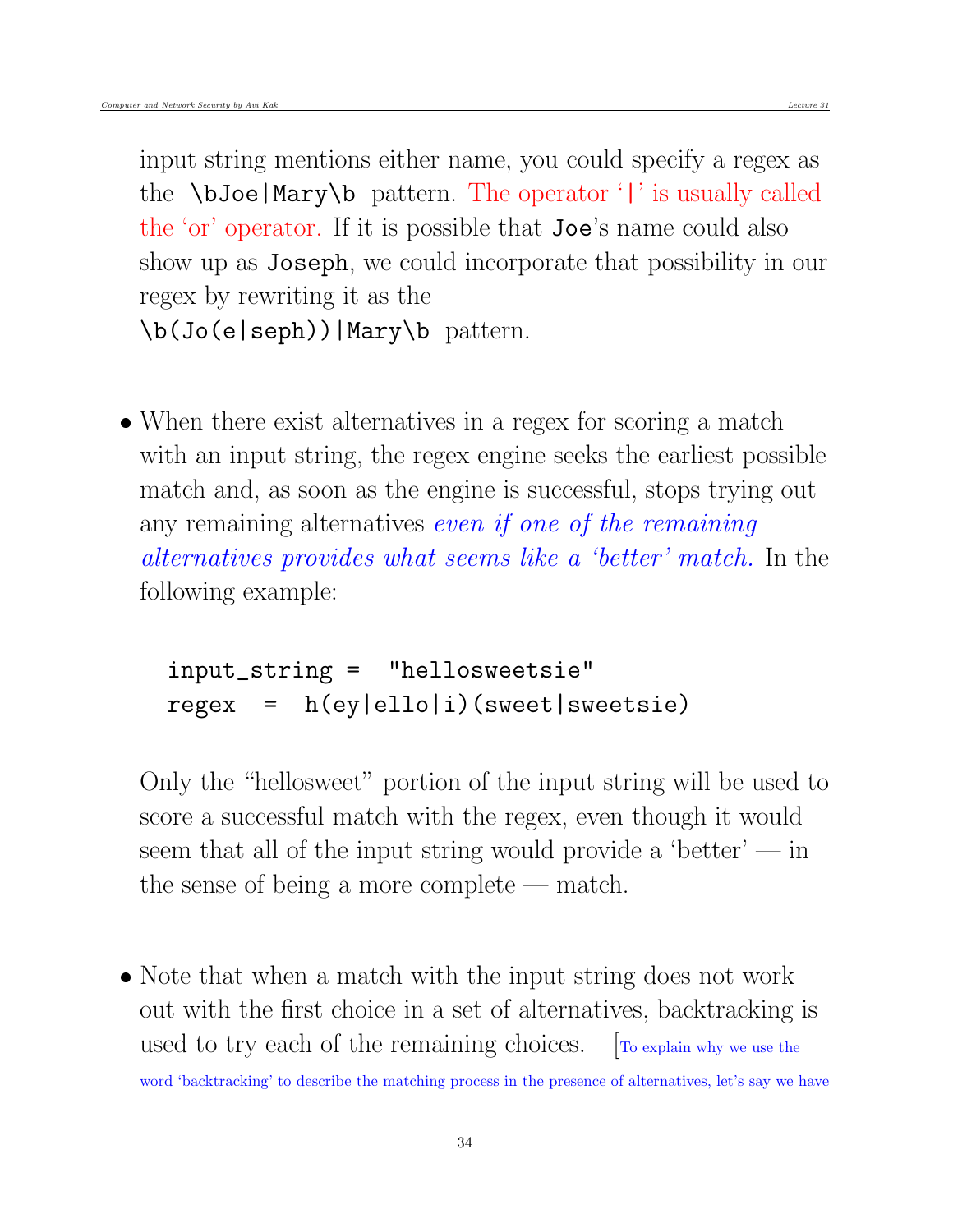two alternatives in the first portion of a regex and two alternatives in the remaining portion. Let's also say we have a successful match between the input string and the first of the two alternatives in the first portion of the regex. But, then, we are not able to match either of the two alternatives in the second part of the regex with what remains of the input string. Now the matcher must backtrack and try the second choice in the first portion of the regex.]

- We will now talk about using **parentheses for grouping** subexpressions in a regular expression. In addition to being used for specifying alternatives, as you have already seen, parentheses can also be used to return input string groupings that match specific subexpressions in a regex. When used for grouping, the parentheses are known as the grouping  $metacharactors.$  A pair of matching parentheses surrounding a subexpression creates a unit for the following purposes: (i) For specifying one of multiple choices, as you saw earlier. (ii) For being subject to repetition through the use of quantifier metacharacters. (iii) For extracting a desired substring from an input string. The input-string substring that matches a parenthesized portion of a regex is available to the rest of the program through a special variable. It is also available inside later portions of the regex through a *backreference*. (iv) For specifying non-capturing groupings in regexes. Non-capturing parentheses have special notation  $-$  ' $($ ?:  $)$ '  $-$  as oppose to  $\mathcal{L}(\cdot)$ . (v) For specifying lookahead and lookbehind assertions. The parentheses are used in the form '(?= )' for lookahead assertions and '(?<= )' for lookbehind assertions.
- Consider the following example of an input string and a regex:

input string = hellothere! how are you regex = (hi|hello)there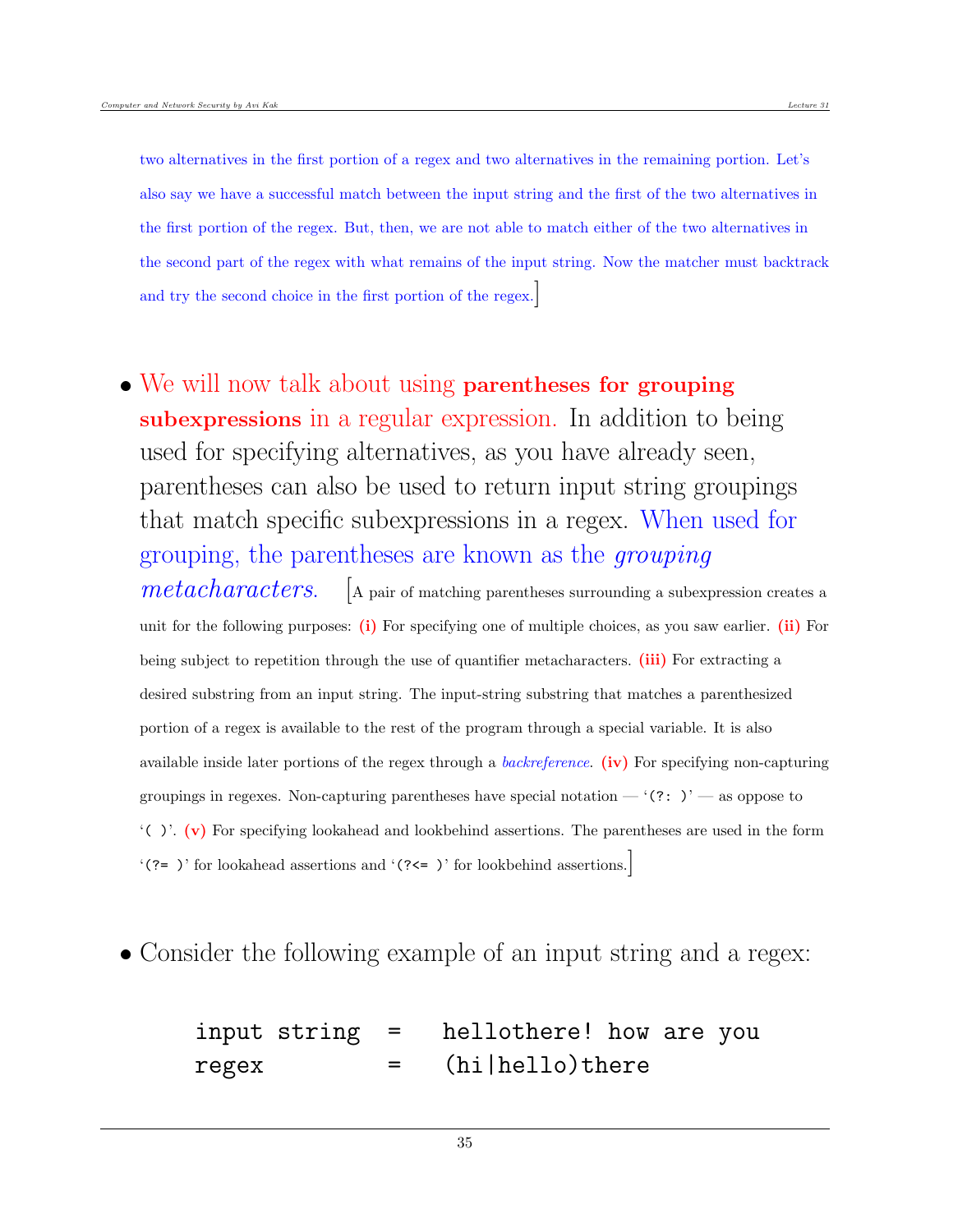The regex engine stores in a special variable the input-string substring that matches a parenthesized portion of a regex. Perl actually stores such a substring in two separate variables, one available in the regex itself and the other available outside the regex in the rest of the program. Let's first focus on the variables available in the rest of the program that allow us to extract the input-string portions that matched a parenthesized subexpression in a regex. These variables, called *matching* variables, are named:

#### \$1 \$2 \$3 \$4 .....

The value of \$1 is set to the input-string substring that matches the first parenthesized subexpression in a regex, the value of \$2 to the substring that matches the second parenthesized subexpression, and so on. The same substrings from the input string are available inside a regex through the *backreferences*:

 $\1 \ 2 \ 3 \ 4 \ \ldots$ 

 What Perl achieves with matching variables is accomplished in Python by calling the **group** () method on a match object. If m denotes the match object returned by a call to re.search(),  $m_{\text{group}(1), m_{\text{group}(2), etc.,}$  will return portions of the input string that match with the parentheses-delimited subexpressions of the regex. The backrefrences work the same in both Perl and Python — as demonstrated by the Python script that follows the next Perl script.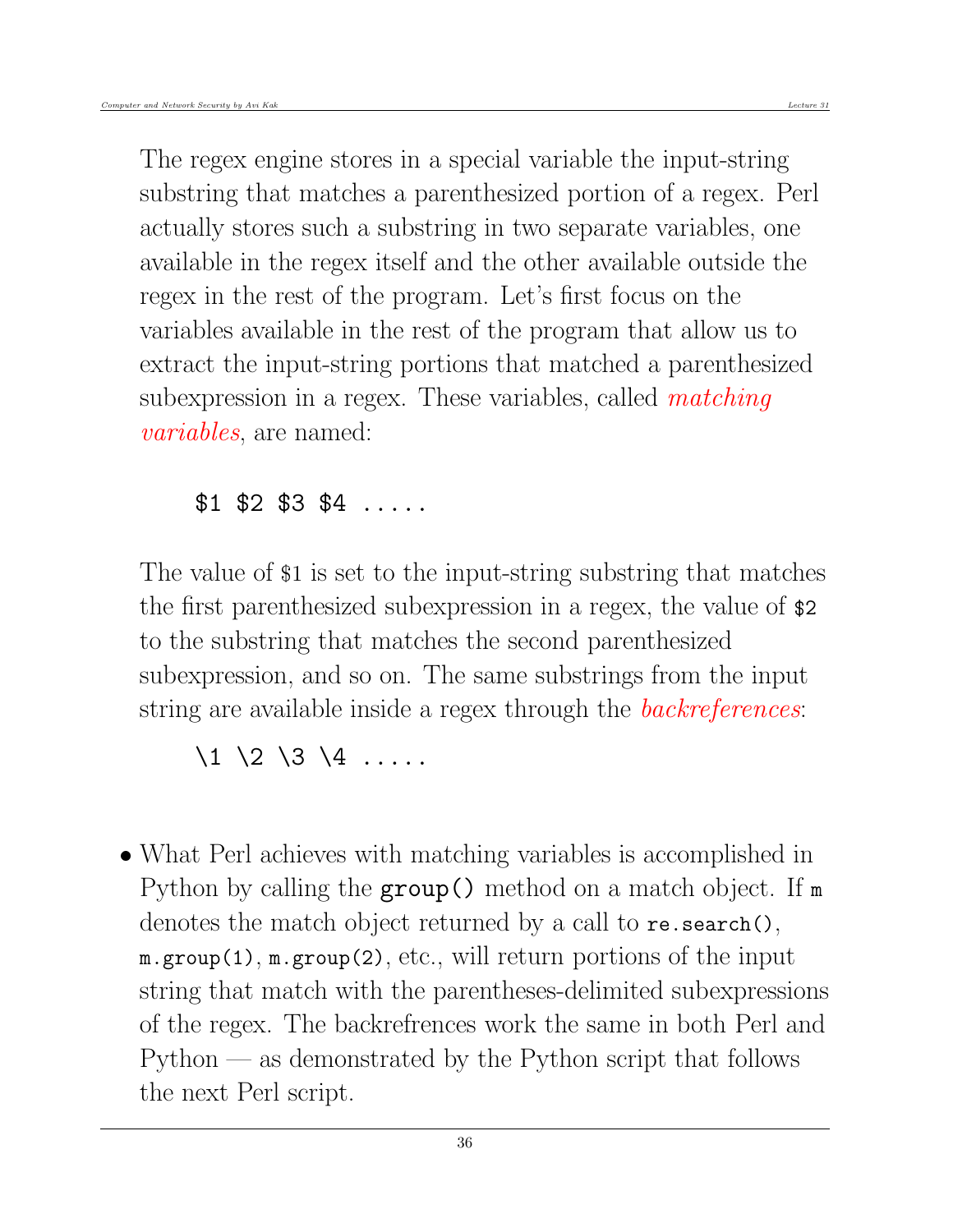- Before showing you the scripts with examples of matching variables and backreferences, note that Perl and Python also allow us to specify nonextracting groupings or noncapturing *groupings*. The non-capturing version of '()' is '(?:)'. That is, you attach the symbol pair '?:' to the left parenthesis.
- Shown below is a Perl script, taken from Chapter 4 of my book SwO, that demonstrates how we can extract the portions of an input string that match a regex. The extracted potions are shown in the commented-out sections.

```
#!/usr/bin/perl -w
## Grouping.pl
use strict;
# Demonstrate using match variables:
my $pattern = 'ab(cd|ef)(gh|ij)'; \#(A)my \text{Sinput}\_string = "abcdij";\text{Sinput\_string} = \text{``}\sqrt{\text{Spattern}}; \text{``}(\text{C})print "$1 $2\n"; \# cd ij \# (D)
# Demonstrate the binding op returning a list of
# matched subgroupings:
$pattern = '(hi|hello) there( ,|!) how are (you|you all)'; #(E)
$input\_string = "hello there, how are you."; \#(F)my Qvars = (\$input\_string = ^*/\$pattern/); #(G)print "@vars\n"; \qquad \qquad # \text{ hello }, you \qquad \qquad # (H)# Demonstrate using backreferences:
$pattern = '((a|i)(l|m))\12';\text{QARGV} = \text{'}/\text{usr}/\text{share}/\text{dict}/\text{words'}; \text{H(J)}while (\langle > \rangle) { \# (K)
   print if /$pattern/; \#(L)}
# output of while loop:
```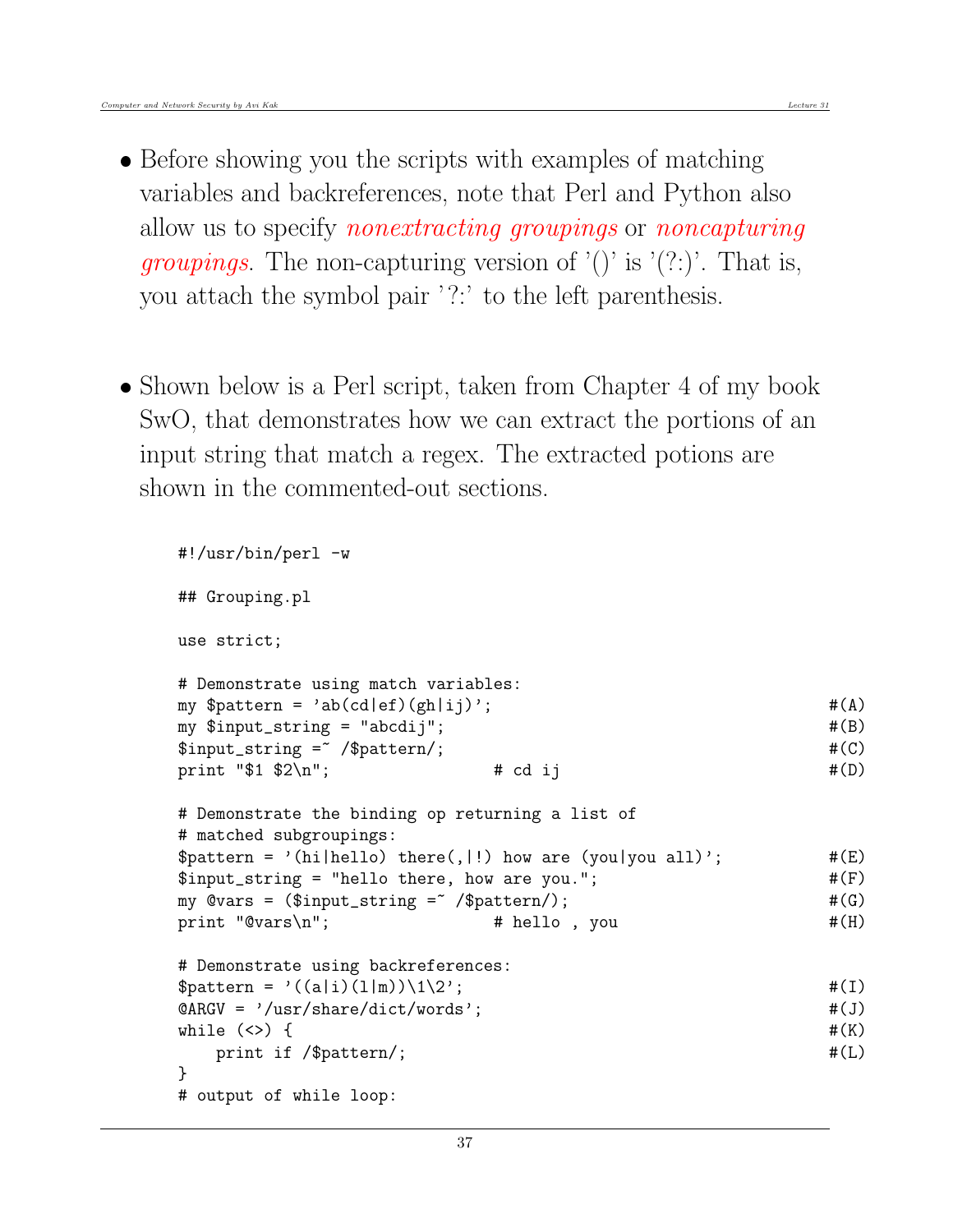```
# balalaika
# balalaikas
```
• Shown below is a Python version of the Perl script shown above. This one is also from Chapter 4 of SwO.

```
#!/usr/bin/env python
### Grouping.py
import re #(A)# Demonstrate using group() for extracting matched substrings:
pattern = r'ab(cd|ef)(gh|ij)' \#(B)input\_string = "abcdij" #(C)m = re.search( pattern, input_string) #(D)print( m.group(1), m.group(2) ) # cd i j # (E)# Another demonstration of the above:
pattern = r'(hi|hello) there(, |!) how are (you |you all)'; \#(F)input\_string = "hello there, how are you."; #(G)m = re.search( pattern, input\_string) #(H)print( m.group(1), m.group(2), m.group(3)) # hello, you #(I)# Demonstrate using backreferenes:
filehandle = open('/usr/share/dict/words') #(J)pattern = r'(\text{a}|i)(1|m)\12' #(K)
done = 0 #(L)while not done: #(M)line = filehandle.readline() #(N)if line != " " : "m = re.search( pattern, line) #(P)if ( m != None ): \#(Q)print(line) #(R)else: \#(S)done = 1 \#(T)filehandle.close() #(U)
# output of while loop:
# balalaika
# balalaikas
```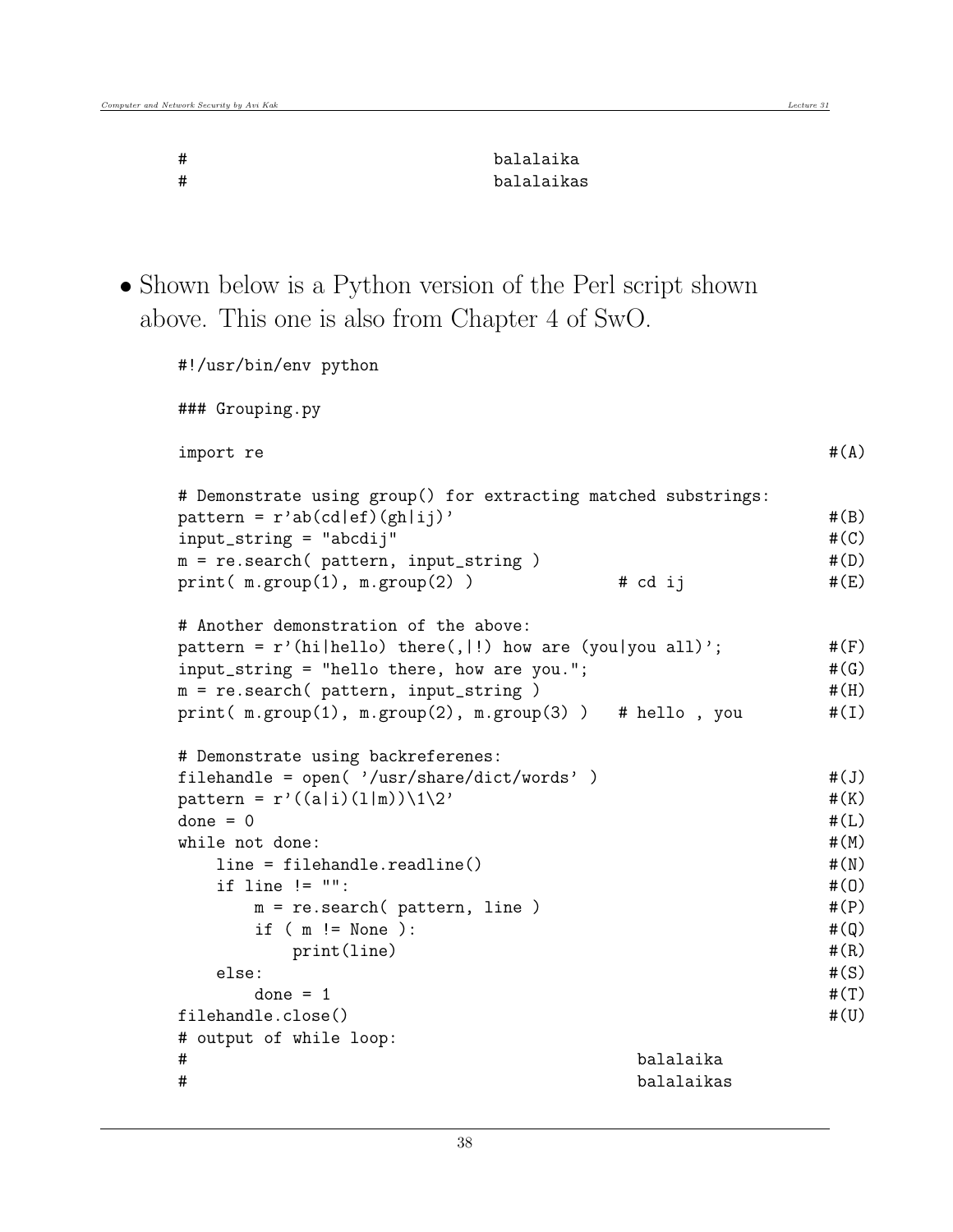- Let's now talk about using quantifier metacharacters in regular expressions. A *quantifier metacharacter* is used to control the number of repetitions of the immediately preceding smallest possible subexpression in a regex.
- Both Perl and Python use the following as quantifier metacharacters:

\* + ? {}

A quantifier metacharacter is placed immediately after whatever portion of the regex it is that we want to see repeated.

• The metacharacter  $\cdot^*$  means an indefinite, including zero repetitions of the preceding portion of the regex. The regex 'ab\*' will match the following input strings

> a ab abb abbb abbbb ... ...

It is obviously straightforward to interpret the behavior of the quantifier '\*' when it applies to a single preceding character (that is not a metacharacter), as in the above example where it is applied to the character 'b'.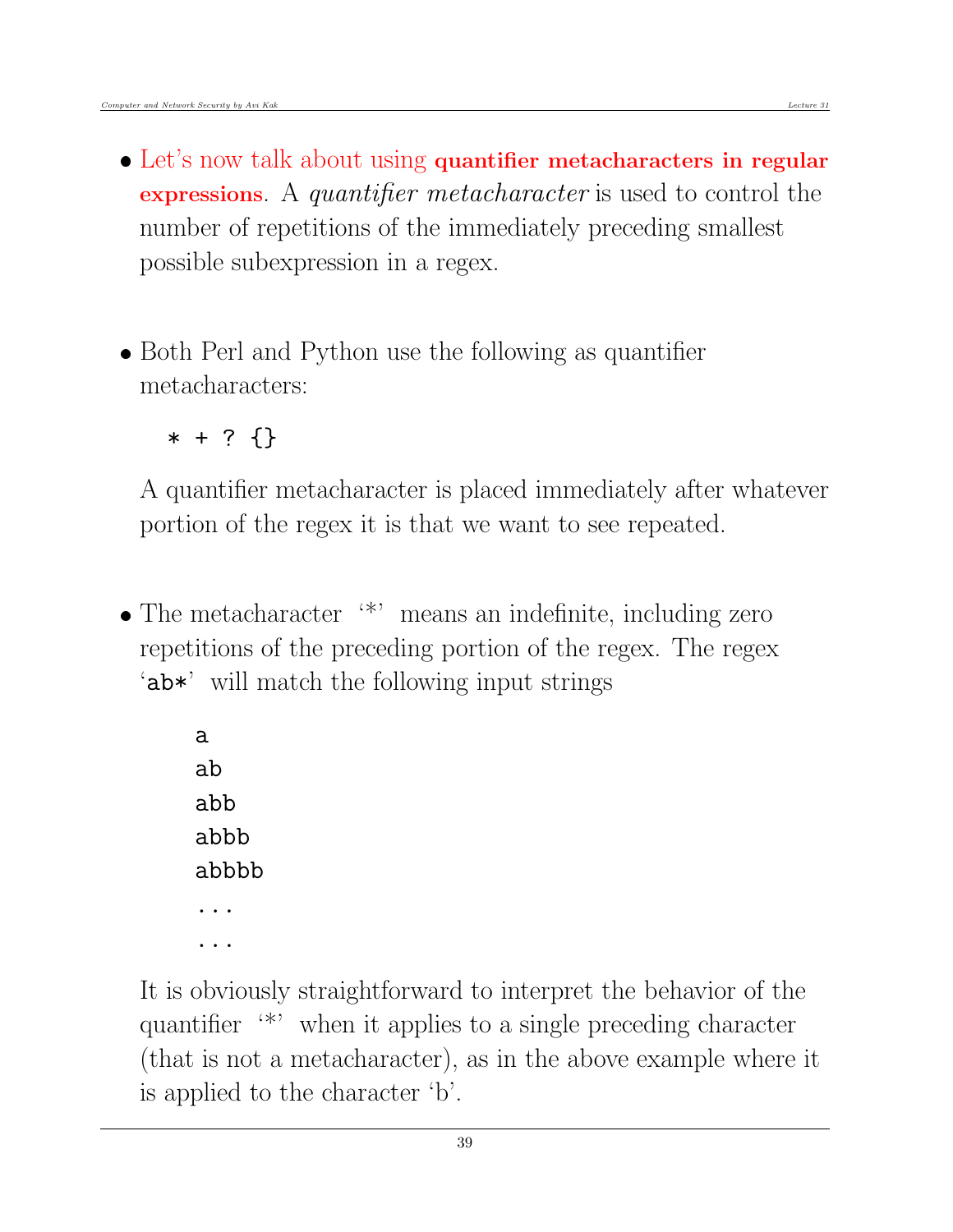$\bullet$  But now let's examine the pattern 'a[bc] $*$ ' as a regex where the quantifier  $\cdot^*$  now applies to the character class  $\cdot$  [bc]  $\cdot$  It is best to visualize this regex as a shorthand way of writing a whole bunch, actually an indefinitely large number, of the following regexes:

```
a
a[bc]
a[bc][bc]
a[bc][bc][bc]
a[bc][bc][bc][bc]
...
...
```
- If there exists a match between the input string and any of these indefinitely large number of regexes, the regex engine will declare a successful match between the input string and the regex.
- Now consider the subexpression  $\cdot$ .\*' that is used very commonly in regexes. Let's say our regex is the 'a.\*b' pattern. This regex is a compact way of writing an indefinitely large number of regexes that look like

ab a.b a..b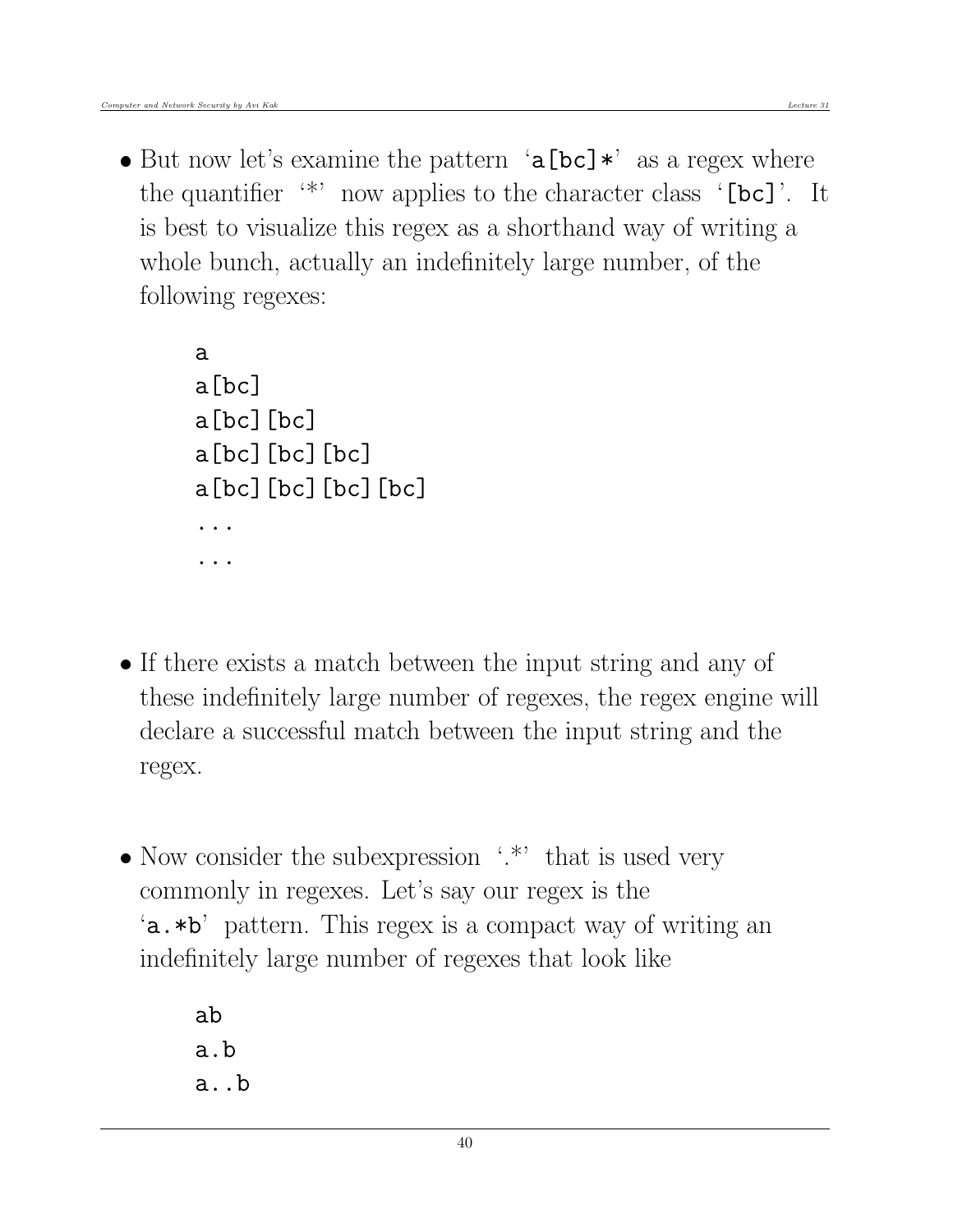a...b a....b a.....b

and so on

Any input string that matches any of these regexes would be considered to be a match for the regex.

- The quantifier metacharacter  $'$ +' again means an indefinite repetitions of the preceding subexpression as long as there is at least one occurrence of the subexpression.
- When a part of a regex is followed by the quantifier metacharacter '?', that means that the subexpression is an optional part of the larger regex, meaning that it can appear zero or one times.
- If it is desired to specify the number of repetitions at the both the high end and at the low end, one can use the quantifier metacharacters ' $\{\}$ '. The regex, for example, ' $a\{n\}$ ' where 'n' is a specific integer value means that exactly 'n' repetitions of 'a' are allowed. Therefore, the regex  $a[bc]{3}$ ' is a short way of writing  $'a[bc][bc][bc]$  as a regex.
- A variable number of repetitions within specified bounds is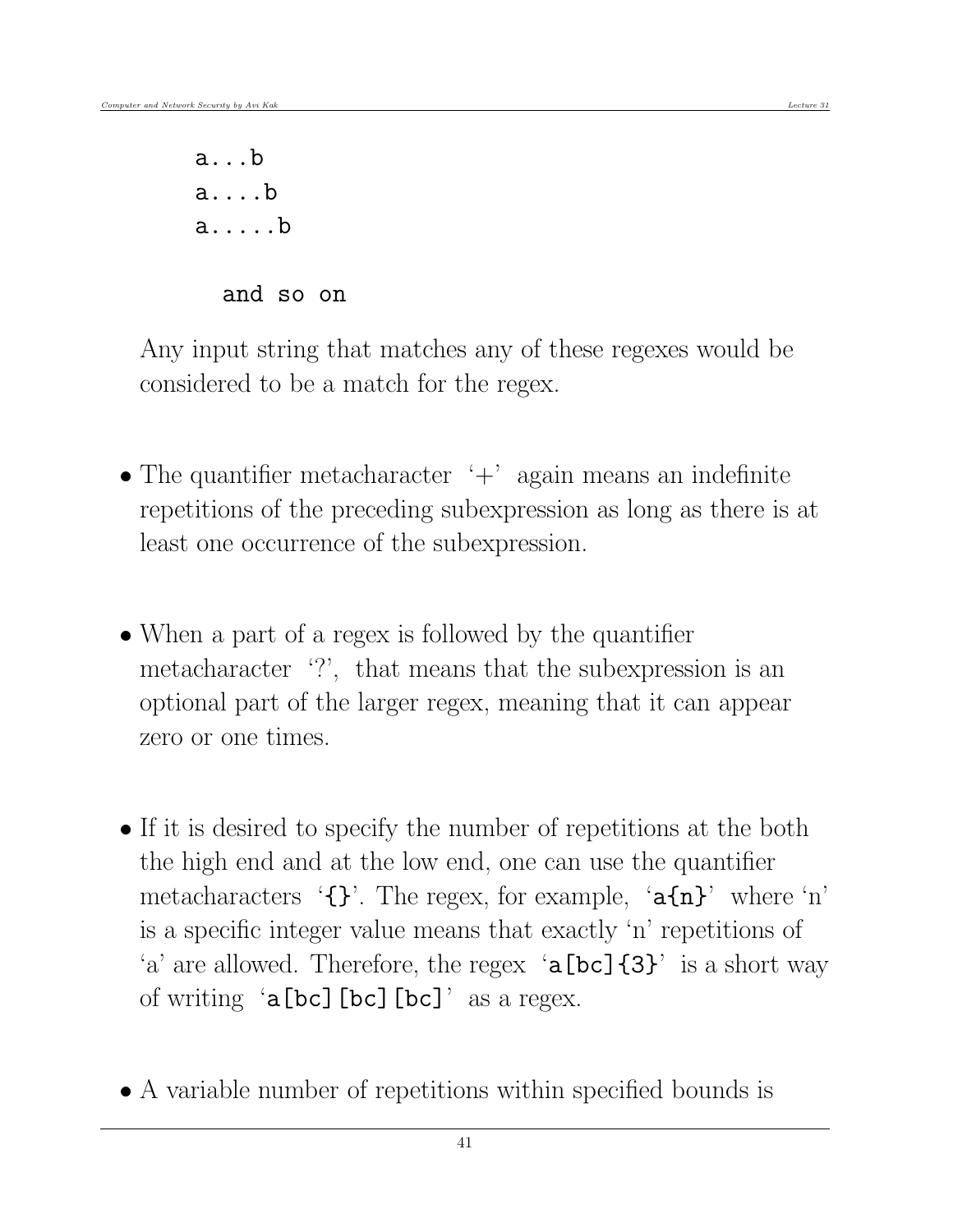expressed in the following manner:  $a_{\{m,n\}}'$  where 'm' and 'n' are specific integer values, the former specifying the minimum number of repetitions of the preceding subexpression and the latter the maximum number.

- The quantifier metacharacters we have shown so far are greedy, in the sense they gobble up as much of the input string as possible. For some string matching problems, you need what are known as **non-greedy quantifiers**. The *non-greedy quantifiers* are also known as minimal-match quantifiers. The non-greedy version of the greedy quantifiers  $* + ?$  {} are \*? +? ?? {}?, respectively.
- So, as far as the notation is concerned, the non-greedy version of each quantifier is the corresponding greedy version with '?' attached as a postfix. As with '\*', the quantifier '\*?' stands for an indefinite number of repetitions of the preceding subexpression in the regex, but it will choose as few as possible.
- Let's now talk about **match modifiers**. The matching of a regular expression with a string can be subject to what are known as match modifiers that control various aspects of the matching operation.
- The modifier flags themselves are not directly a part of a regex. They are more a language feature and, therefore, how they are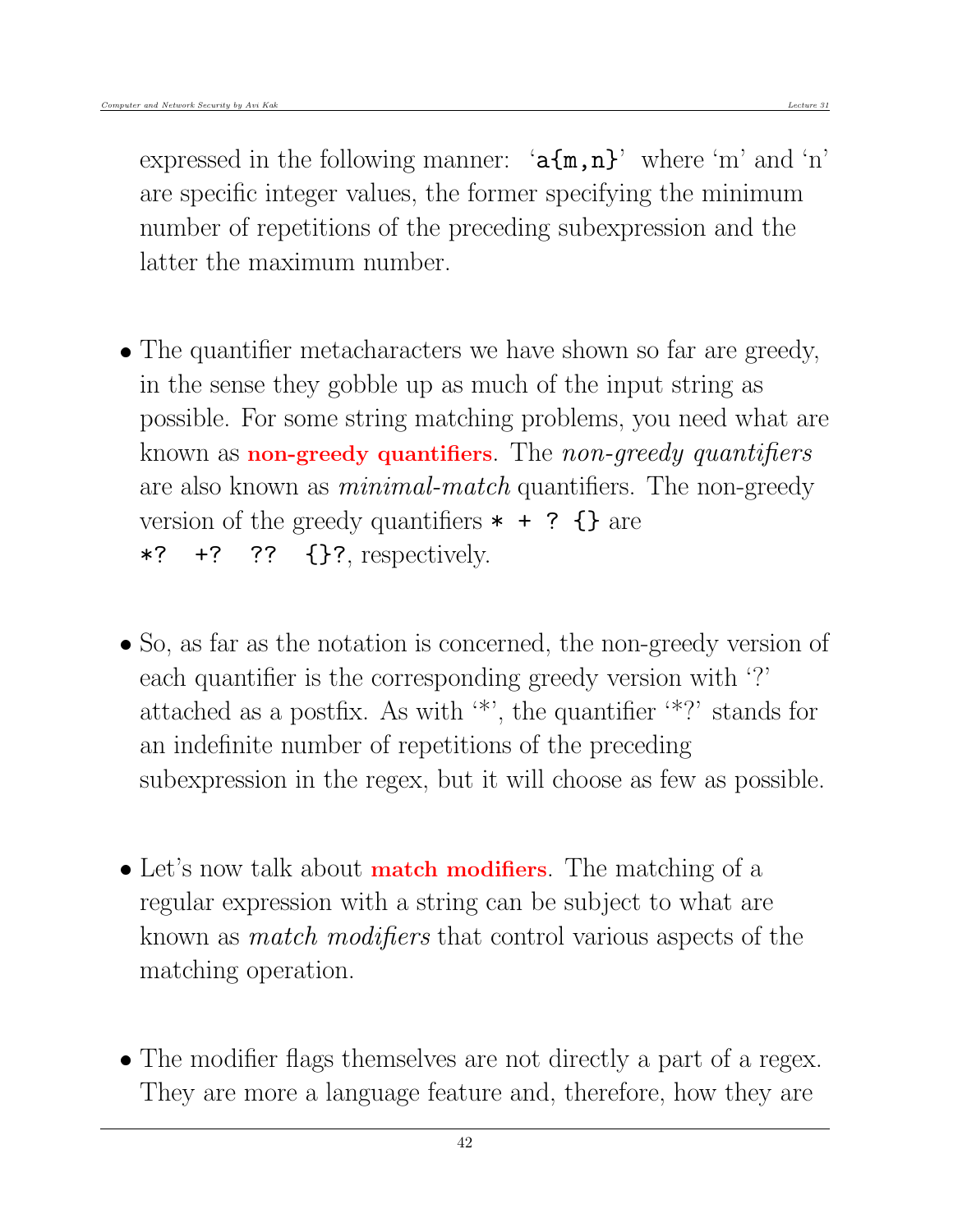- For case insensitive matching, Perl uses the modifier  $//i.$  And in Python you need to supply the option re.IGNORECASE to the matching function.
- Ordinarily the regex stops at the first possible position in the input string where there is a match with the regex. But if you want the regex engine to continue chugging along and scan the entire input string for all possible positions where there exist matches with the regex, you have to set the **global option** as a match modifier. The match modifier in Perl for the global option is  $m//g$ . In Python you have to call the function re.findall().
- What precisely is returned by the regex engine when you set the global option depends on two factors: (i) whether or not the regex contains any groupings of subexpressions; and (ii) the evaluation context of matching.
- All of our discussion so far has dealt with input strings that consisted of single lines, which were either read one line at a time from an input file or were specified directly so in the program. Another match modifier is to take care of the case when the input string consisting of multiple lines.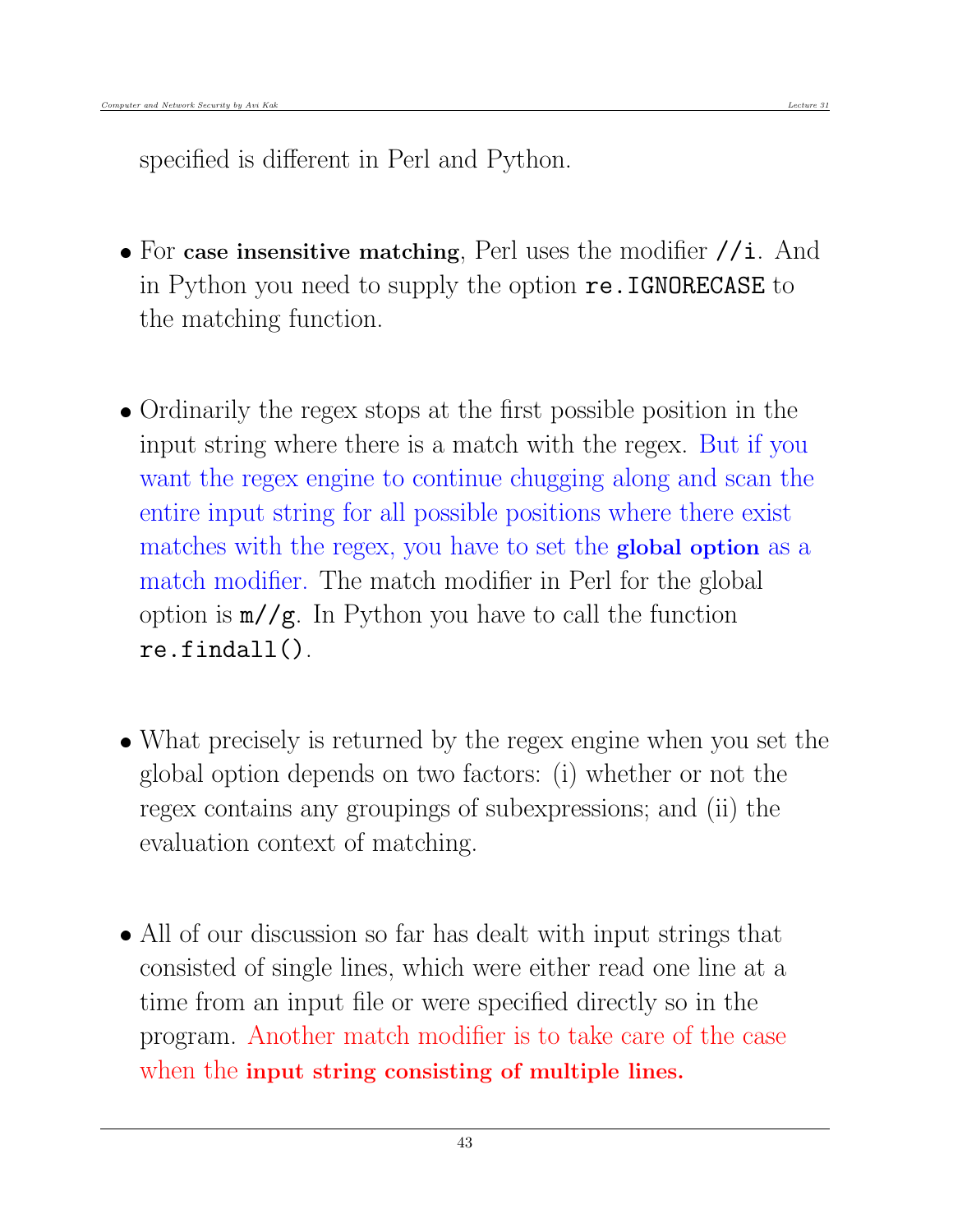<span id="page-43-0"></span>Back to [TOC](#page-1-0)

### 31.6 USING procmail FOR SPAM FILTERING

- As mentioned previously, Procmail is a mail processing utility for Unix. When used for controlling spam, a procmail filter is applied at the MDA level. In other words, a procmail filter is applied BEFORE an email goes to your MUA. (See Section 31.2 for what the acronyms MDA and MUA mean.)
- The first version of **procmail** was written in 1991 by Stephen R. van den Berg. But now its maintenance is supervised by Philip Guenther. Procmail is open source.
- A lot of information about procmail can be gleaned from the following manpage commands in Unix or Linux:

```
man procmail
man procmailrc
man procmailsc
man procmailex (A very useful manpage for recipe examples)
```
 A procmail filter will be invoked by your local MDA if you include the following sort of a line in your .forward file

"|/usr/local/bin/procmail #kak"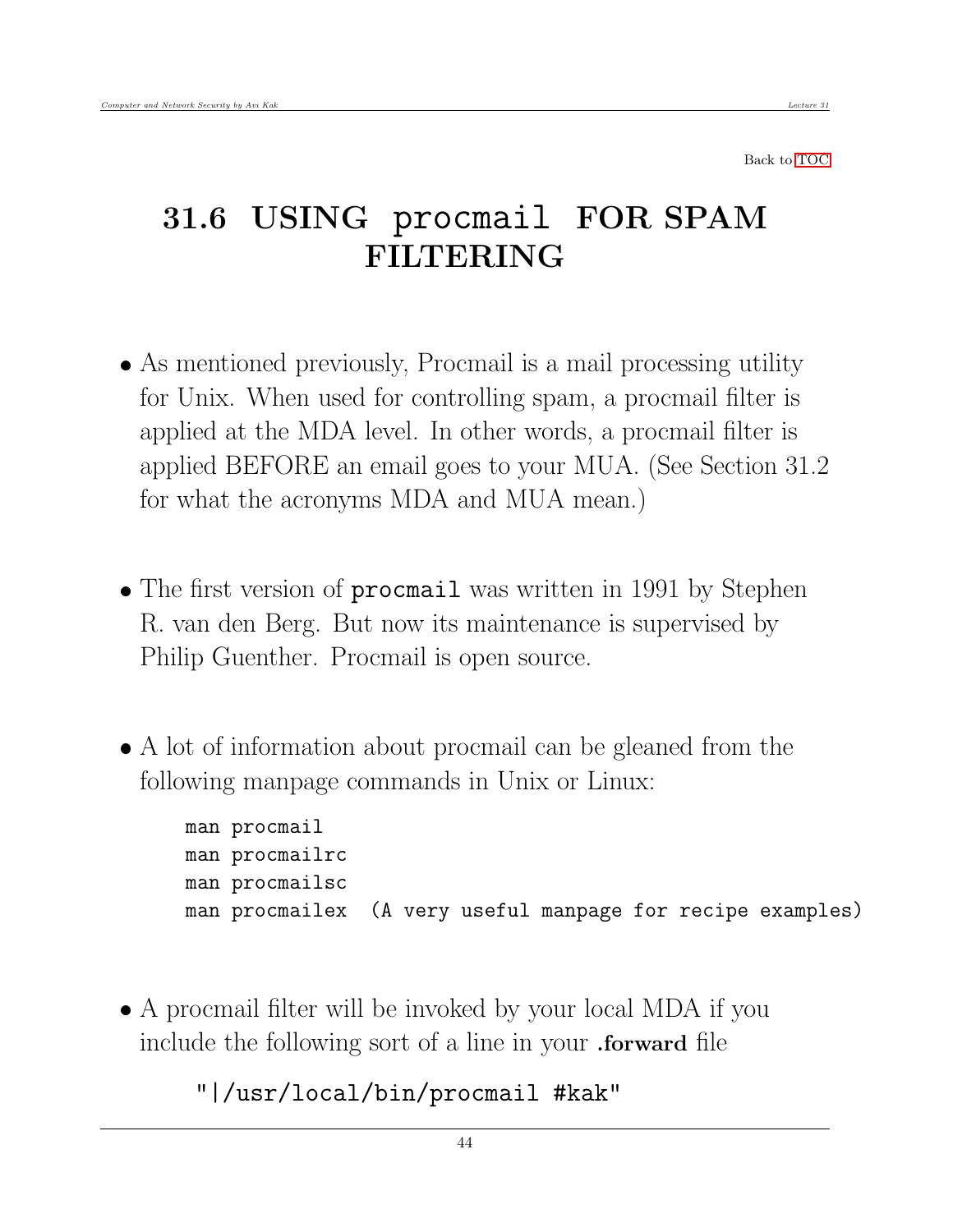where **you must replace** 'kak' by your own login name. If you are outside the 'ecn' domain at Purdue, you must also replace the path to the procmail utility with what it is on the host where the MTA to MDA transfer of email takes place. The pipe symbol at the very beginning of the string in the **forward** file tells the Sendmail program to make the email available to the Procmail program on its standard input. What follows  $\dddot{f}$  is really a comment that **sendmail** may use to make your .forward file unique in its own cache.

• The very first thing that Procmail does is to look for the file

### \$HOME/.procmailrc

in your home directory. The email is processed according to the recipes laid out in the .procmailrc file. If no .procmailrc file can be found or if the processing of the email according to the recipes in .procmailrc reaches the end of the file without any resolution, Procmail stores the email in the default system mailbox for your account, which for me would be  $\sqrt{\text{var}/\text{mail}/\text{kak}}$  on  $\text{RVL4.}$  [Included in the code that you can download from the lecture notes web site is a file called dot\_procmailrc. You can use it as your starter .procmailrc file. Make sure you change the name of the file from  $dot$ -procmailrc to .procmailrc

### A .procmailrc file consists of three parts:

1. Assignment of relevant environment information to local variables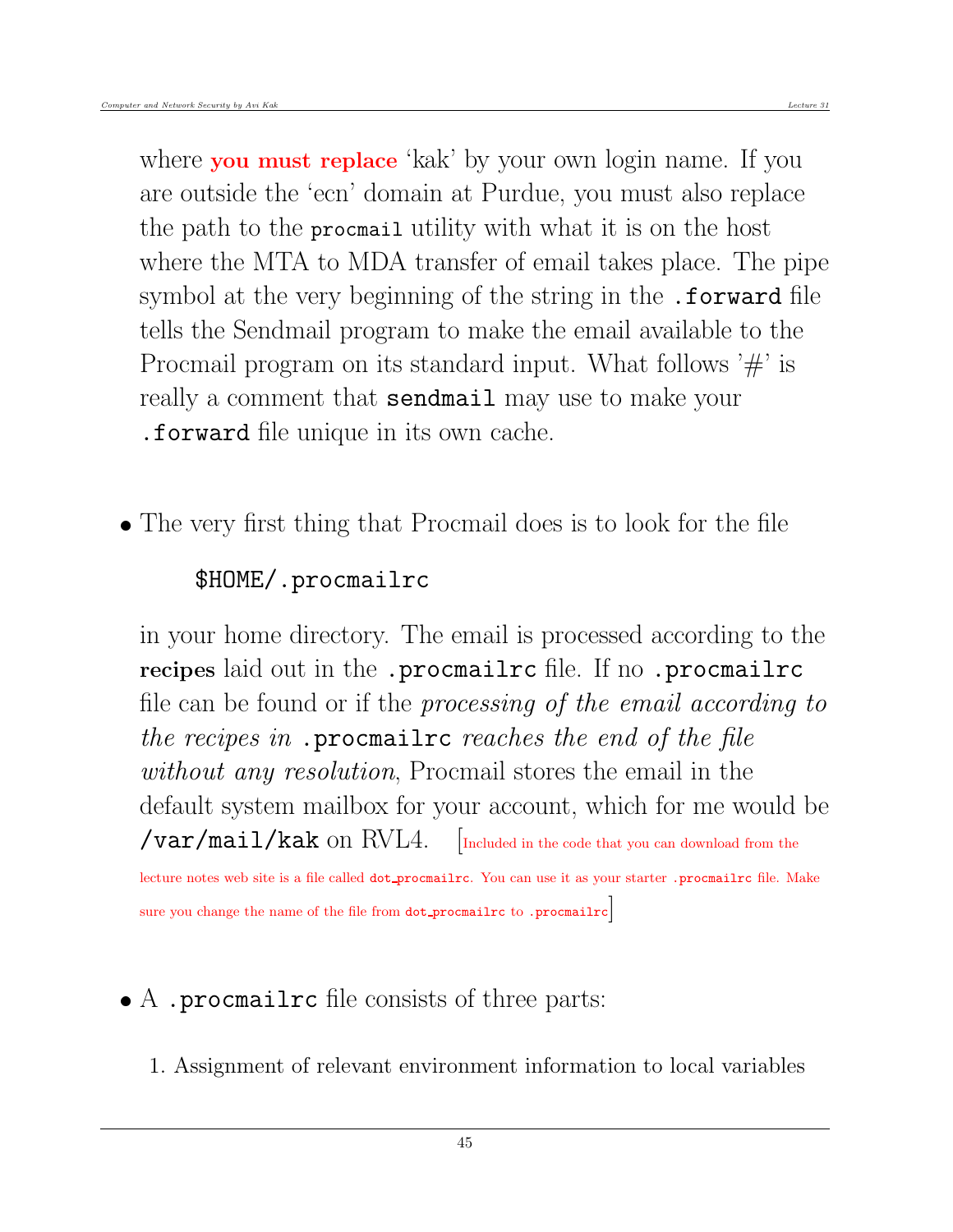- 2. Assignments to variables that will be used locally as macros in the .procmailrc file
- 3. Recipes
- Here is the beginning portion of my .procmailrc file:

```
SHELL=/bin/sh
PATH=/usr/local/lib/mh:$PATH
MAILDIR=$HOME/Mail
LOGFILE=$HOME/Mail/logfile
#VERBOSE=1
VERBOSE=0
EOL="
\mathbf{u}LOG="$EOL$EOL$EOL"
LOG="New message log:$EOL"
LOG='perl GET_MESSAGE_INDEX'
LOG="$EOL"
```
where SHELL, PATH, MAILDIR, and LOGFILE are local variables that store the environment information needed by Procmail. The variables VERBOSE and EOL are the two other local variables; the first controls the level of detail placed in the log files and the second defines the end-of-line character for log entries. The variable EOL defines a macro that can subsequently be used through the \$EOL syntax shown in the last line. Note that all these variables are local to the .procmailrc file. Any assignment to the local variable LOG generates information that is written to the logfile. Note the call 'perl GET MESSAGE INDEX' for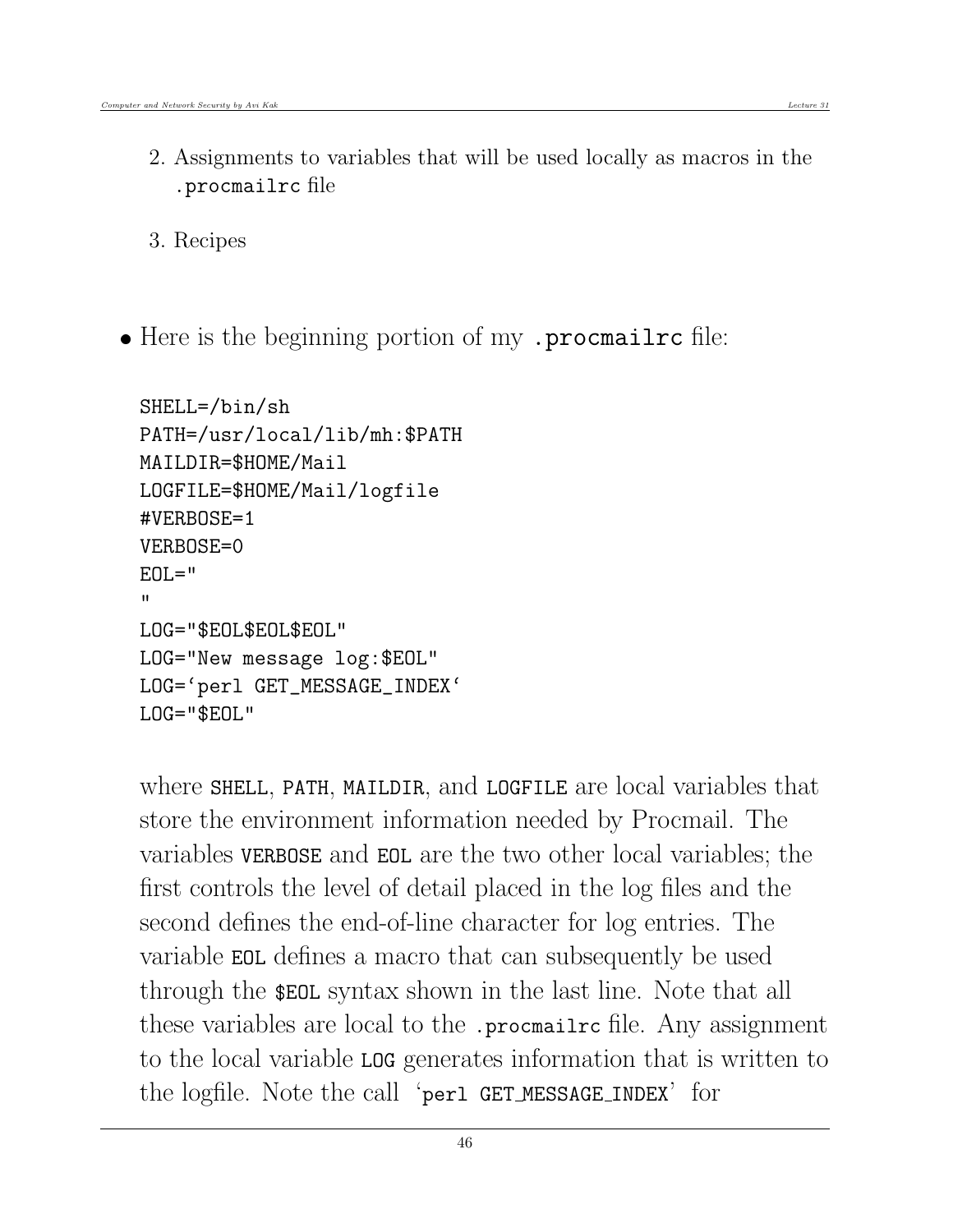associating an integer index with each entry in the logfile. The Perl script GET\_MESSAGE\_INDEX merely reads an integer value stored in a local file, increments that integer, uses it for the current entry in the logfile, and writes the incremented value back to the file where the index is stored. In this manner, you can associate an integer index with each entry in the log file something that comes in handy if you want to see quickly how many emails your spam filter has processed so far. [Included in the

code that you can download from the lecture notes web site is the GET MESSAGE INDEX script file that I use.

- We will now talk about the third part of a .procmailre file the part consisting of recipes. A recipe in a .procmailrc file will ordinarily consist of the following three parts:
	- 1. A colon line (always begins with :0 for historical reasons)

:0 [flags] [ : [locallockfile] ]

We will have more to say about the 'flags' and 'locallockfile' through illustrations of the colon line that you will soon see.

2. A condition (or conditions) starting in a new line. A condition line always begins with a '\*'. There can be only one condition per line. However, you can have any number of condition lines.

Everything in a condition line after  $\cdot^*$  is processed by the egrep regex engine. [As previously mentioned, for information on the regex engine used by Procmail, do either 'man regexp' or 'man egrep'.] Any white space between the '\*' that marks the start of a condition-line and the first non-blank character that comes after that in the same line is ignored.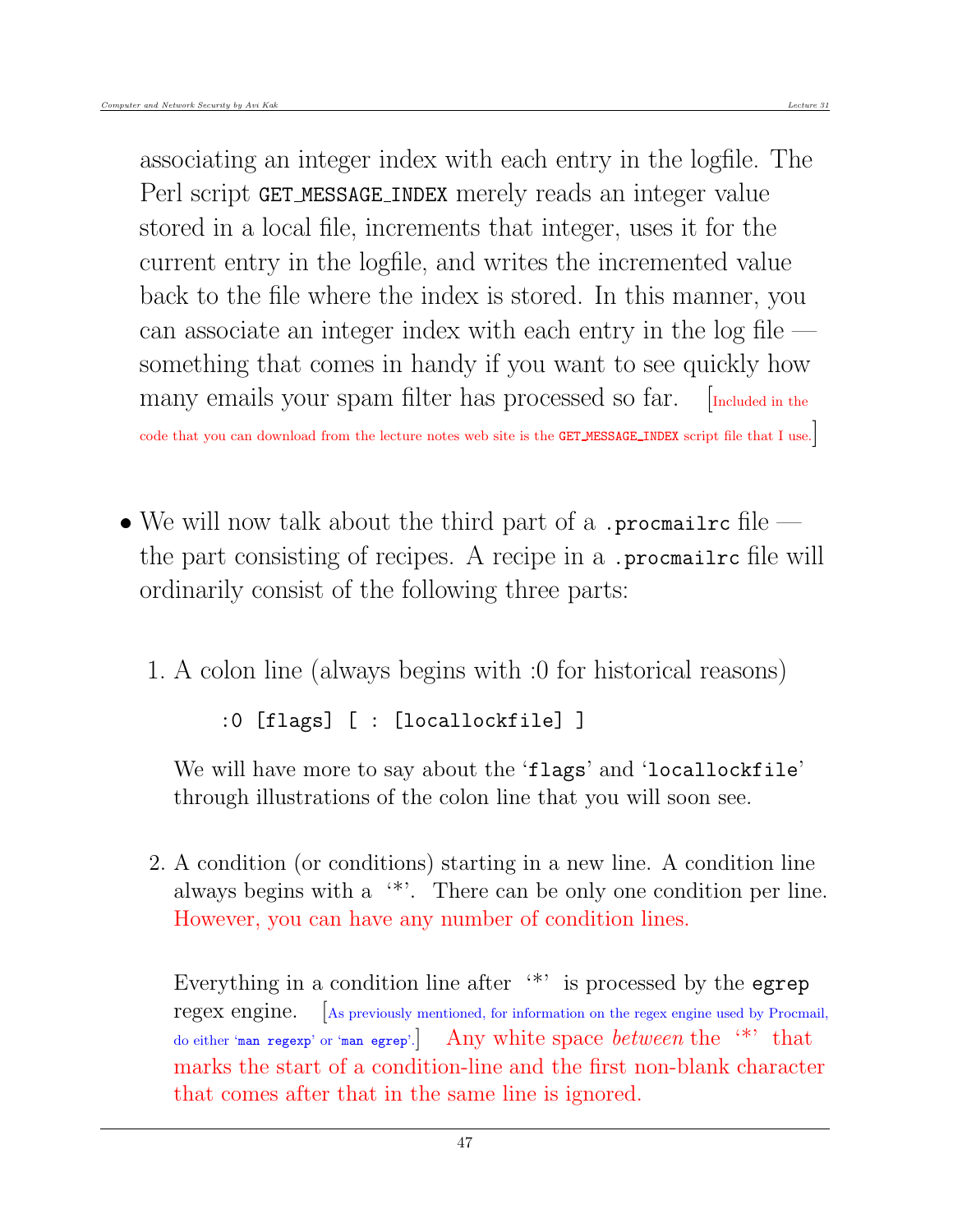Multiple conditions, each in a different condition line, are "anded" together. No condition lines mean "true" by default.

- 3. An action starting in a new line. There can only be one action line in a recipe.
- Shown below is a recipe that is meant for trapping an email that contains even a single non-English or non-numeric character in its subject line. Note that because of the action line /dev/null, the action consists of deleting such emails.

```
:0 :
* ^Subject.*[^ [:alnum:][:punct:]]+.*$
/dev/null
```
where the metacharacters  $\hat{\ }$  and  $\hat{\ }$  carry the same meanings as described in Section 31.5. Note the use of the character classes [:alnum:] and [:punct:]. These are defined for the egrep regex engine; the first stands for the English alphanumeric characters (it is the same as the character class [0-9A-Za-z]), and the second stands for the punctuation marks.

• Here are some examples of the colon line. The examples also illustrate the use of flags in the colon line. Note that when there is a second colon present in the same line, as in the second recipe, a local lockfile is used to properly sequence the processing of emails should they arrive much too quickly. That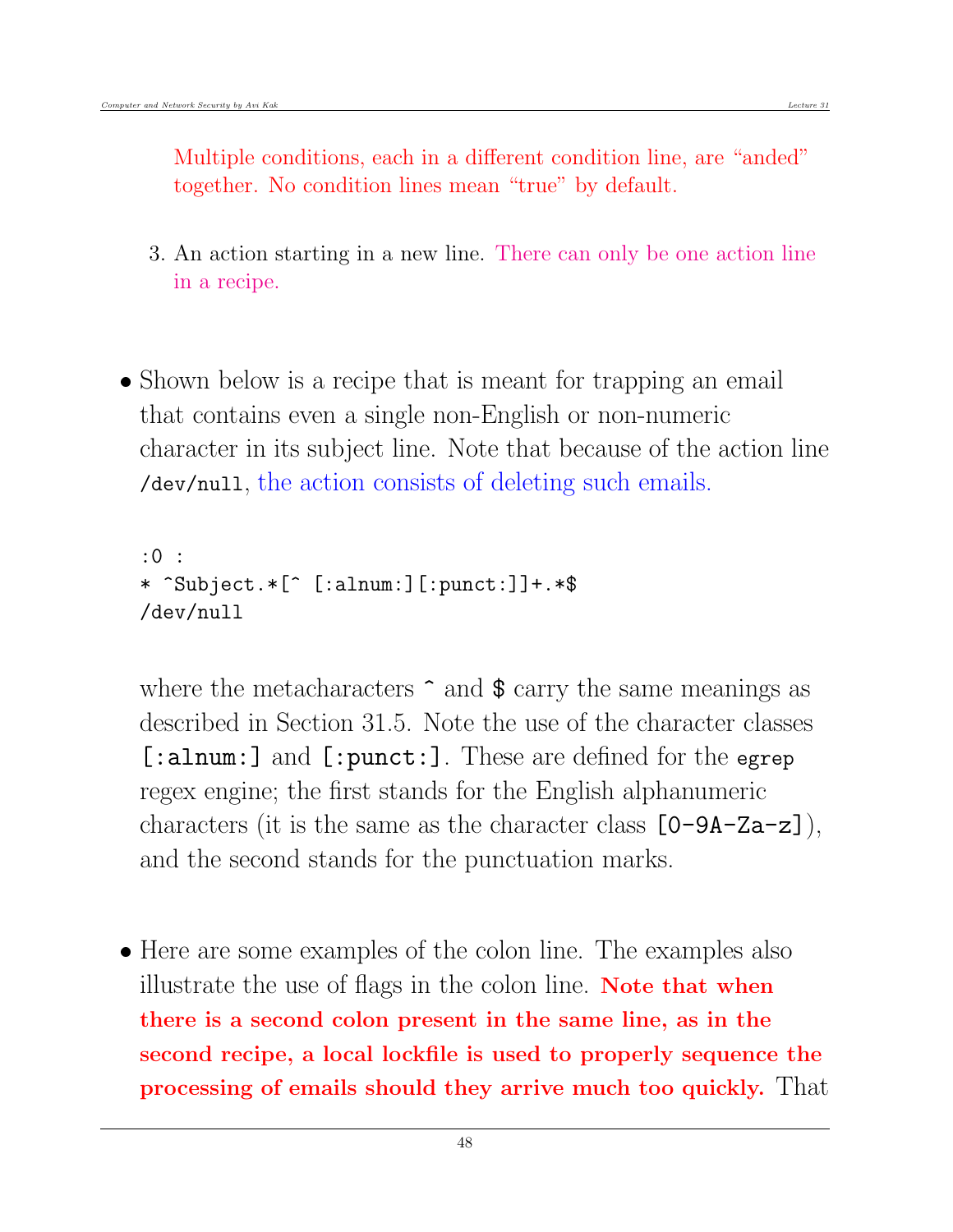is, should a new email arrive while the previous one is being processed by a recipe with a lockfile indicator, the new email will be made to wait until the previous one has exited the recipe.

- :0 The simplest case. Only the header is egreped, meaning that only the header is sent to the regex engine.
- :0 : The second colon causes a local lockfile to be used if multiple emails arrive concurrently.

As this recipe is being used, its invocation for the next email if it arrives at about the same time will be put on hold.

Important only if you are writing to a file.

- :0 B The recipe will be applied only to the body of the email
- :0 H The recipe will be applied only to the headers. This, by default, is the same as the first case shown above.
- :0 HB The recipe will be applied to both the head and the body
- :0 c a copy of the email will be processed by this recipe; the original email will continue to be processed by the remaining recipes.
- :0 D Tell the internal egrep to be case-sensitive in matching regexes in the condition lines. The default is case insensitive.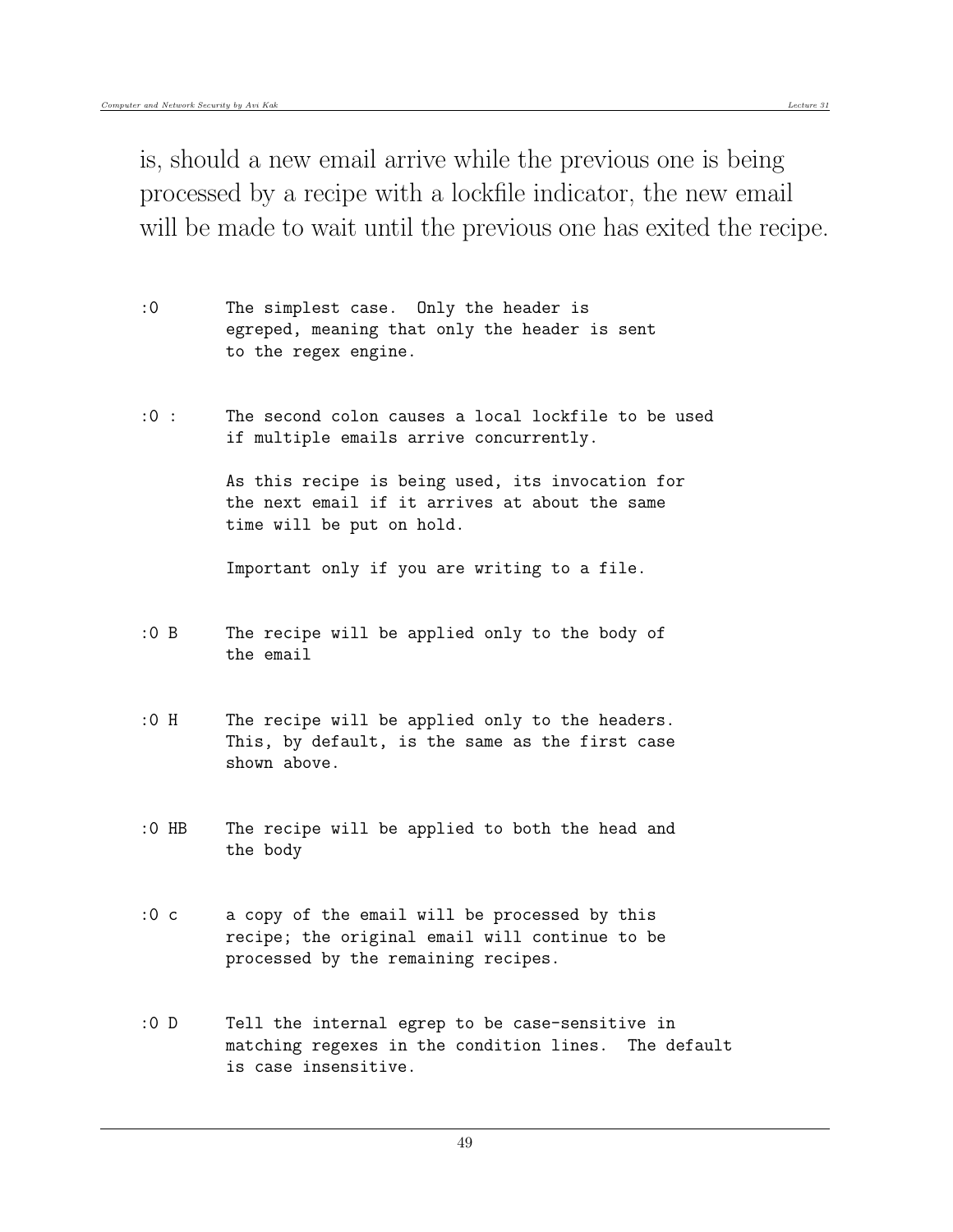- pipe symbol in the action line. Procmail expects the external program to return a modified email on the standard input. Further processing by procmail is then carried out on this modified email. THIS FLAG CREATES FILTERING RECIPES.
- :0 fhw You will use this for a filtering recipe that tells procmail that the body of the email will NOT be changed by the external filtering program. In other words, the external program in the action line will only change the header of the email. All that is accomplished by the 'h' flag. The 'w' flag tells procmail to wait for the filtering program to return and TO CHECK THAT IT EXECUTED SUCCESSFULY.

.... and many others (see procmailrc manpage)

- The following characters immediately after  $\cdot^*$  in a condition line have special meaning. You can think of them as Procmail condition line metacharacters.
	- ! Invert the condition.
	- ? Use the exit code of the specified program (This is called CONDITION LINE FILTERING)
	- < Check that the total length of email is less than the number of bytes that is specified after this character

> Opposite of above

and others (check procmailrc manpage)

• Here are examples of simple recipes:

# Recipe 1: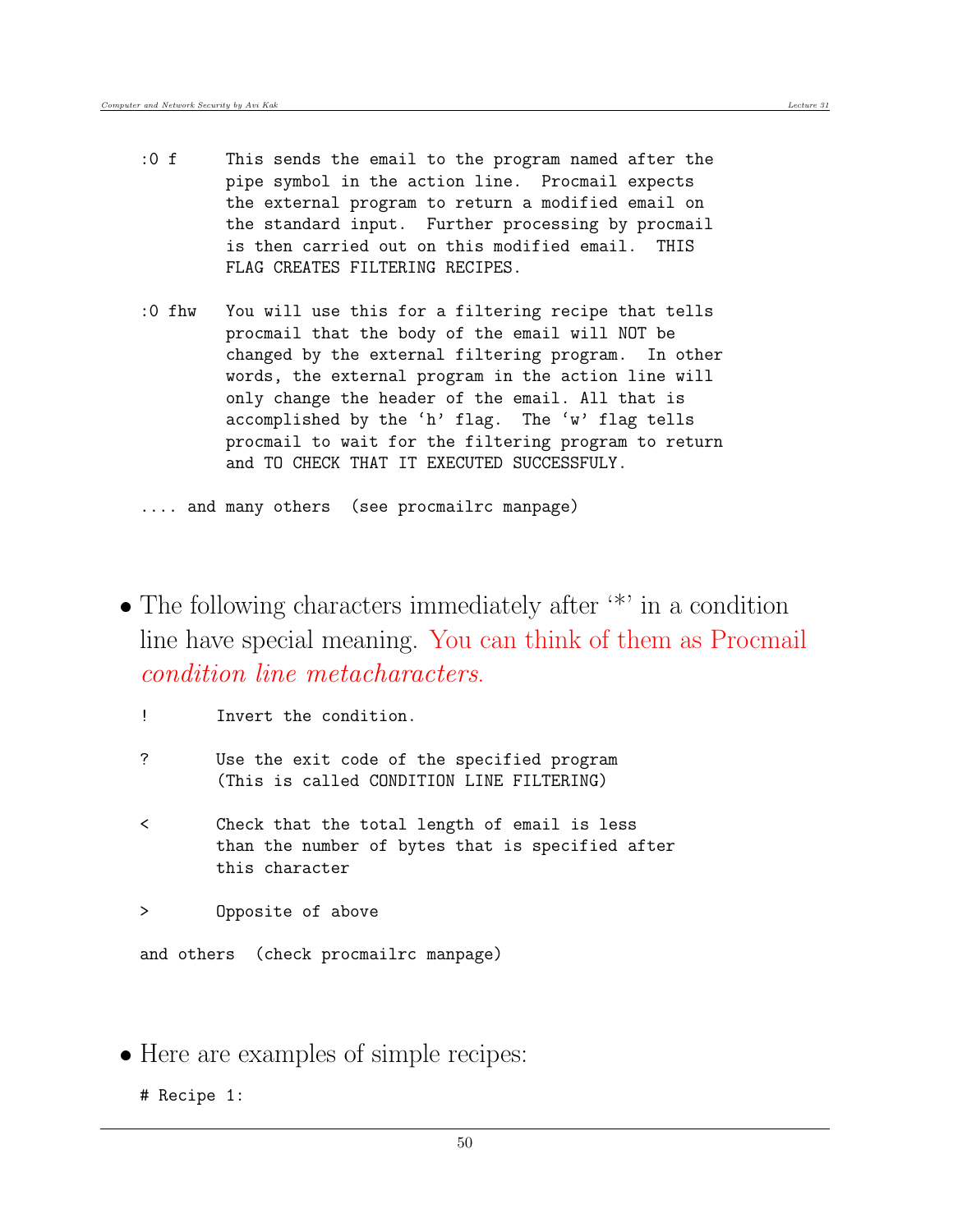```
:0:
* ^From.*joe.shmoe
* ^Subject.*seminar.(announce.*|notice)
junkMail
# Recipe 2:
:0:
* !^From.*groothuis
* ^From.*root
junkMail
# Recipe 3:
:0:
* ^From.*joe.*bureaucrat
* ^To.*engfaculty
junkMail
# Recipe 4:
:0 HB:
* ^Content-Type: text/html
* !(charset="?us-ascii"?|charset="?iso-8859-1"?)
junkMail
# Recipe 5:
:0 HB
* ^Content-Disposition:.*attachment
* < 300000{
  :0 c
  ! avi_kak@yahoo.com
  :0 c:
 medium_attachments
  :0 :
  /var/mail/kak
}
```
You will find two kinds of recipes in the list shown above: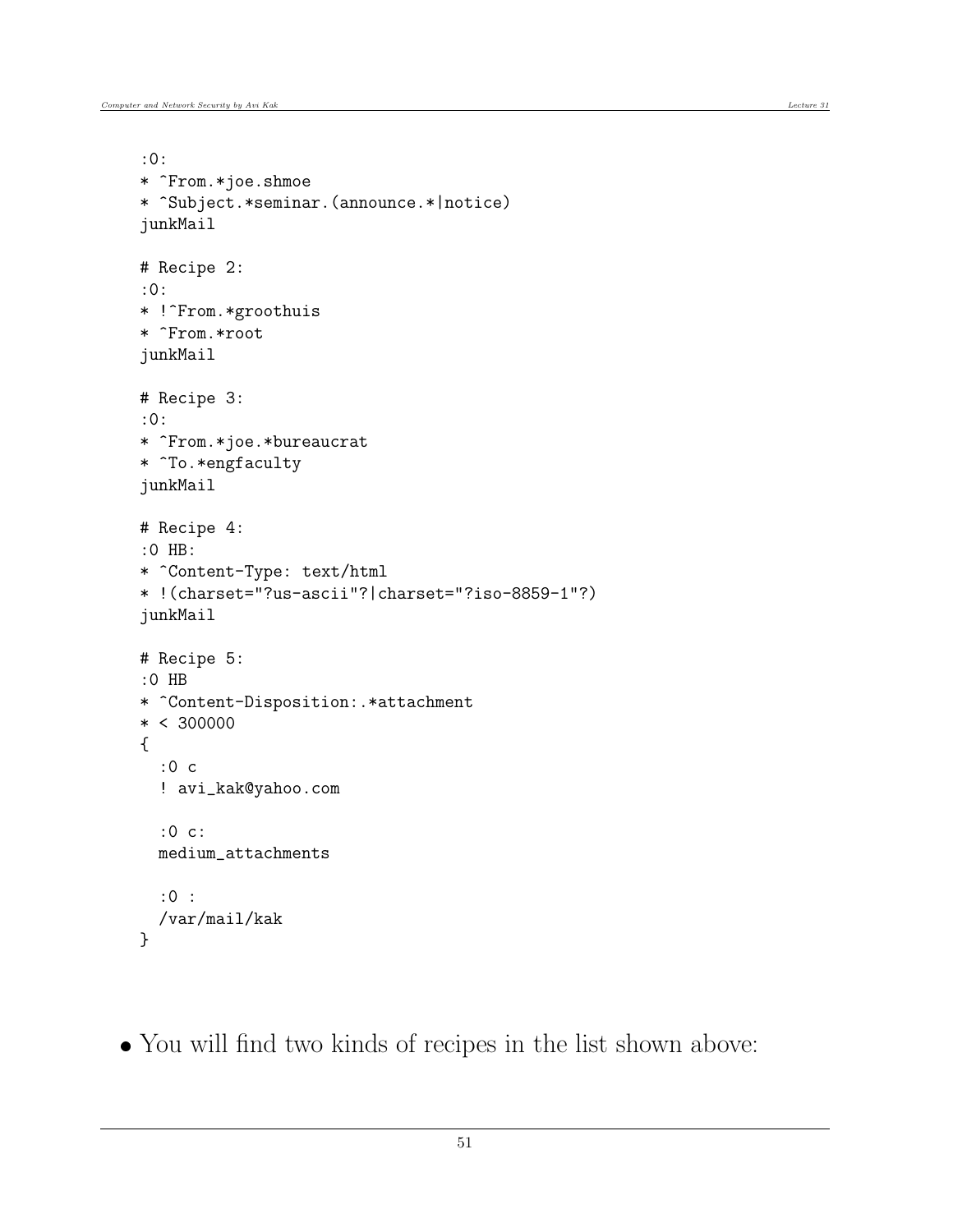- **Delivering Recipes:** These cause the email to be written to a file, or to be forwarded to another email address, or to be absorbed by a program. Procmail quits processing the email when it encounters a delivering recipe. Recipes 1 through 4 in the list shown above are delivering recipes.
- Non-delivering Recipes: These are recipes that cause the output of a program to be captured back by Procmail. The procmail then continues processing this new output in the same way it processes as a regular email. A non-delivering recipe is also used to start a nested block of recipes. Recipe 5 shown on the previous page is a non-delivering recipe.
- As shown by the nested block in Recipe 5 above, a delivering recipe can be made to behave like a non-delivering recipe by specifying the "c" flag in the colon line. The "c" flag stands for "copy". This causes a copy of the email to be sent to the delivering recipe while the original is saved for processing by the rest of the .procmailrc file.
- The sole action line that is allowed in a recipe starts with one of the following symbols:
	- ! the email is forwarded to the email address that comes after this symbol | the email is piped into the program you name after this symbol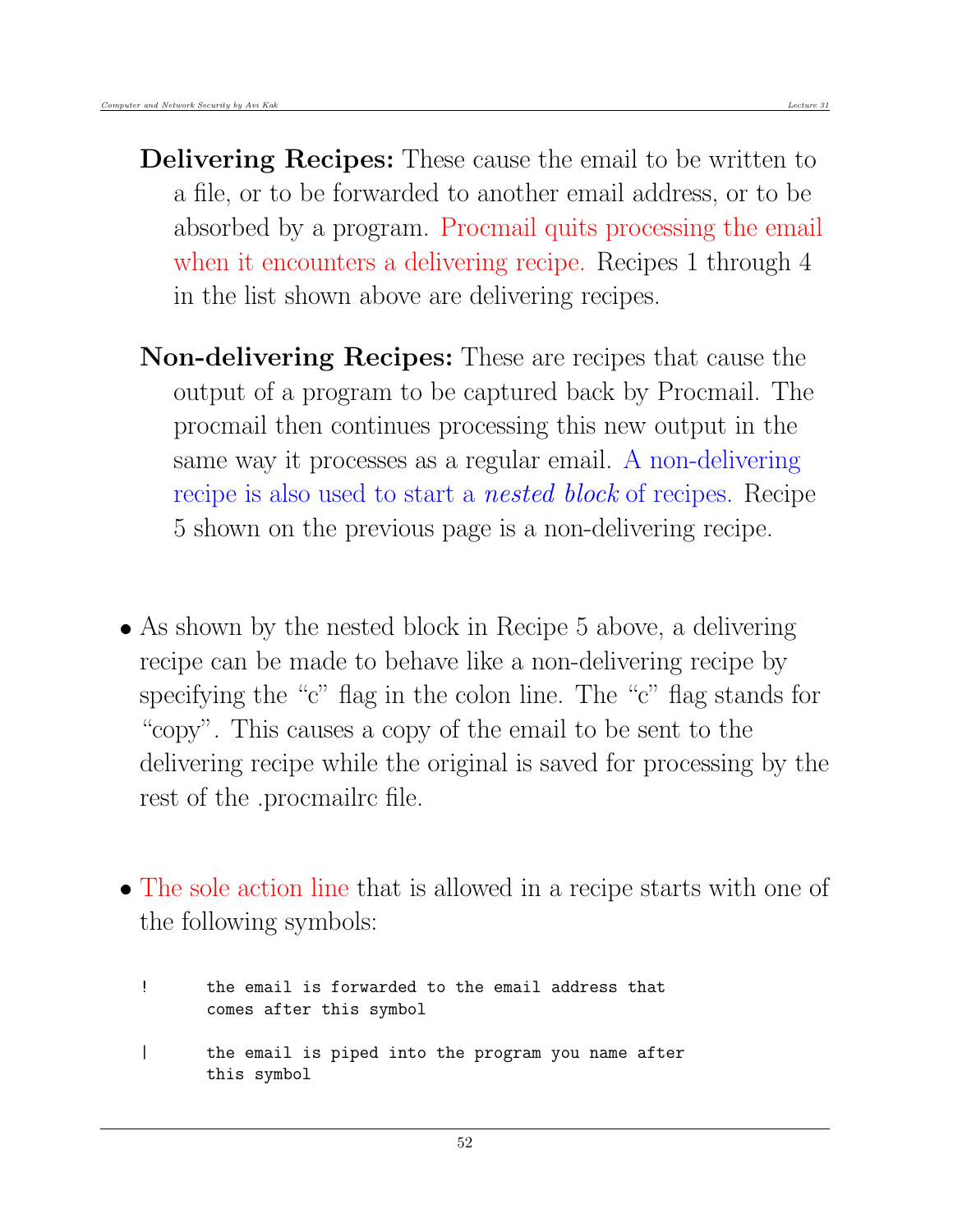```
{ this marks the beginning of a nested block of
      recipes; the block must end in a matching ''
none of the above ---- whatever is in the action line
                         is taken to be the name of a
                         mailbox file in which the email
                         is deposited.
```
You saw the first  $($ ''''), the third  $($ ''''), and the fourth of four action-line possibilities in the five recipes shown earlier. Note the very different roles played by the character '!' in a condition line and in an action line.

 We will now talk about condition line filtering in recipes. For condition line filtering, the condition line must have the character '?' after the mandatory '\*' character at the beginning of the line. Consider the recipe:

```
:0 HB:
* < 15000* ? $MAILDIR/condfilter2.pl 2>&1
junkMail
```
This recipe feeds the email into the Perl script condfilter2.pl. The condition succeeds if the Perl script returns the exit code of 0 and fails if the exit code returned is 1. The string '2>&1' redirects the STDERR stream to the STDOUT stream (which the filtering program redirects into the log file).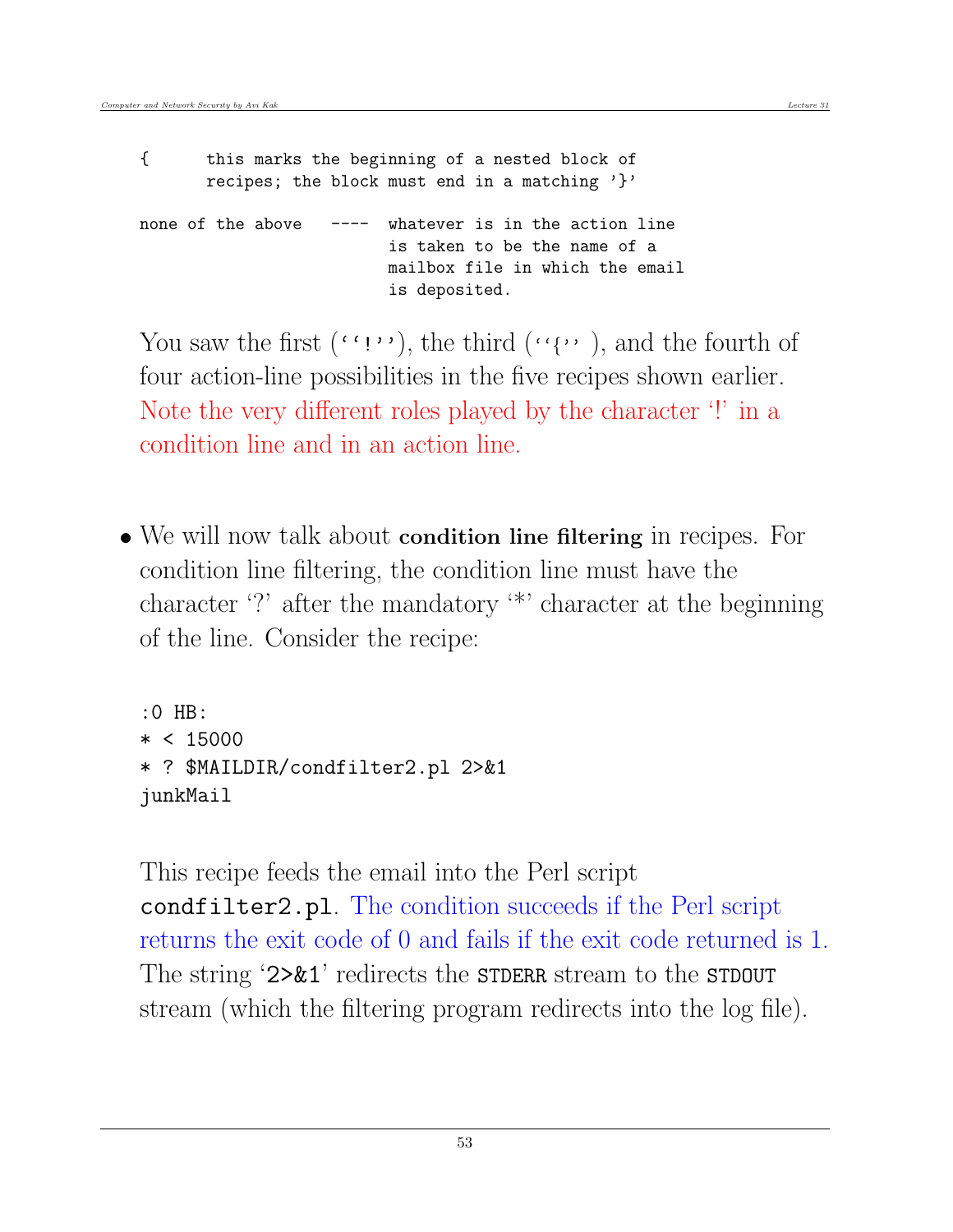- I will now show a simple example of condition line filtering. The name of the Perl script shown below is condfilter2.pl. This is the script that is called in the second condition statement in the recipe shown above. The main job of this script is to first construct a single string from all of the Base64 encoded material that forms a single multimedia partition in the email and to then invoke the decode base  $64()$  function from the MIME::Base  $64$ module on the encoded string in order to decode it. Then if the size of this decoded string is less than a threshold, an email to considered to be potential spam. It might seem strange that we would want to declare an email to possibly be spam merely on the basis of the size of its Base64 decoded attachment. But note that such a filter would be invoked only AFTER a lot of other tests that would
	- have declared the message to be non-spam if that was indeed the case. Base64 encoding is commonly used by spammers to hide their text content.]

```
#!/usr/bin/perl -w
use strict;
use MIME::Base64;
my $encoded_string = "";
my $decoded_string = "";
my $content_html_flag = 0;
my $encoding_flag = 0;
open LOG, ">> /home/rvl4/a/kak/Mail/log_condfilter2";
# Change default for output from STDOUT to LOG. Since this is
# a condition line filter, its actual output is not of any use
# to procmail. Procmail only needs to know whether the program
# exits with status 0 or a non-zero status.
select LOG;
print "\langle n \rangle n"; # separator for new log entry
while ( <STDIN> ) {
    chomp;
    if (/^From:/ ) {
        print "$_\n";
        next;
    }
```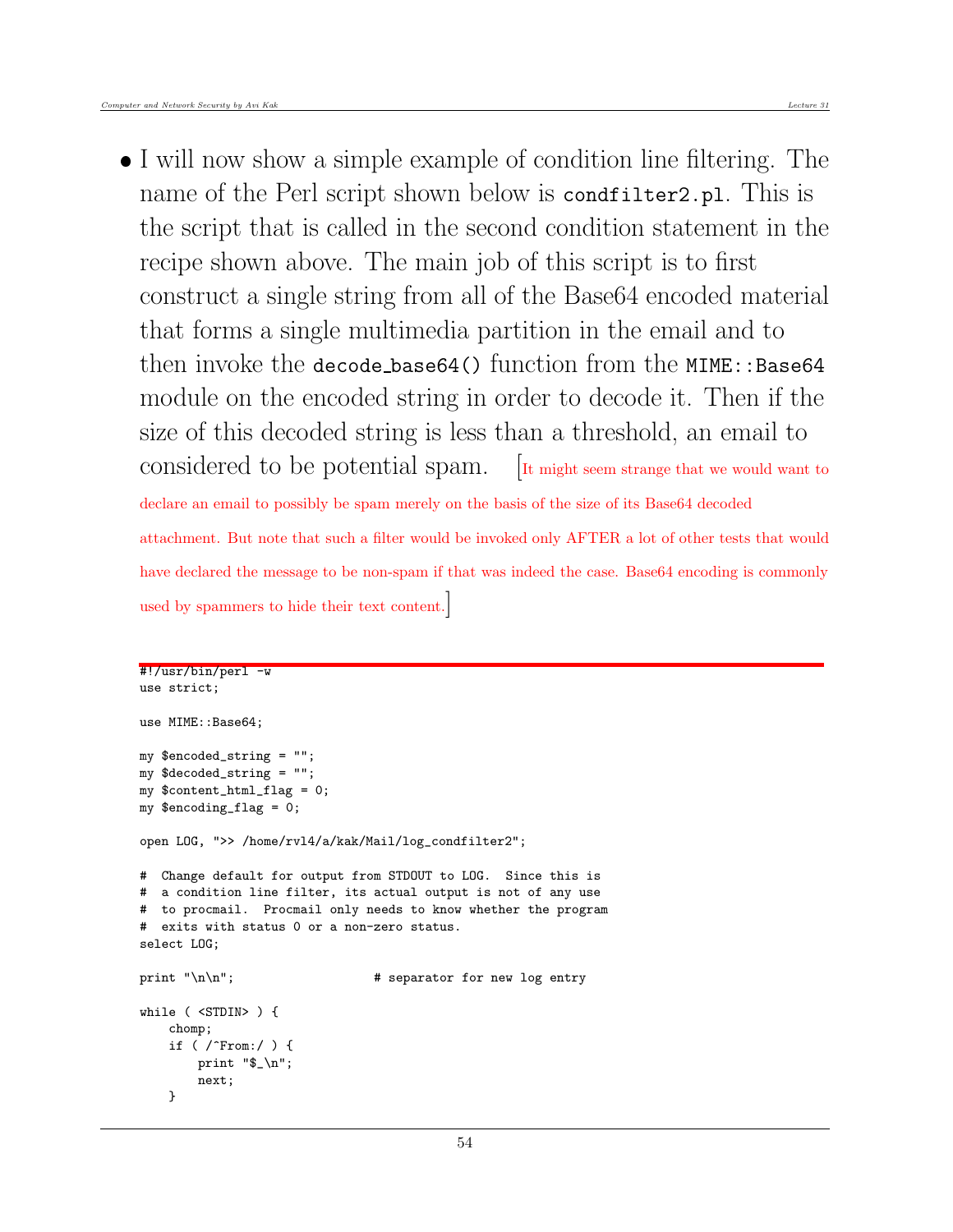```
if (/^{\circ}Date:/ ) {
        print "$_\n";
        next;
    }
    if ( /content-type.*text\/html/i ) {
        $content_html_flag = 1;
        next;
    }
    if ( $content_html_flag && /content.*encoding.*base64/i ) {
        $encoding_flag = 1;
        next;
    }
    next if $content_html_flag == 0;
    next if /^Content-T/;
    next if /\hat{X}-/;
    next if /\hat{\ } \s*$/;
    $encoded_string .= $_;
    last if ( /\hat{s}*\/ && ( $encoded_string ne "" ) );
}
if ( \text{Sencoding\_flag} == 0 ) {
    print "Exited with non-zero status because no text/html content.\n";
    print "This e-mail will stay in processing stream.\n";
    exit(1);
} else {
    $decoded_string = decode_base64( $encoded_string );
    my $length = length( $decoded_string );
    print "length of the decoded string: $length\n";
    if ( $length < 15000 ) {
        print "Exited with status 0 because of short base64-encoded\n";
        print "content. Potential spam\n";
        print "This e-mail will go to junkMail.\n";
        exit(0);} else {
        print "text/html encoded content is large. Possible not spam.\n";
        print "Exited with non-zero status.\n";
        print "This e-mail will stay in the processing stream of procmail.\n";
        exit(1);}
```
 We will now talk about filtering recipes. A filtering recipe merely modifies the email, but keeps it in the processing pipeline for the recipes that follow. The example shown below only modifies the 'Subject:' line in the header:

```
:0
* ^From.*ack
```
<u>}</u>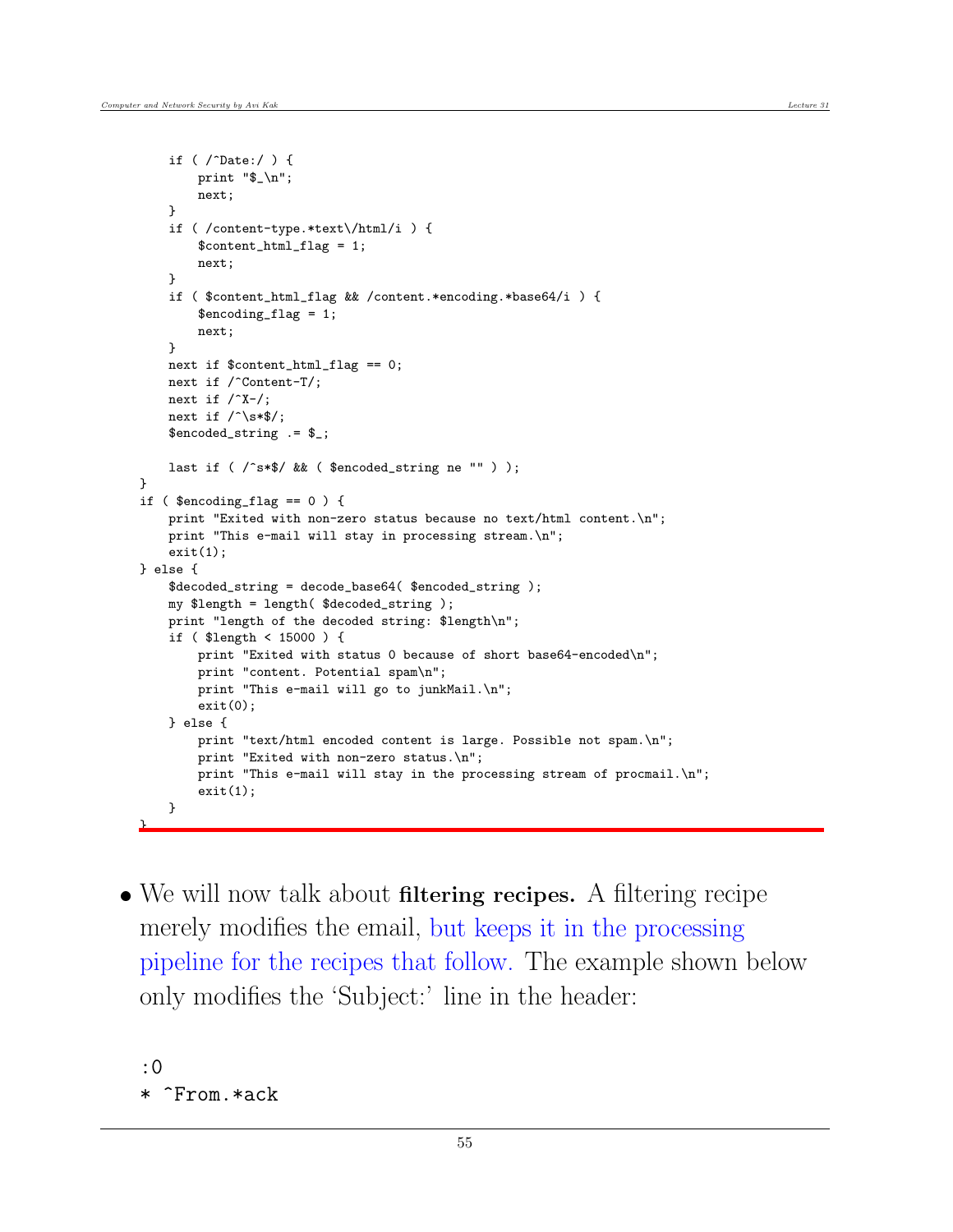```
* ^Subject.*the key is[ ] + \sqrt{4 \cdot 12}.*
{
 KEY='echo $MATCH | sed 's/[^0-9a-zA-Z]//g' | tr 'A-Z' 'a-z''
 SUBJECT='echo "the key you supplied $KEY"'
  :0 fhw
  | formail -I "Subject: $SUBJECT"
  :0
  !kak@purdue.edu
}
```
To understand this recipe, you must know about the special role played by the symbol pair  $\sqrt{\ }$  in the second condition line. Whatever portion of the subject line in the email being processed by this recipe matches the regex that comes after  $\sqrt{\ }$ becomes implicitly the value of the local variable MATCH. Next we have a local variable KEY inside a sub-recipe. Because of the backquotes, the value of KEY will be whatever is returned by the Unix process in which the command(s) that is/are within the backquotes is/are executed. The first Unix command is echo; this command simply echos its argument to the standard output, where it is picked up by the second Unix command sed, etc. What that means is that the string value of the local variable MATCH will be subject to a modification by the sed command, and so on.

 To explain further the syntax of the assignment to the local variable KEY at the top of the nested recipe shown in the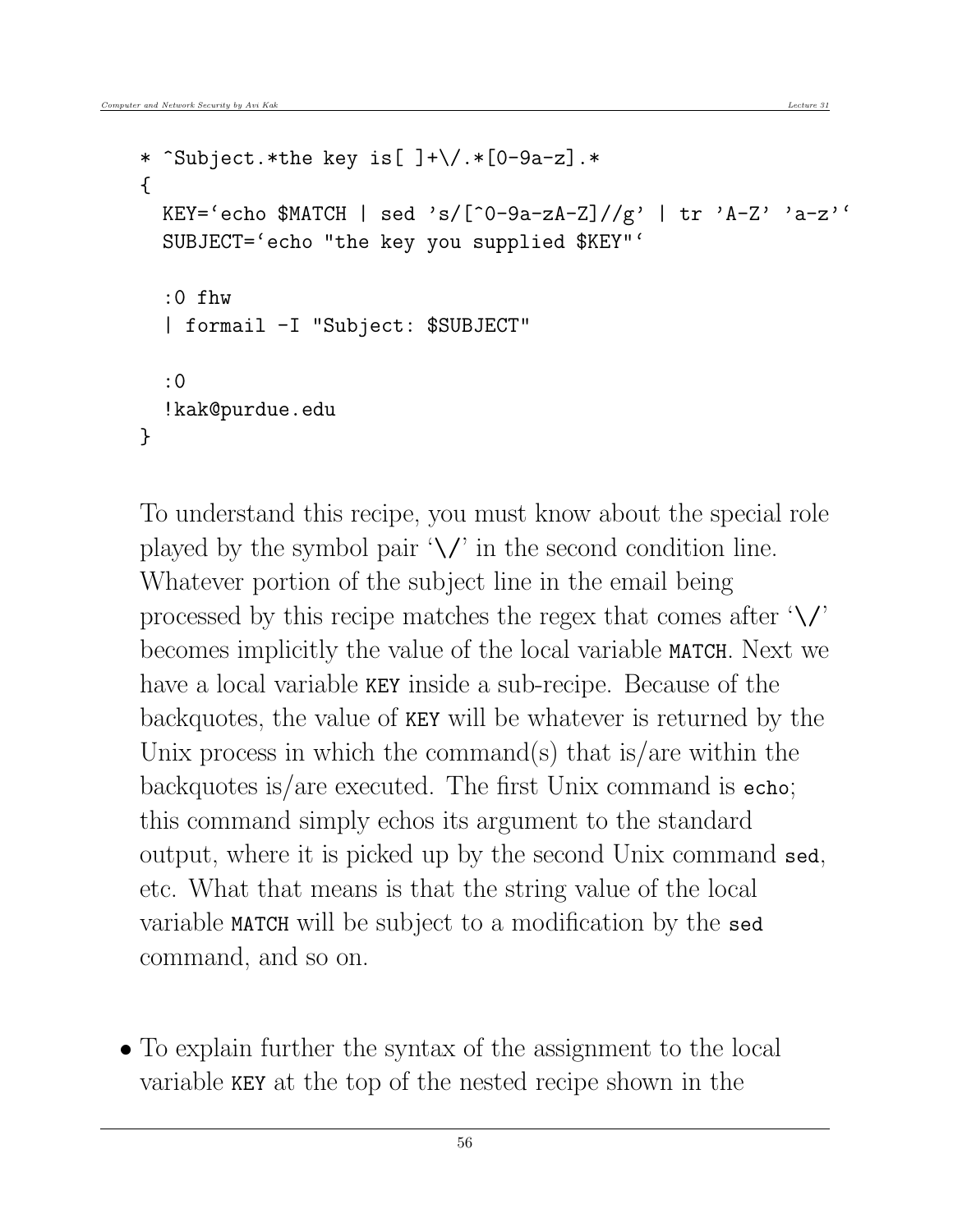previous bullet:

```
KEY='echo $MATCH | sed 's/[^0-9a-zA-Z]//g' | tr '[A-Z]' '[a-z]''
```
The command sed as invoked here accepts the characters on its standard input and drops all non-alphanumeric characters. Therefore, it can also get rid of any spaces that the email might have in the key value in the subject line. The output of sed is piped into the Unix utility tr that simply carries out a 'translation' from uppercase to lowercase. The output of tr is written to the standard output, where it is captured by the backticks operator, and the output of the backticks operator becomes the value of the local variable KEY. The assignment statement shown above is just to illustrate how you can invoke various Unix/Linux utilities inside a recipe. You may or may not want to use the sed and  $tr$  utilities in the manner I have shown.

- Also note that I am using the Unix/Linux utility formail to modify the Subject header of the email. The '-I' option to formail will cause any existing Subject fields in the email processed to be deleted before inserting the new such header. For a further explanation of what else happens in the above filtering recipe, see the explanations that follow since I have used the same example below.
- I will next show a small recipe file called my recipe file whose job is to accomplish the following:

-- to trap incoming email from the 'ack' account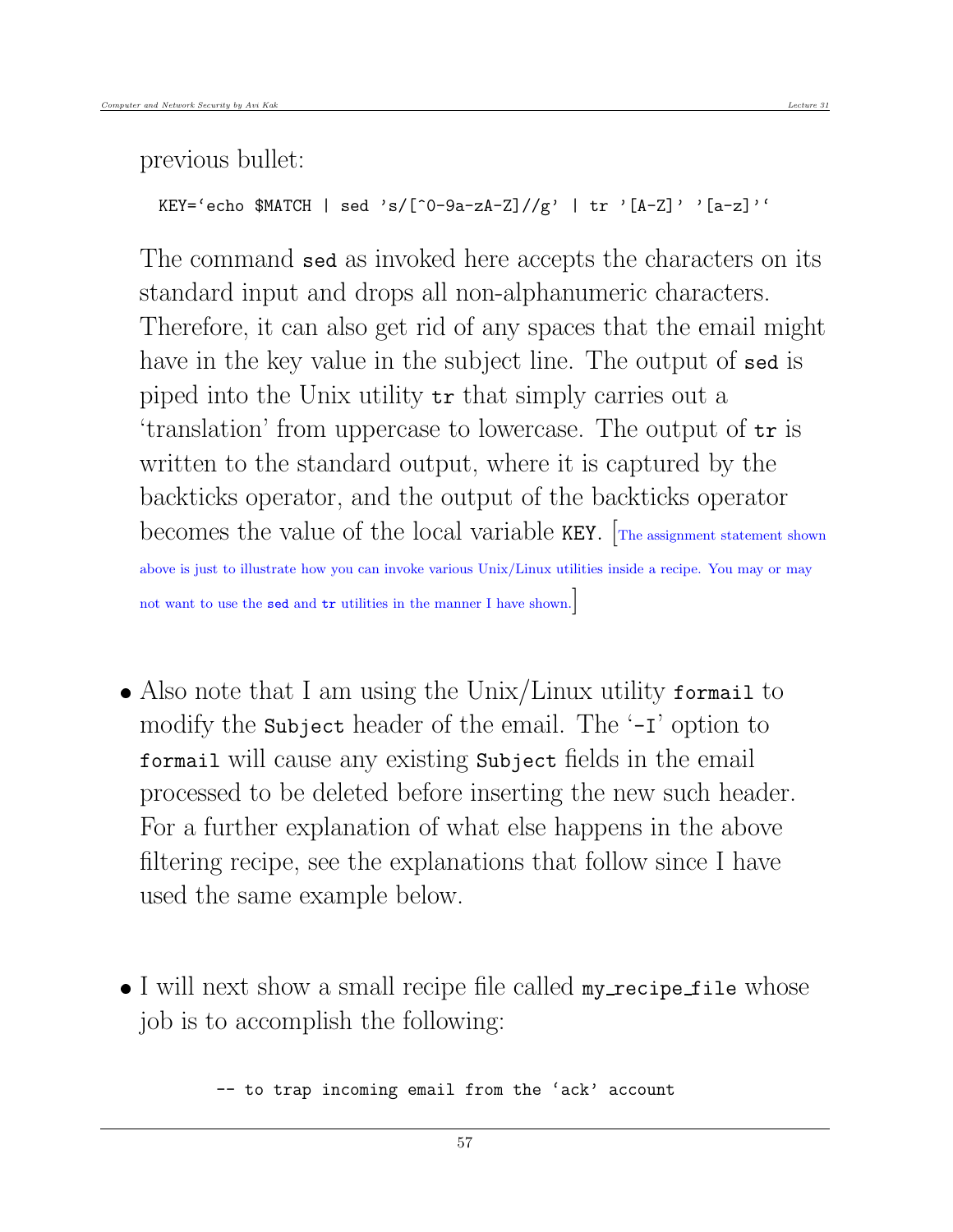```
-- to extract the 'Subject:' header of the incoming
  mail, especially the part that comes after the
  phrase 'the key is'
```
- -- to extract the 'Date:' header of the incoming email
- -- to insert a new 'Subject:' header for the outgoing email
- -- to insert a new 'Date:' header for the outgoing email
- -- and, finally, to insert some additional text just after the headers in the outgoing email.

Here is what is in the file my recipe file:

```
# name of this file: my_recipe_file
SHELL=/bin/sh
MAILDIR=$HOME/proc_folder
LOGFILE=$HOME/proc_folder/logfile
#VERBOSE=1
VERBOSE=0
EOL="
"
LOG="$EOL$EOL New message log:$EOL"
:0
* ^From.*ack
* ^Subject.*the key is[ ]+\/.*[0-9a-z].*
{
  KEY='echo $MATCH | sed 's/[^0-9a-zA-Z]//g' | tr '[A-Z]' '[a-z]''
  SUBJECT='echo "the key you supplied $KEY"'
  DATE='formail -x Date:'
  :0
  {
    :0 fhw
    | formail -I "Subject: $SUBJECT"
    :0 fhw
```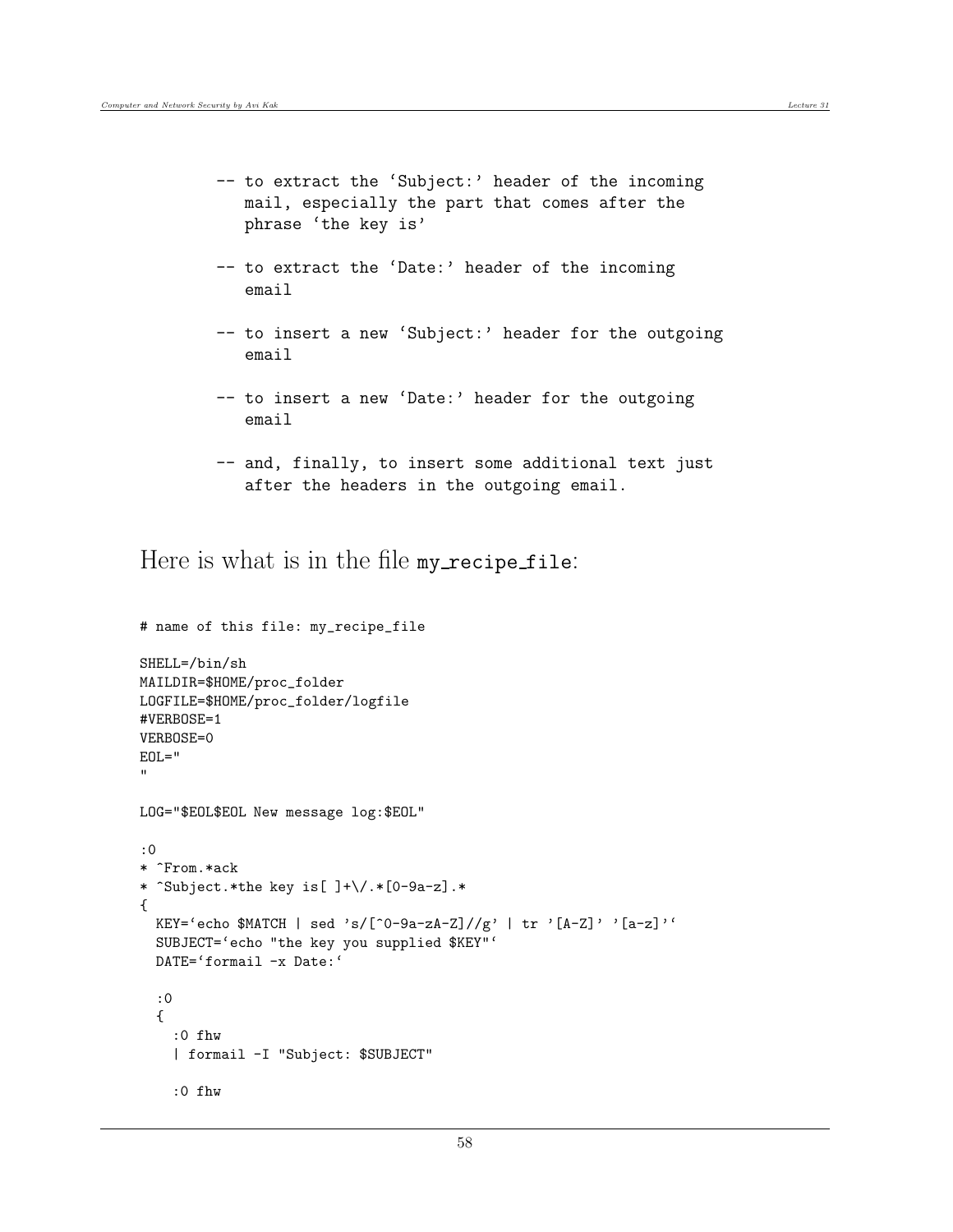```
| formail -I "Date: $Date"
 }
  :0 fhw
  | cat -; echo "<><><>MESSAGE AT THE BEGINNING OF NEW BODY<><><>"
  :0
  !kak@purdue.edu
}
```
• In the recipe shown shown above, note the following two different uses of the formail Unix utility. I first use this utility in the line:

```
DATE='formail -x Date:'
```
This invokes the formail program in a separate process on account of the backticks that you see in the line. The backticks will cause formail to read data on its standard input and to output the results on the standard output. Whatever formail returns becomes the value of the variable DATE in the procmail program. The '-x' option extracts the "Date" field from the header of the email read from the standard input.

• Now note the second different use of formail in the action line for the recipe shown in the file my recipe file:

```
formail -I "Subject: $SUBJECT"
```
Here I am using formail to insert the Subject: header in the email being compose by the filtering recipe. As mentioned previously, the '-I' option will cause the previous value of the "Subject" header to be replaced by the new value.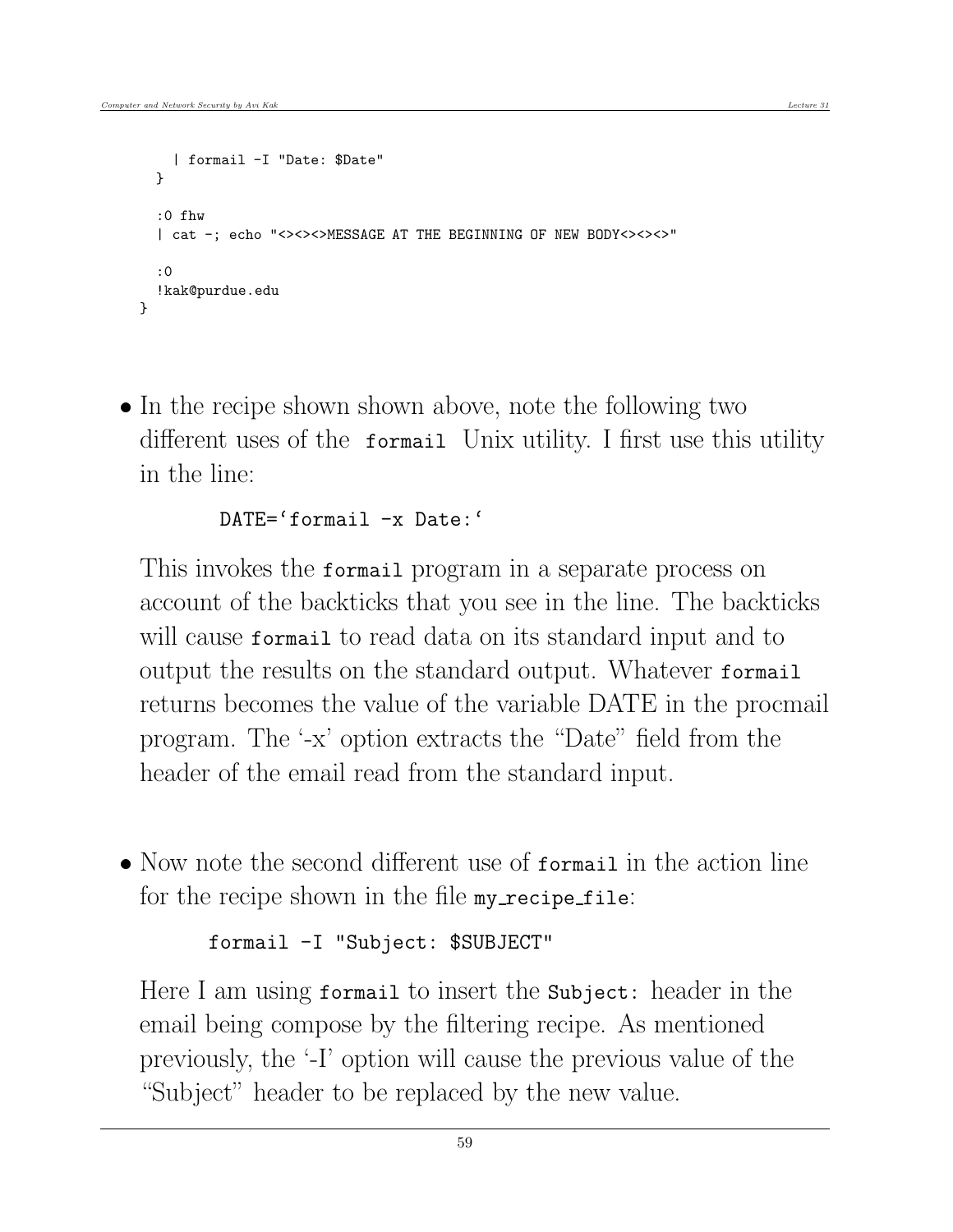- So whereas the first use of formail is extracting information from the incoming email, the second use is inserting information into the email being composed for output.
- In the file my\_recipe\_file, note the condition line

```
* \text{Subject.*}the key is[ ]+\/.*[0-9a-z].*
```
As mentioned earlier, everything that gets consumed by that part of the regex that comes after  $\setminus\prime$  is deposited in the Procmail variable MATCH. Therefore, if the Subject: header of the incoming message is something like

Subject: the key is AbcDEF 123

the string 'AbcDEF 123' will become the value of the local variable MATCH.

• Again in the file my recipe file, notice from the following action line how I am adding some additional text to the body of the incoming email to form the body of the outgoing email:

```
| cat -; echo "<><>><>MESSAGE AT THE BEGINNING OF NEW BODY<><>>
```
The echo function will place in the standard output the text that is given to it as the argument. This additional text will appear BEFORE the body of the incoming email because only the flag 'h' is in the colon line of this sub-recipe. Regarding the invocation 'cat  $-$ ', note that the basic job of the command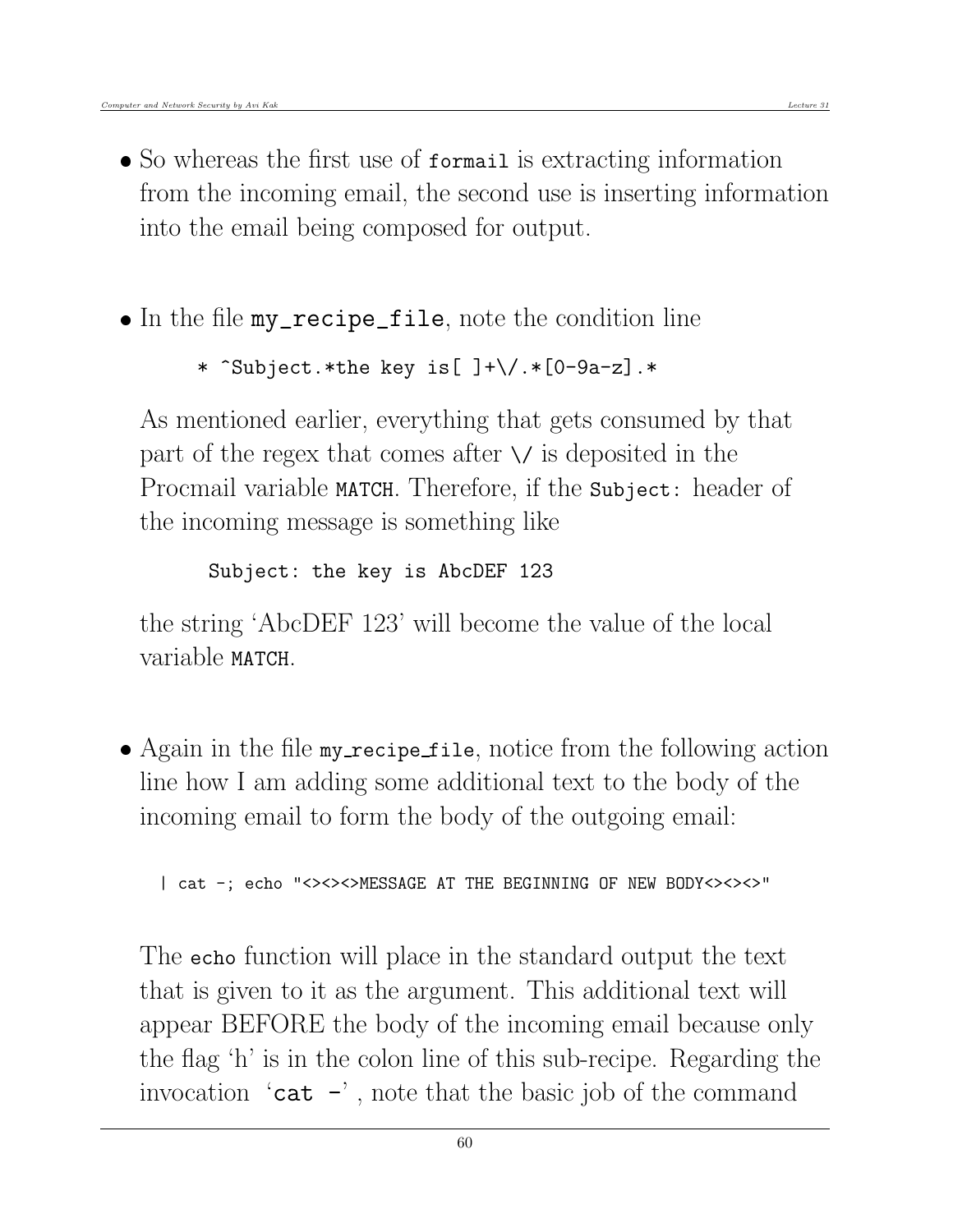cat is to send to standard output whatever it reads from its argument. When the argument is just the symbol  $\div$  the command cat takes its input from whatever the standard input happens to be. In our case, the recipe would send to the standard input the header of the incoming email. So, in the example shown above, the cat command will simply redirect the header to the standard output, where it is subsequently followed by the output of the echo command. It is this mechanism that causes the argument to echo to be placed just after the email header.

 The previous case showed the following sub-recipe for inserting a message at the beginning of email

:0 fhw | cat -; echo '' <><><>>><>MESSAGE AT THE BEGINNING OF NEW BODY<><><>''

We could also have used

```
:0 fbw
| echo ''<><><>>>>>>MESSAGE AT THE BEGINNING OF BODY<><><>>''; cat -
```
In the first case, the 'h' flag is crucial; and in the second case, the 'b' flag is crucial. The 'h' flag makes available only the header section on the standard input. The 'b' flag makes available only the body at the standard input. [Recall that the  $\cdot$ argument to cat causes the standard input to be used for reading the input. Of course, in both cases, cat will make its output available at the standard output.]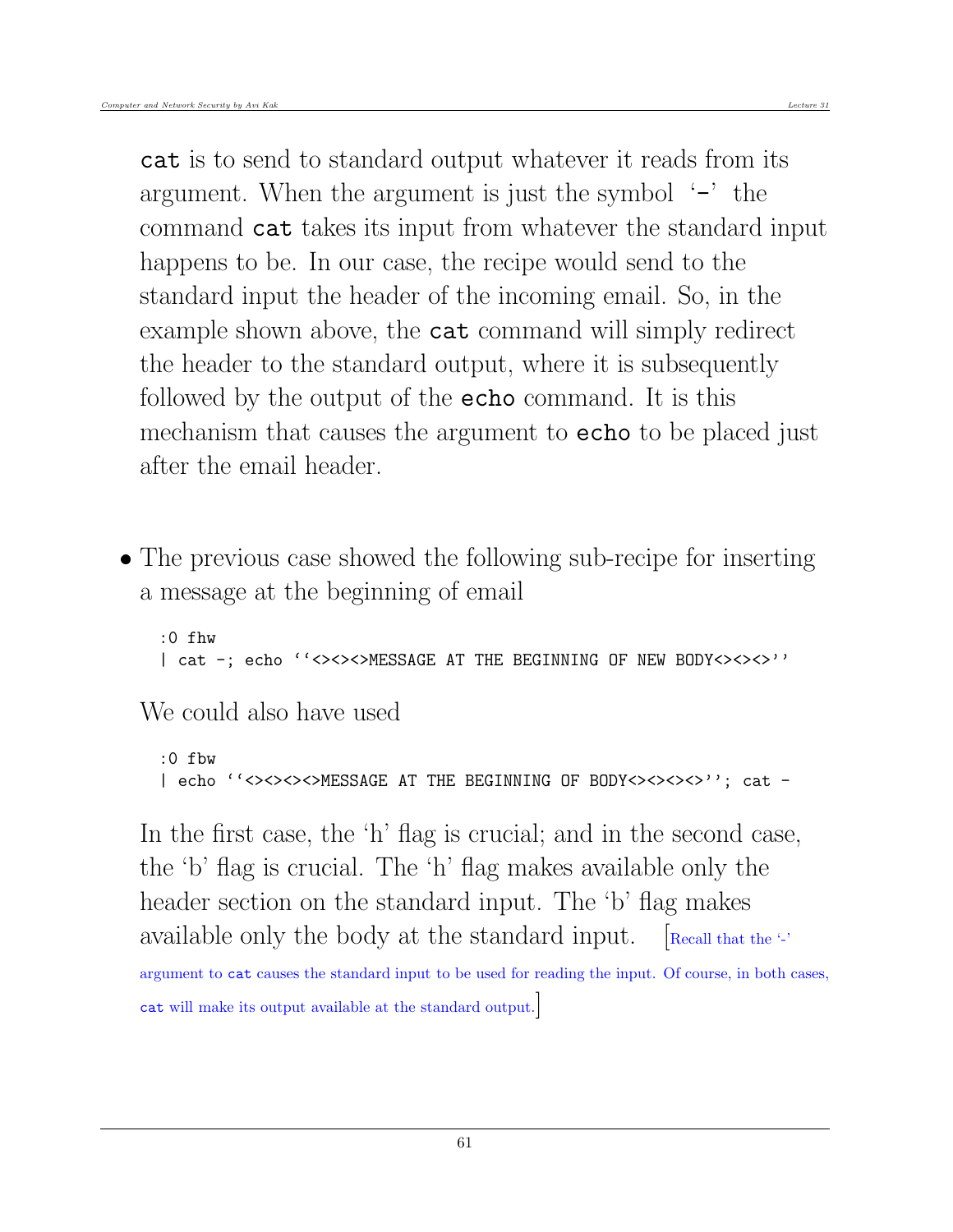I should also point out that for experimenting with a recipe, you do NOT have to put it in a .procmailrc file at the top level of your home directory. For testing purposes, your recipe can be in any file in any directory. For example, the recipe file my recipe file that I showed earlier could be tested in any directory with a command line like:

procmail my\_recipe\_file < mail\_file

where the file mail file is some file that contains a previously collected email message for testing purposes.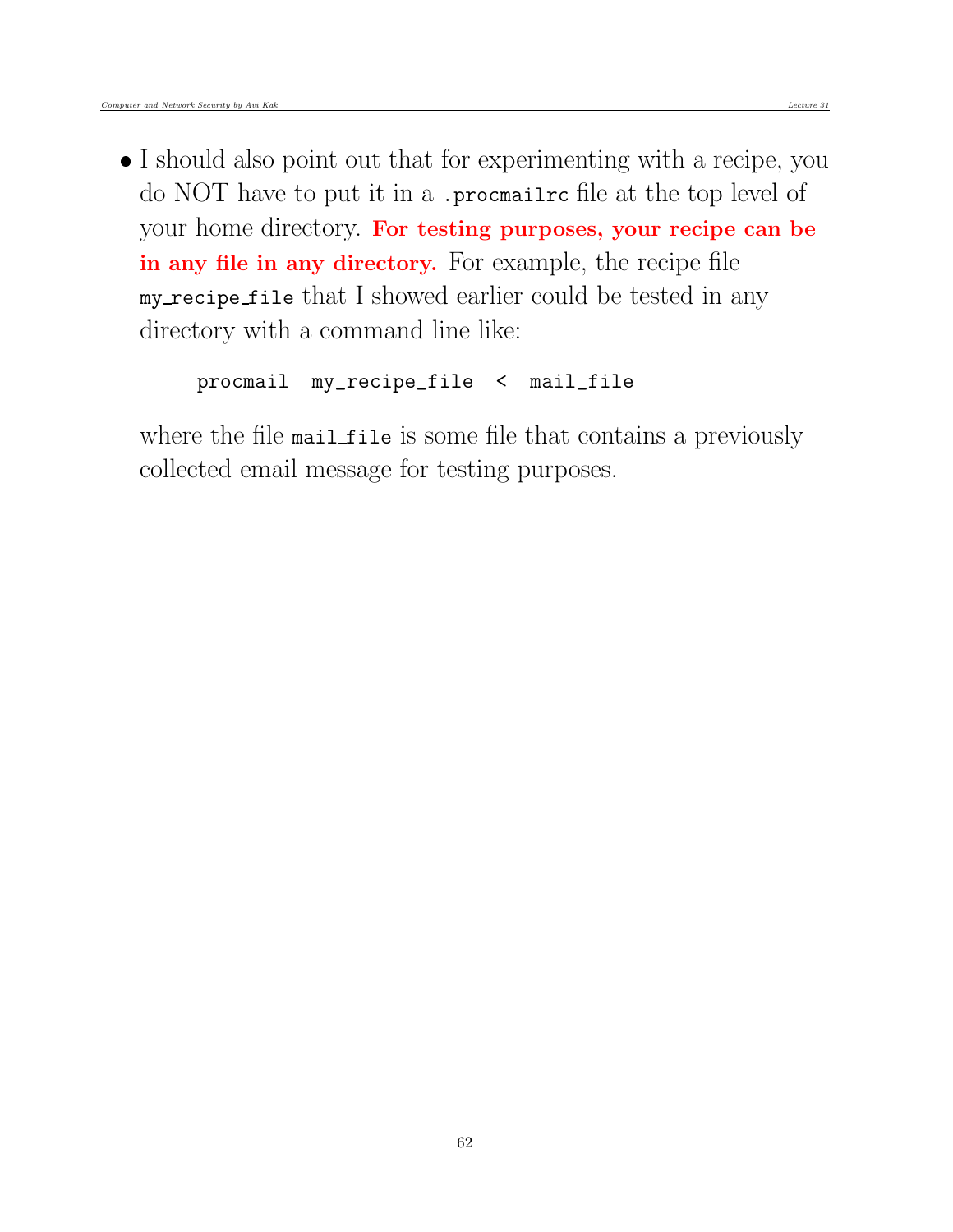<span id="page-62-0"></span>Back to [TOC](#page-1-0)

# 31.7 HOMEWORK PROBLEMS

1. Your ability to write procmail recipes for trapping spam depends entirely on your proficiency with regular expressions. To figure out for yourself how good you are at constructing regular expressions, can you create an example for each of the eleven regex related items shown in magenta on page 27?

#### 2. Programming Assignment:

Using the "starter kit" made available through the Lecture 31 code link at Lecture Notes website, design a procmail based spam filter that would trap all 75 messages in the junkMail.tar.gz gzipped tar archive. When you gunzip and untar the archive with, say,

tar -zxvf junkMail.tar.gz

you'll see 75 individual spam messages with names junkMail 1 through junkMail 75. About these messages:

junkMail<sub>1</sub> through junkMail<sub>50</sub>: The headers of all these messages have one thing in common: they contain multiple entries in the "From:" header. All these messages were trapped by a single recipe in your instructor's spam filter. The regex in your instructor's recipe has only 40 characters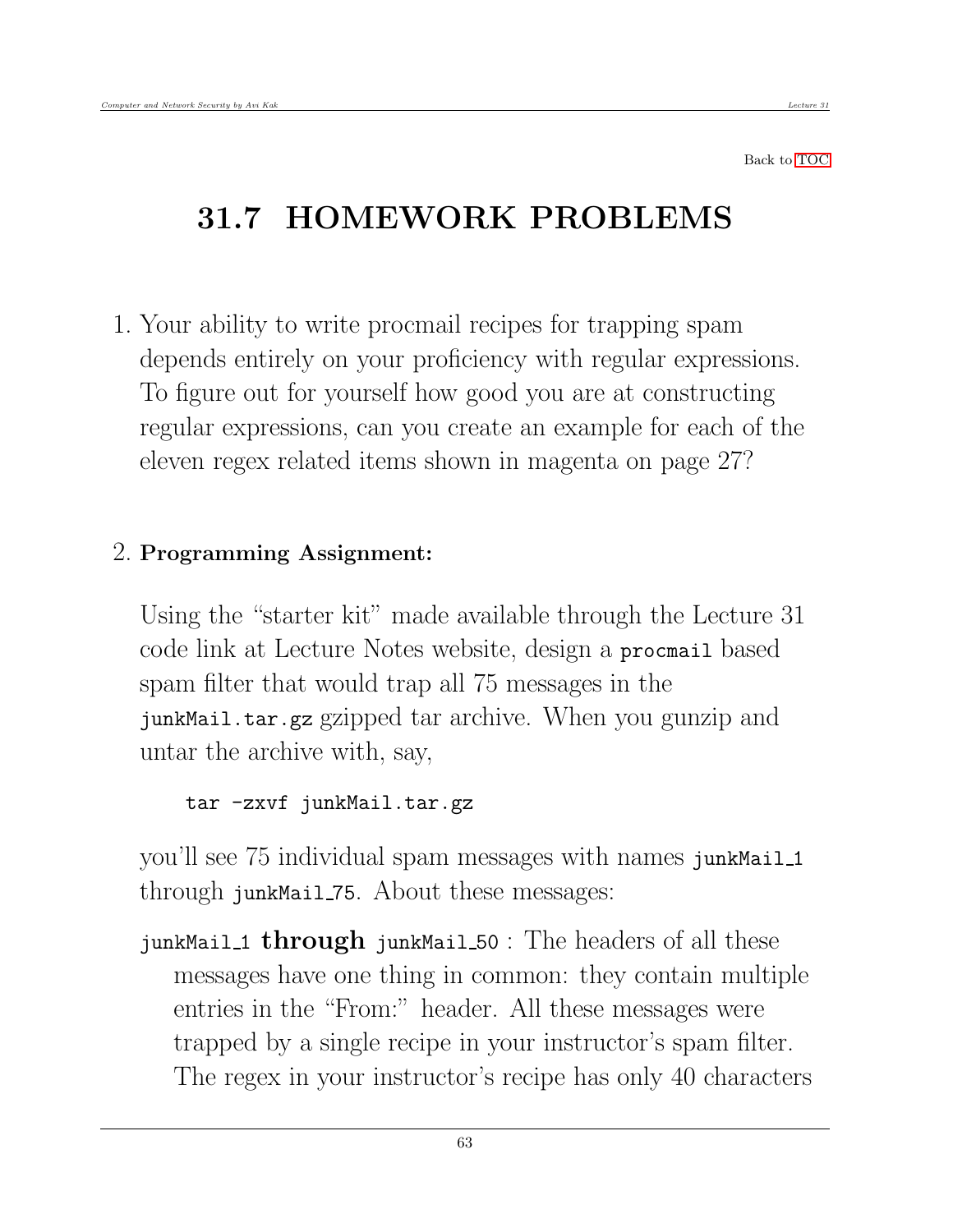in it. (If the regex engine used by procmail allowed for Perl's '{}' metacharacters, this regex could have been made as short as just 10 characters.)

- junkMail 51 through junkMail 63 : These messages can be trapped just on the basis of the "Subject:" line in the email headers.
- junkMail 64 through junkMail 66 : In your instructor's spam filter, these messages were trapped on basis of the content (email body) of the messages.
- junkMail 67 through junkMail 75 : You can trap these with a single recipe that contains compound rules. Here is an example of a recipe with compound rules:
	- :0 HB:
	- \* ^Content-Type: text/plain
	- \* !^Content-Type: text/html
	- \* !^content-type: application/pdf
	- \* !^content-type: application/zip
	- \* !^content-type: application/msword
	- \* !^content-type: application/.\*signature
	- \* Content-Transfer-Encoding: base64 junkMailCompound6

What this says is that if the "Content-Type" MIME header is text/plain and none of the MIME objects are of type PDF, ZIP, etc., and yet the "Content-Transfer-Encoding" MIME header calls for Base64 encoding, then there is a great chance it is a spam message. By the way, this is the NOT